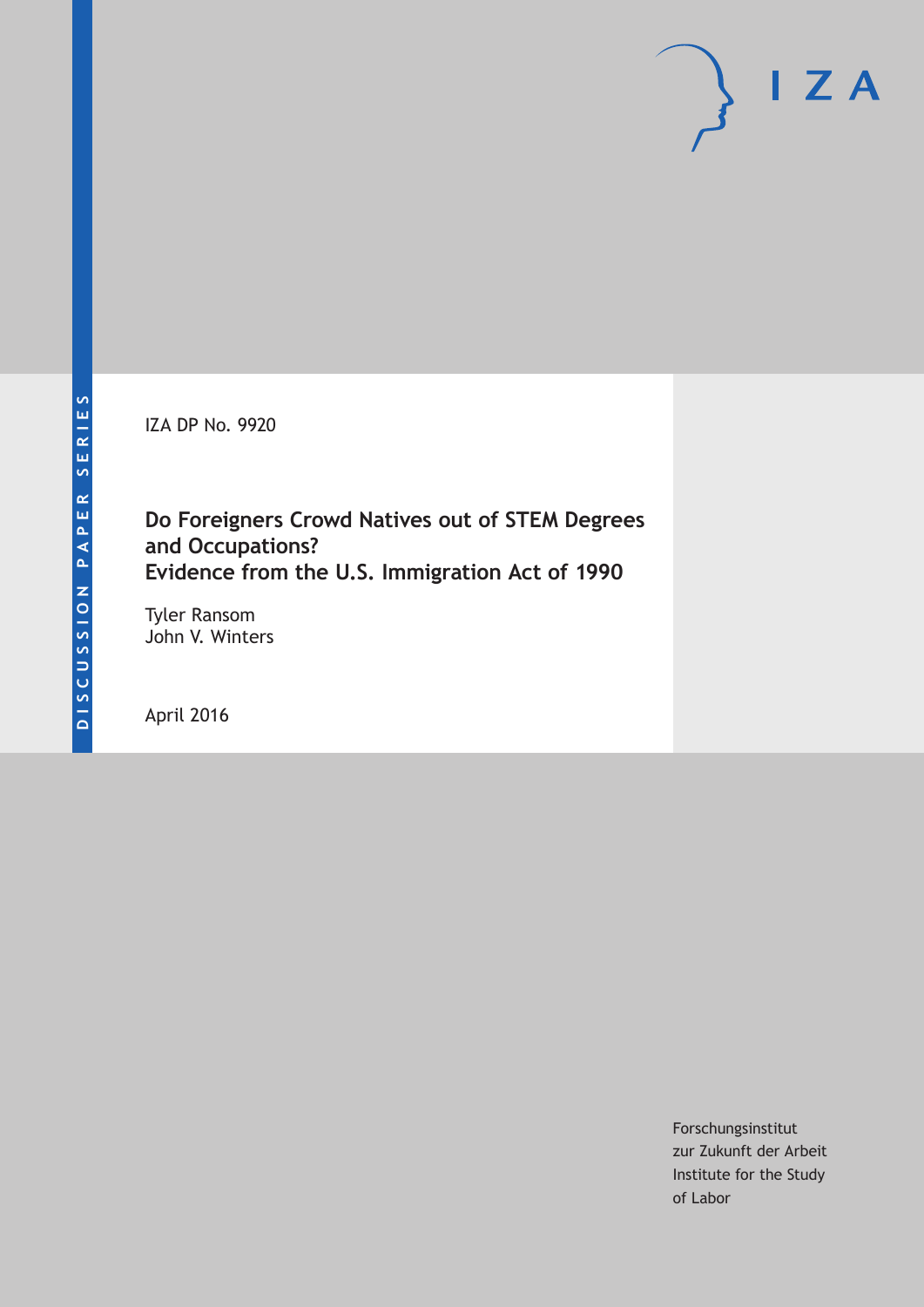# **Do Foreigners Crowd Natives out of STEM Degrees and Occupations? Evidence from the U.S. Immigration Act of 1990**

#### **Tyler Ransom**

*Duke University* 

#### **John V. Winters**

*Oklahoma State University and IZA* 

Discussion Paper No. 9920 April 2016

IZA

P.O. Box 7240 53072 Bonn Germany

Phone: +49-228-3894-0 Fax: +49-228-3894-180 E-mail: iza@iza.org

Any opinions expressed here are those of the author(s) and not those of IZA. Research published in this series may include views on policy, but the institute itself takes no institutional policy positions. The IZA research network is committed to the IZA Guiding Principles of Research Integrity.

The Institute for the Study of Labor (IZA) in Bonn is a local and virtual international research center and a place of communication between science, politics and business. IZA is an independent nonprofit organization supported by Deutsche Post Foundation. The center is associated with the University of Bonn and offers a stimulating research environment through its international network, workshops and conferences, data service, project support, research visits and doctoral program. IZA engages in (i) original and internationally competitive research in all fields of labor economics, (ii) development of policy concepts, and (iii) dissemination of research results and concepts to the interested public.

IZA Discussion Papers often represent preliminary work and are circulated to encourage discussion. Citation of such a paper should account for its provisional character. A revised version may be available directly from the author.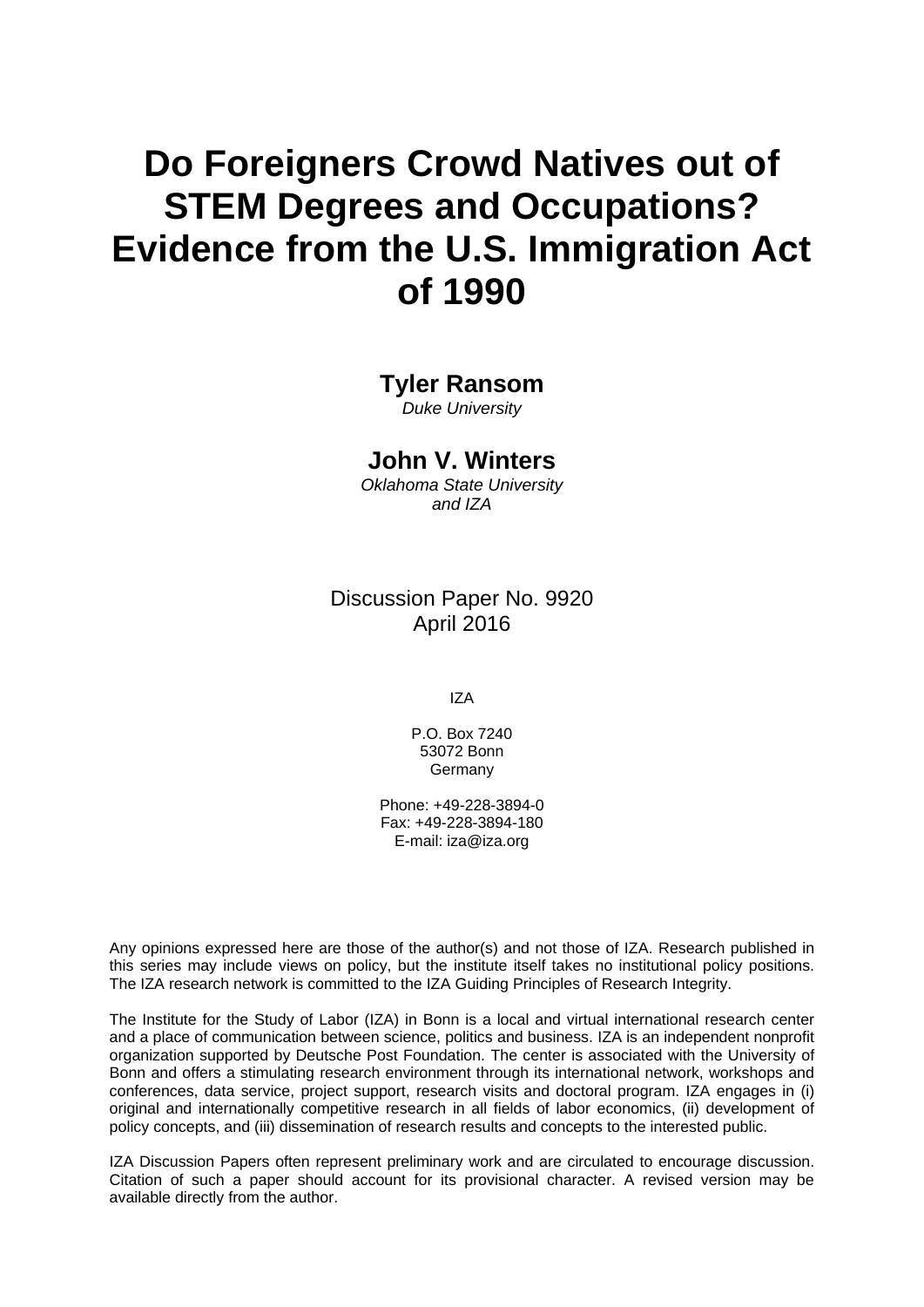IZA Discussion Paper No. 9920 April 2016

# **ABSTRACT**

## **Do Foreigners Crowd Natives out of STEM Degrees and Occupations? Evidence from the U.S. Immigration Act of 1990**

This paper examines effects of the U.S. Immigration Act of 1990 on STEM (science, technology, engineering, and mathematics) degree completion and labor market outcomes for native-born Americans. The Act increased the in-flow and stock of foreign STEM workers in the U.S., both by increasing green card allotments and by expanding temporary work visas via the H-1B visa program. These policy changes potentially altered the relative desirability of various college majors and occupations for natives. We examine effects of the policy on STEM degree completion, STEM occupational choice, and employment rates separately for black and white males and females. We identify the effects using variation in natives' exposure to foreign STEM workers and the geographic dispersion in foreign-born STEM workers in 1980, which precedes the Act and predicts future foreign STEM flows. We find that the Immigration Act changed natives' skill investment and utilization in three ways: (1) it pushed black males out of STEM majors; (2) it pushed white male STEM graduates out of STEM occupations; and (3) it pushed white female STEM graduates out of the workforce.

JEL Classification: J24, J61

Keywords: immigration, STEM, college major, occupation, crowd out

Corresponding author:

John V. Winters Department of Economics and Legal Studies Oklahoma State University 331 Business Building Stillwater, Oklahoma 74078 USA E-mail: jvwinte@okstate.edu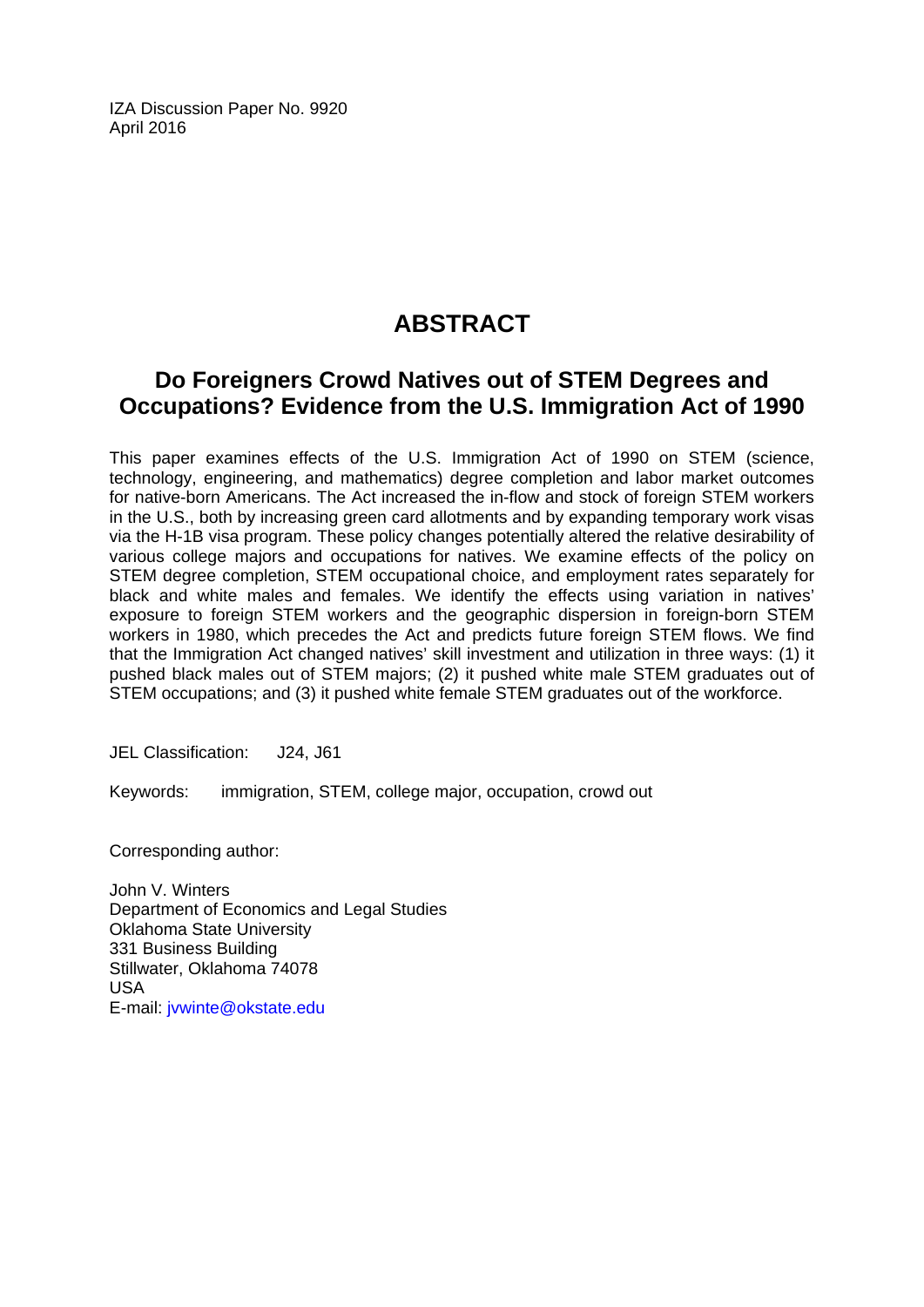# 1 Introduction

The impact of foreign-born skilled workers on natives is a hotly contested issue with various participants in the debate suggesting negative, positive, or neutral effects. Despite the topic's importance, there is still only limited rigorous empirical evidence, and theory is somewhat ambiguous. [Kerr](#page-34-0) [\(2013\)](#page-34-0) surveys existing literature and argues that "the global migration of talented workers ... is vastly understudied compared to its economic importance." The current paper examines effects of U.S. policy concerning foreign-born skilled workers on the education and employment outcomes of native-born Americans. Specifically, we examine effects of the U.S. Immigration Act of 1990 (IA90) on science, technology, engineering, and mathematics (STEM) degree completion and labor market outcomes for native-born Americans. We analyze these effects separately for black and white males and females.

From a policy standpoint, increasing the percentage of young people educated in STEM fields is widely viewed as vital for innovation, economic growth, healthcare, well-being, and national security [\(National Academies \(National Academy of Sciences, National Academy of Engineer](#page-35-0)[ing, and Institute of Medicine\),](#page-35-0) [2010;](#page-35-0) [President's Council of Advisors on Science and Technology](#page-35-1) [\(PCAST\),](#page-35-1) [2012;](#page-35-1) [Winters,](#page-36-0) [2014a,](#page-36-0)[b\)](#page-36-1). Furthermore, increasing the participation of women and minorities in STEM fields is considered important for both national economic competitiveness and equity considerations [\(National Academy of Sciences,](#page-35-2) [2007\)](#page-35-2). However, U.S. STEM employment and the tech industry in particular are often viewed as insufficiently inclusive of women and underrepresented minorities, with STEM employment being dominated by white and Asian males [\(Weise and Guynn,](#page-36-2) [2014;](#page-36-2) [Bidwell,](#page-33-0) [2015;](#page-33-0) [Neate,](#page-35-3) [2015;](#page-35-3) [Lowe,](#page-35-4) [2016;](#page-35-4) [Vara,](#page-36-3) [2016\)](#page-36-3). There is much concern that America is producing too few STEM graduates, especially among underrepresented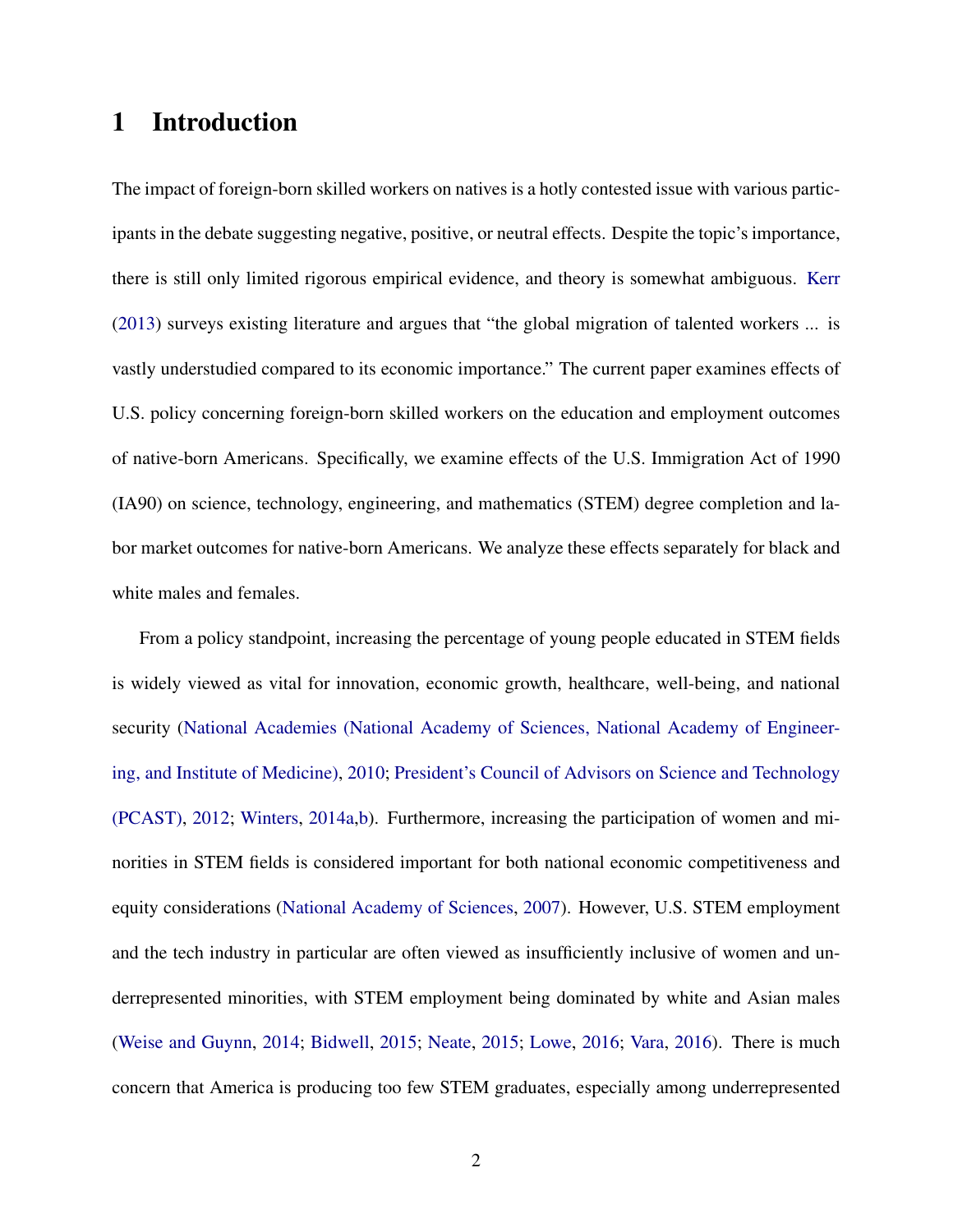populations, and competition from skilled foreign workers may be crowding natives out of STEM occupations and discouraging them from investing in STEM skills [\(Bound et al.,](#page-33-1) [2013,](#page-33-1) [2015;](#page-33-2) [Or](#page-35-5)[renius and Zavodny,](#page-35-5) [2015\)](#page-35-5).

The Immigration Act of 1990 involved numerous significant policy changes, and [President Bush](#page-35-6) [\(1990\)](#page-35-6) called it "the most comprehensive reform of our immigration laws in 66 years." IA90 increased immigration overall and placed greater emphasis on admitting skilled immigrants by increasing the allotment of employment-based visas [\(Greenwood and Ziel,](#page-34-1) [1997\)](#page-34-1). The Act also revised the H-1 temporary work visa program to reduce barriers for skilled workers to pursue permanent residency while on a temporary work visa [\(Lowell,](#page-35-7) [2001\)](#page-35-7). The cumulative effect of IA90 was a significant increase in the foreign-born skilled workforce in the U.S., especially in STEM fields [\(Lowell,](#page-35-8) [2010;](#page-35-8) [Bound and Turner,](#page-33-3) [2013\)](#page-33-3).

There is considerable debate and conflicting empirical evidence about whether increases in foreign workers actually constitute adverse labor market shocks [\(Borjas,](#page-33-4) [1999,](#page-33-4) [2003;](#page-33-5) [Card,](#page-33-6) [2001;](#page-33-6) [Bound et al.,](#page-33-1) [2013,](#page-33-1) [2015;](#page-33-2) [Peri, Shih, and Sparber,](#page-35-9) [2015\)](#page-35-9). Theory suggests that an increase in foreign-born skilled labor supply will adversely affect wage and employment outcomes for natives who are very easily substitutable with the skilled foreign workers, consistent with a downwardsloping demand curve for a particular type of labor. However, it may also be the case that skilled foreigners will be complementary with other native workers and increase their productivity. The net effect on employment and earnings is thus theoretically ambiguous. A related hypothesis is that an increased supply of foreign-born workers with particular skills is likely to encourage natives to alter their human capital investments toward skills that are less substitutable and more complementary with skilled foreigners [\(Peri and Sparber,](#page-35-10) [2009,](#page-35-10) [2011\)](#page-35-11).

A large influx of foreign-born STEM workers has the potential to alter the college major deci-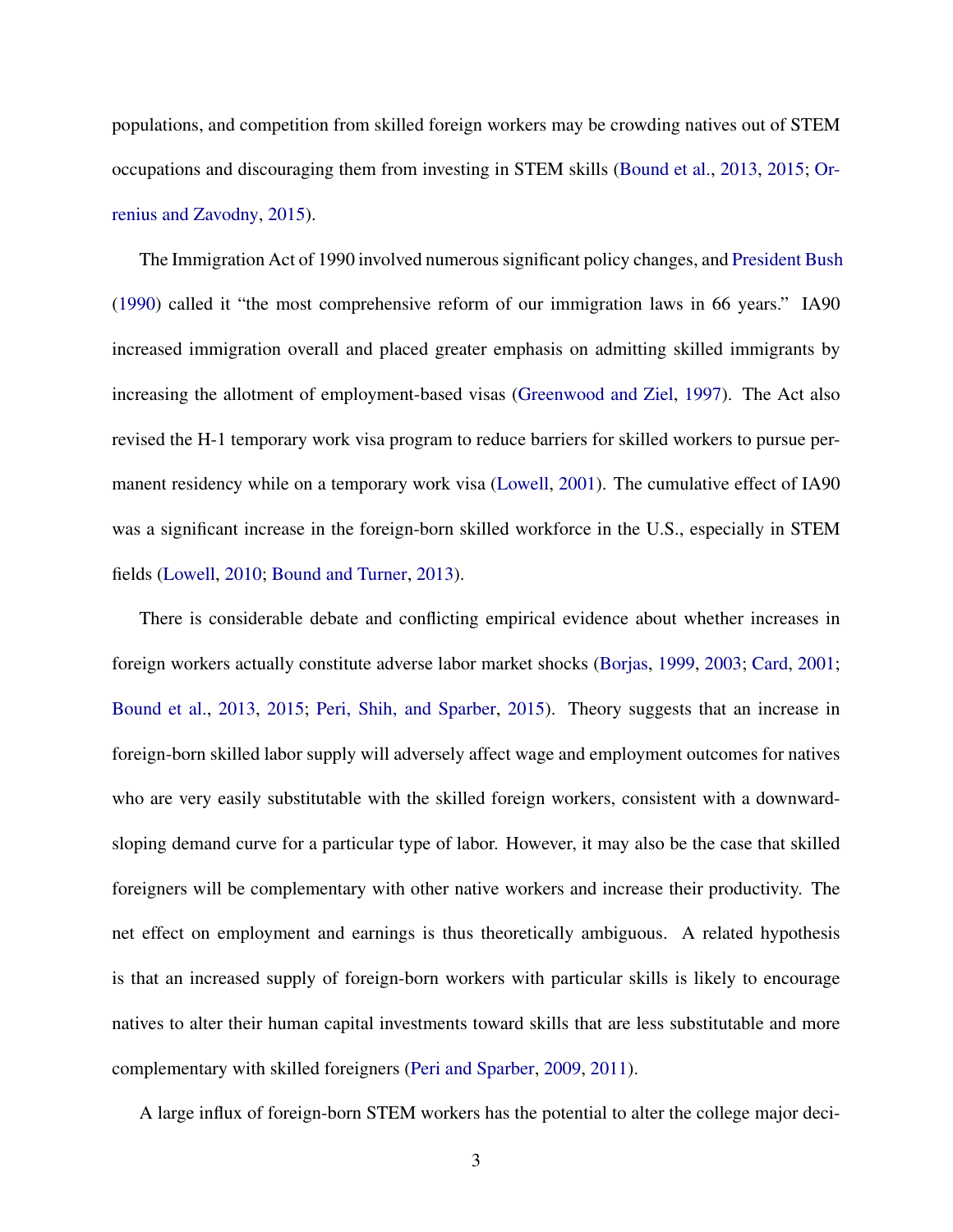sions of natives as they prepare for occupations that are more complementary with foreign STEM workers. There is also some concern that minorities and women, who are already considerably underrepresented in STEM fields, may be most strongly affected [\(Orrenius and Zavodny,](#page-35-5) [2015\)](#page-35-5). A broad literature has shown that minorities in general tend to be the most severely harmed by adverse labor market shocks [\(Couch and Fairlie,](#page-34-2) [2010;](#page-34-2) [Hoynes, Miller, and Schaller,](#page-34-3) [2012;](#page-34-3) [Hirsch](#page-34-4) [and Winters,](#page-34-4) [2014\)](#page-34-4). In particular, [Borjas, Grogger, and Hanson](#page-33-7) [\(2010\)](#page-33-7) suggest that labor market outcomes of black males are especially harmed by immigration. Similarly, women and minorities might be the most likely to be pushed out of STEM degrees or STEM occupations by increases in foreign STEM workers. However, the research literature on the effects of foreigners on native STEM education and employment is very thin, with [Orrenius and Zavodny](#page-35-5) [\(2015\)](#page-35-5) being a noted exception by examining the effects on native college major of same-age foreigners while natives are in school. [Orrenius and Zavodny](#page-35-5) [\(2015\)](#page-35-5) find that increases in same-age foreigners reduce STEM education for females but not males.

This paper examines reduced-form effects of increased foreign-born STEM workers on U.S. native STEM degree completion and employment by using policy changes from the Immigration Act of 1990 as a natural experiment. Specifically, we identify variation in natives' exposure to foreign STEM based on temporal differences across age cohorts and interstate differences in foreign-born shares of STEM workers in 1980, which precedes IA90 and predicts subsequent foreign STEM flows to state and local areas. We find that the Immigration Act changed natives' skill investment and utilization in three ways: (1) it pushed black males out of STEM majors; (2) it pushed white male STEM graduates out of STEM occupations; and (3) it pushed white female STEM graduates out of the labor force.

We discuss several potential explanations for our results. We suggest that the likely channel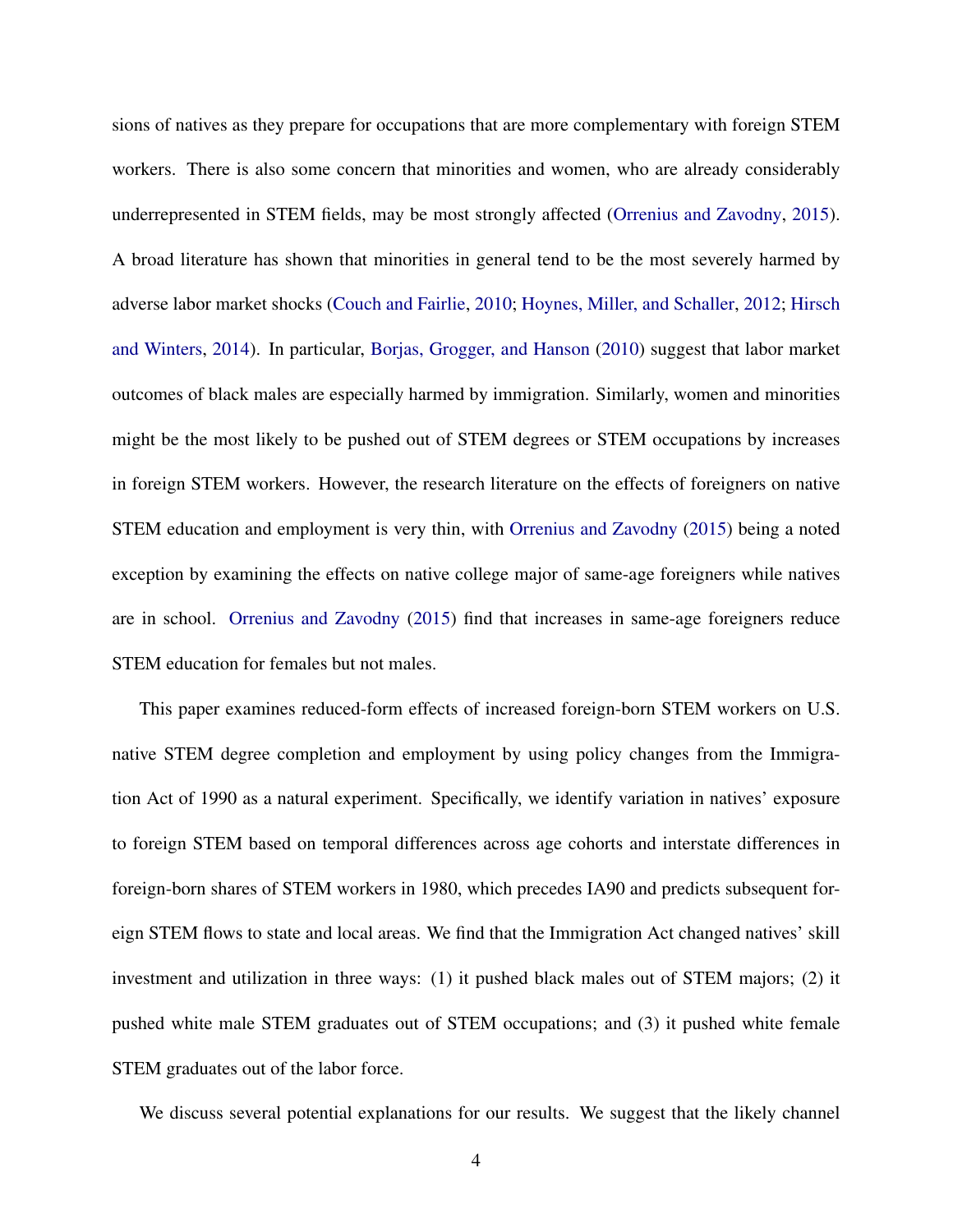through which lower black STEM degree completion operates is negative expectations about future employment prospects in STEM fields as a result of increased inflows of skilled foreign-born workers. This result is consistent with research studying how students form expectations about employment outcomes for various majors and choose their own majors [\(Zafar,](#page-36-4) [2011;](#page-36-4) [Clark,](#page-34-5) [2015;](#page-34-5) [Long, Goldhaber, and Huntington-Klein,](#page-35-12) [2015;](#page-35-12) [Wiswall and Zafar,](#page-36-5) [2015\)](#page-36-5). Additionally, we argue that white STEM graduates were also adversely affected by the policy by being less able to find work in related occupations (or at all), which reduces earnings [\(Kinsler and Pavan,](#page-34-6) [2015\)](#page-34-6). We suggest that IA90 harmed initial labor market conditions for highly exposed natives and that the adverse effects on entry labor market conditions had lasting effects observable roughly 20 years later, consistent with related work on persistent effects of entry labor market conditions [\(Kahn,](#page-34-7) [2010;](#page-34-7) [Oreopoulos, von Wachter, and Heisz,](#page-35-13) [2012;](#page-35-13) [Altonji, Kahn, and Speer,](#page-33-8) [2016\)](#page-33-8).

There are likely numerous benefits to the U.S. from admitting high-skilled foreigners into the country. Foreign-born STEM workers in the U.S. help advance American innovation, security, and prosperity [\(Hunt and Gauthier-Loiselle,](#page-34-8) [2010;](#page-34-8) [Kerr and Lincoln,](#page-34-9) [2010;](#page-34-9) [Winters,](#page-36-0) [2014a;](#page-36-0) [Peri, Shih,](#page-35-9) [and Sparber,](#page-35-9) [2015\)](#page-35-9). However, skilled foreigners create costs for America as well, and the costs appear to be most heavily borne by American workers who are most substitutable with foreign STEM workers. The discouragement and displacement of native STEM graduates is problematic for those individuals but also creates broader concerns about access to STEM professions for all Americans, and women and minorities in particular.

The rest of the paper is organized as follows. In Section [2,](#page-7-0) we discuss the policy background of the Immigration Act, and in Section [3](#page-8-0) we introduce our empirical framework. In Section [4](#page-16-0) we discuss the results, and in Section [5,](#page-24-0) we discuss potential explanations for our results. Section [6](#page-30-0) concludes the paper.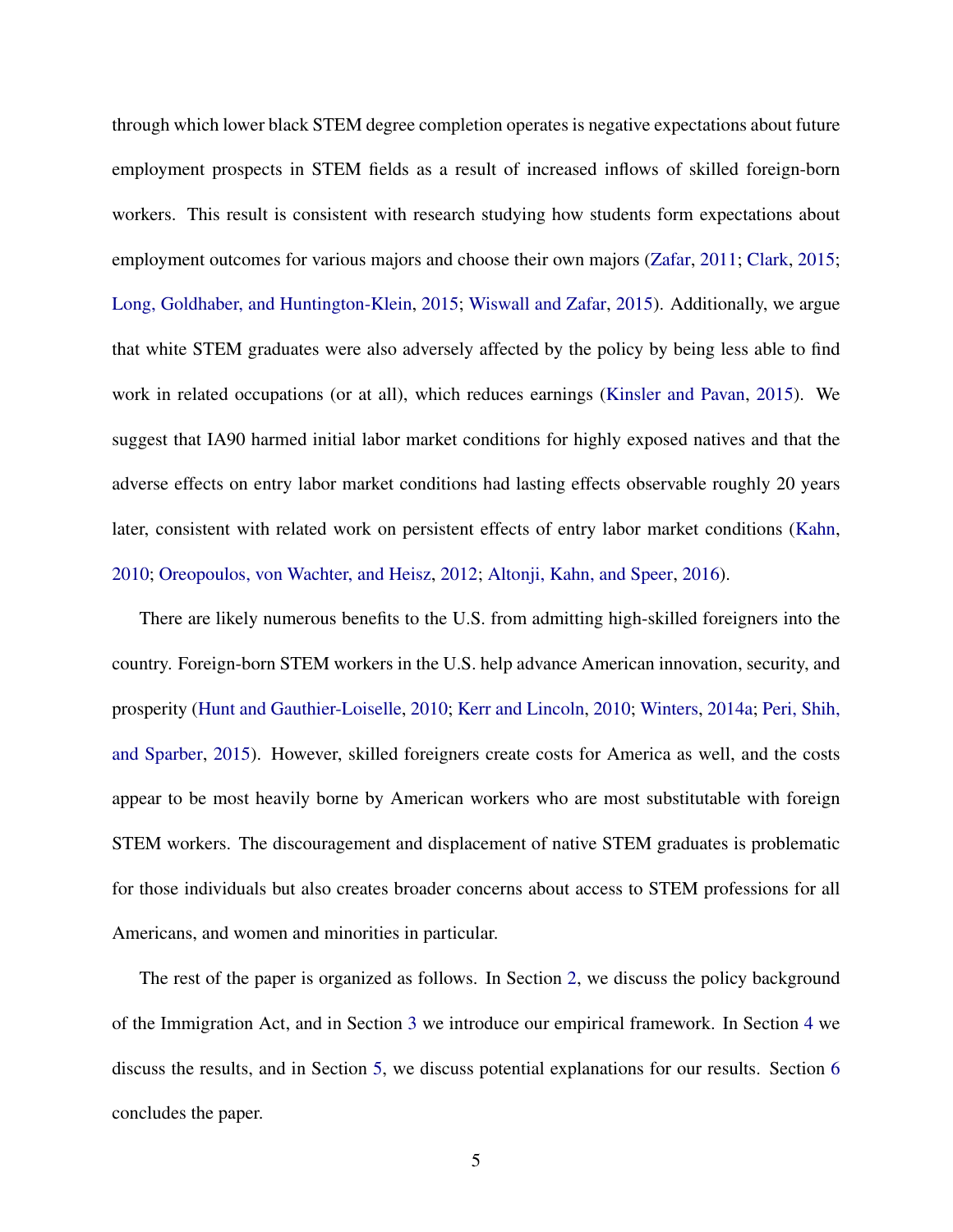# <span id="page-7-0"></span>2 Policy Background

The U.S. Immigration Act of 1990 was passed by Congress on October 27, 1990 and was signed into law by President George H.W. Bush on November 29, 1990. The law became effective beginning on October 1, 1991, corresponding to the start of the U.S. Government's 1992 Fiscal Year. The Act constituted a comprehensive immigration reform that both increased immigration overall and placed greater emphasis on admitting skilled immigrants.

The Act was designed to attract skilled foreign workers, and increased immigration in two distinct and important ways. First, occupation-based immigrant visas available per year increased nearly threefold from 54,000 to 140,000 and placed increased emphasis on education and work skills [\(Greenwood and Ziel,](#page-34-1) [1997\)](#page-34-1). Recipients of these visas immediately obtained green cards and became permanent residents. Second, IA90 also substantially revised the temporary work visa program by creating the widely publicized H-1B program for temporary work visas in "specialty occupations," many of which were STEM-related. The H-1B program also significantly reduced barriers for skilled workers on temporary visas to pursue permanent residency [\(Lowell,](#page-35-7)  $2001$  $2001$ ).<sup>1</sup> This is in contrast to the earlier H-1 program for temporary work visas, which was specifically designed to be temporary and came with steep barriers for obtaining permanent residence.

Over time, the various policy changes from IA90 have significantly increased the foreign-born STEM workforce in the U.S. [\(Lowell,](#page-35-7) [2001;](#page-35-7) [Bound et al.,](#page-33-1) [2013\)](#page-33-1). However, the foreign STEM inflow was not equal across space. The foreign STEM workforce increased the most in areas that previously had large numbers of foreign STEM workers [Kerr and Lincoln](#page-34-9) [\(2010\)](#page-34-9); [Peri, Shih, and](#page-35-9)

<span id="page-7-1"></span><sup>&</sup>lt;sup>1</sup>[The H-1B program was initially capped at 65,000 visas per year. Demand grew quickly, and the H-1B cap was](#page-35-9) [raised to 115,000 in 1998 and then to 195,000 in 2000 before being reduced to 85,000 in 2004 \(with exemptions for](#page-35-9) [academic, non-profit, and governmental research institutions\). STEM occupations are heavily represented among H-](#page-35-9)[1B visas and the program has played a major role in growing the foreign STEM workforce in the U.S.; see](#page-35-9) [Kerr and](#page-34-9) [Lincoln](#page-34-9) [\(2010\) for more details.](#page-35-9)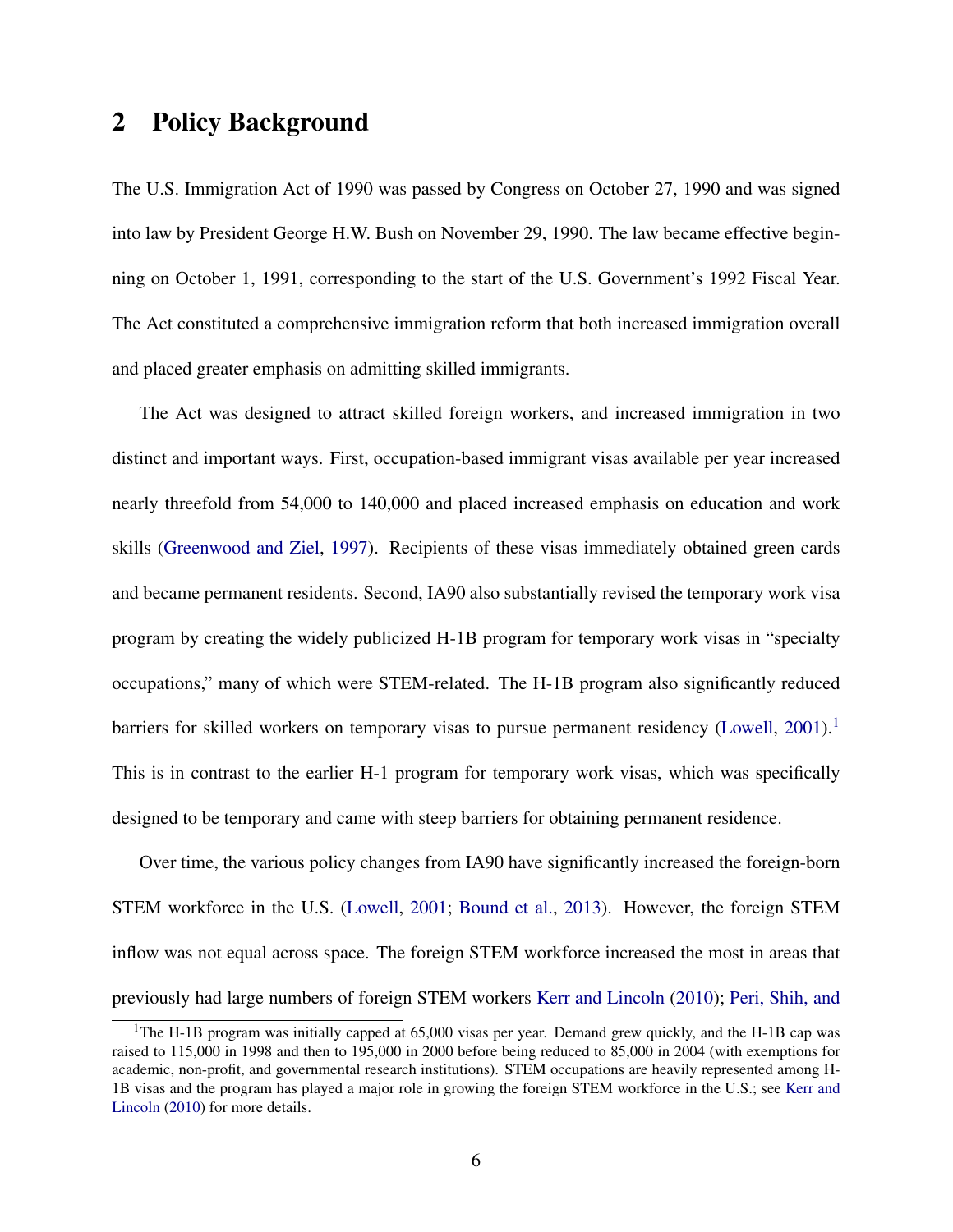[Sparber](#page-35-9) [\(2015\)](#page-35-9). Newly arriving immigrants and temporary workers have historically tended to locate in areas where persons from the same national origin reside in order to take advantage of social networks and cultural and linguistic similarity [Card](#page-33-6) [\(2001\)](#page-33-6). This pattern continued after IA90. States with previously high levels of foreign STEM workers, like California, New York, and Washington, tended to receive the largest inflows of foreign STEM workers after 1990. However, such states have also generally experienced the largest booms in demand for STEM workers, especially related to the information and communication technology (ICT) revolution. Thus, examining the effects of increased foreign STEM workers on natives requires careful consideration.

# <span id="page-8-0"></span>3 Empirical Framework

This section outlines the data, identifying assumptions, and empirical strategy that we follow in order to estimate the impact of IA90 on native skill investments and utilization.

#### 3.1 Data

The primary data used in our analysis come from the 2009-2014 American Community Survey (ACS) microdata extracted from IPUMS [\(Ruggles et al.,](#page-36-6) [2015\)](#page-36-6). The ACS annually surveys one percent of the U.S. population and includes individual information on age, sex, race, Hispanic ethnicity, state of birth, occupation, employment status, highest education completed, and bachelor's degree college major for those completing a bachelor's degree or higher. We use the ACS college major information to define STEM college majors based primarily on definitions used by U.S. Immigration and Customs Enforcement. The full list of ACS majors coded as STEM is reported in Appendix Table [A1.](#page-48-0) A few graduates report double majors. We classify them as a STEM graduate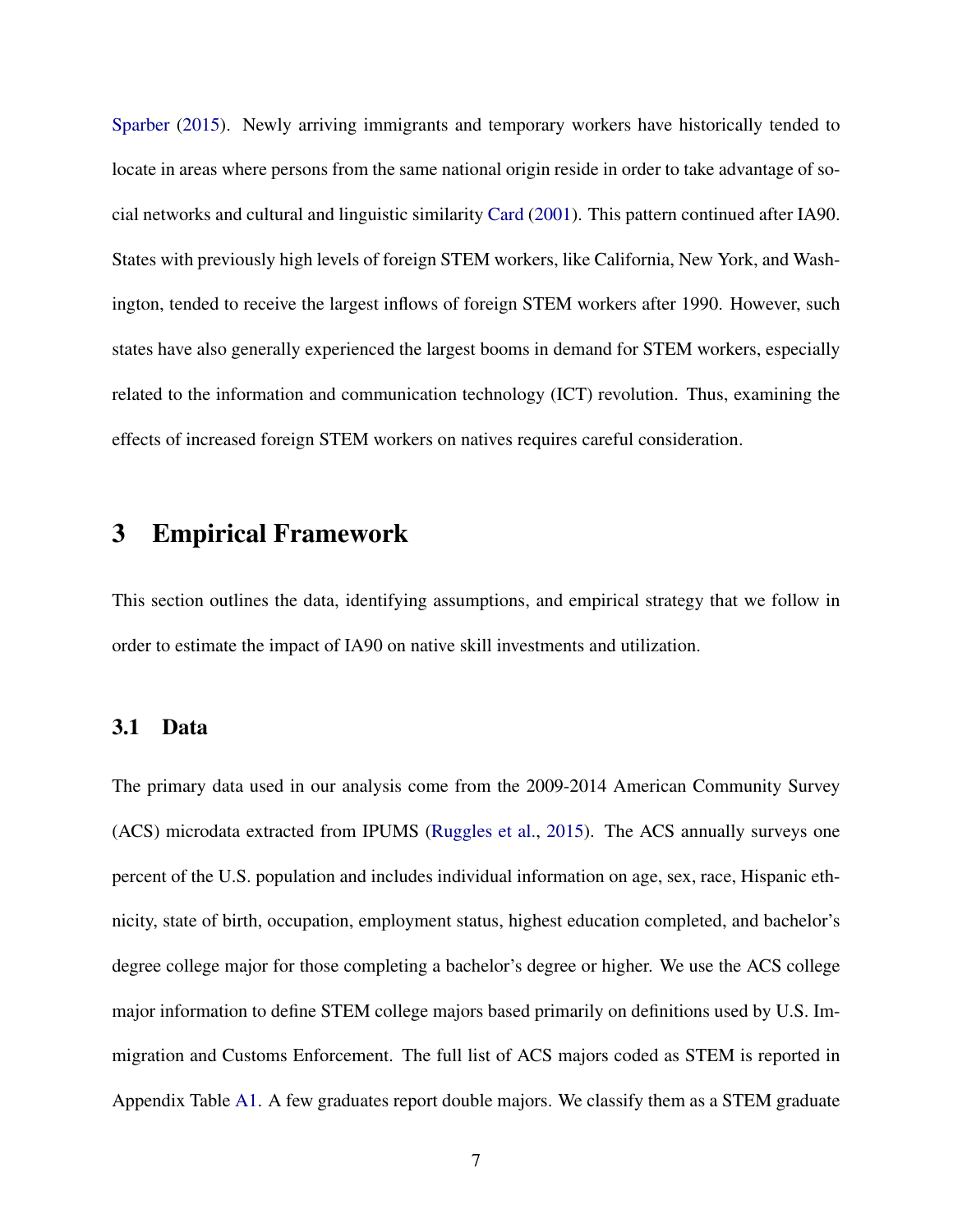if either the first or second major is in a STEM field. Our main definition for STEM occupations includes persons working as engineers, mathematicians, natural scientists, computer scientists, and computer software developers, but we also examine robustness to considering a broader definition that includes health-diagnosing occupations (and STEM field college instructors in our 1980 definition). The list of STEM occupations is included in Appendix Table [A2.](#page-49-0)

#### 3.2 Identifying Assumptions

An important assumption for our later analysis is deciding which individuals were most exposed to the increased inflow of skilled foreign-born workers. Following existing literature, we measure the timing of increased foreign STEM shocks from IA90 for natives based on the year they were 18 years of age. We compute the year age 18 as the ACS calendar year minus age at the time of the survey plus 18.[2](#page-9-0) We do not observe in the data when someone graduated high school, attended college, or chose their college major, but we follow previous literature and assume that individuals graduate high school, begin college, and choose their major at age 18 [\(Dynarski,](#page-34-10) [2008;](#page-34-10) [Malamud](#page-35-14) [and Wozniak,](#page-35-14) [2012;](#page-35-14) [Orrenius and Zavodny,](#page-35-5) [2015;](#page-35-5) [Sjoquist and Winters,](#page-36-7) [2014,](#page-36-7) [2015\)](#page-36-8). To isolate the effects of IA90, we restrict our main analysis to persons who were age 18 in years 1986-1994; these persons were ages 33-46 in 2009-2014. We assume that persons age 18 in 1986-1989 made their educational decisions independent of IA90, while persons age 18 in 1991-1994 were potentially affected by IA90. We exclude persons age 18 in 1990 because they may be partially affected, but not as strongly affected as later cohorts. Their inclusion would likely increase measurement error in the treatment from  $I A 90<sup>3</sup>$  $I A 90<sup>3</sup>$  $I A 90<sup>3</sup>$  By including year 1991 in the treatment, we allow for both

<span id="page-9-0"></span><sup>&</sup>lt;sup>2</sup>For example, a person surveyed in the year 2010 who was age 36 at the time of the survey would have been 18 in the year 1992.

<span id="page-9-1"></span> $3$ In reality, the 1986-1989 cohorts could have been partially affected also. If so, assuming that they are unaffected would induce measurement error in the treatment from IA90 and attenuate pre- and post-IA90 outcome differences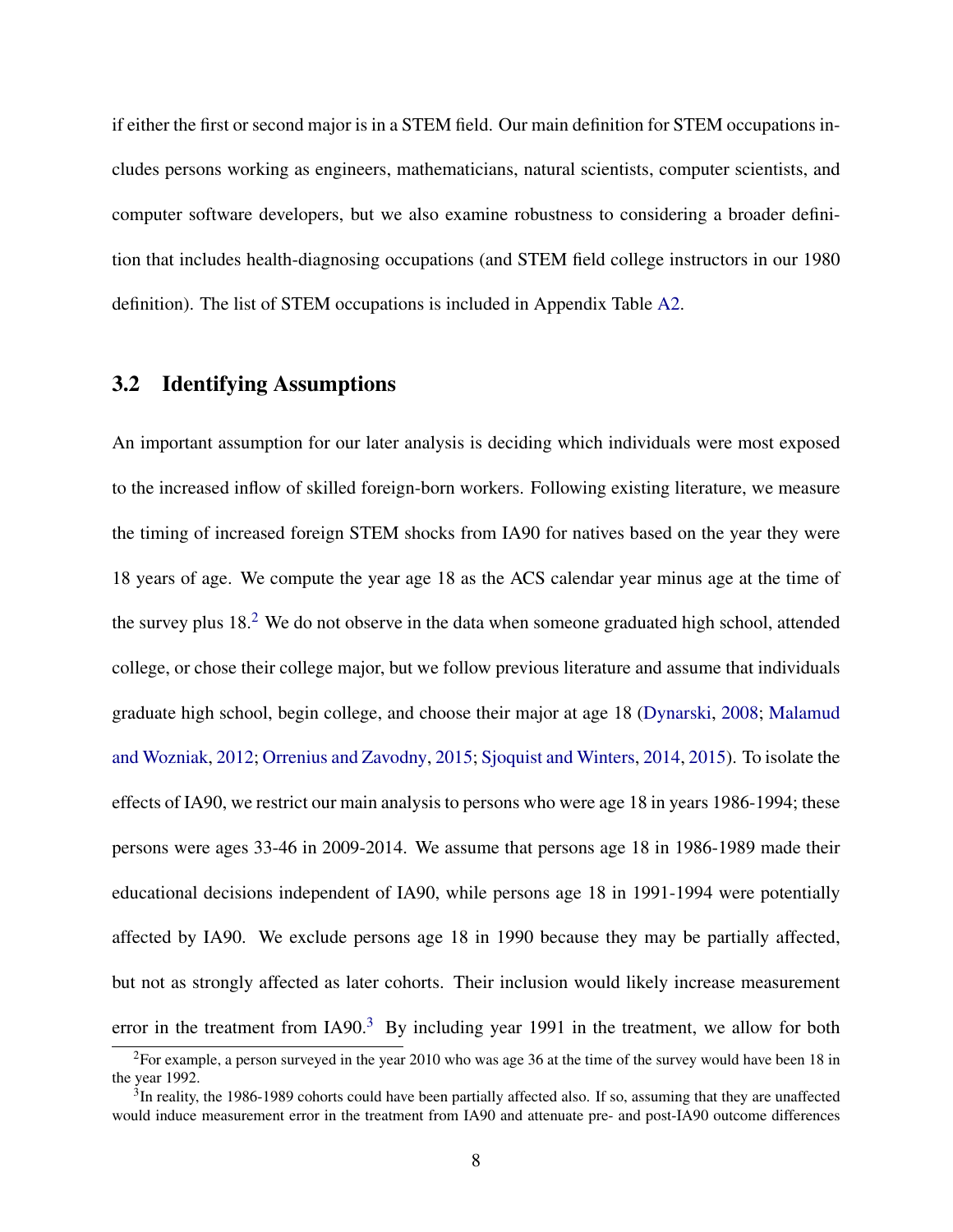the announcement and implementation of IA90 to affect the outcomes we analyze. We present evidence that both effects contribute to our findings.

Our primary analysis focuses on cohorts four years before and after the treatment to isolate the effects of IA90. Examining a longer time period could cause other policy changes and economic shocks to confound the analysis. However, we discuss below the robustness of our main results to moderate expansions in the time period examined.

Our analysis exploits geographic variation in foreign STEM exposure before and after IA90. To do so, one might initially seek to measure the actual presence of foreign STEM workers by year across states or other geographic areas. However, we do not take this approach for two main reasons. First, using contemporaneous measures for foreign STEM presence and native STEM education would likely cause the relationship to be confounded by unobserved demand shocks for STEM workers that *ceteris paribus* increase both native STEM education and foreign STEM in-flows. We could attempt to control for STEM demand shocks, but doing so is no easy task and concerns would remain. Second, there is a lack of annual data on foreign STEM workers during this time period. Decennial census data could be used for 1980, 1990, and 2000, but not for intercensal years. The census provides intercensal population estimates, but not by occupation. Another potential data source is the Current Population Survey (CPS), which is conducted annually and includes occupation information. However, it does not report citizenship or foreign birth status prior to 1994 and cannot be used to confidently construct measures of foreign STEM workers for the period needed for this study. The CPS sample size for individual states is also relatively small and as a result would produce noisy time-varying estimates of foreign STEM workers even if

toward zero. We examine the robustness of our treatment assumptions and find that our primary findings are quantitatively, but not qualitatively affected. These results are available from the authors upon request.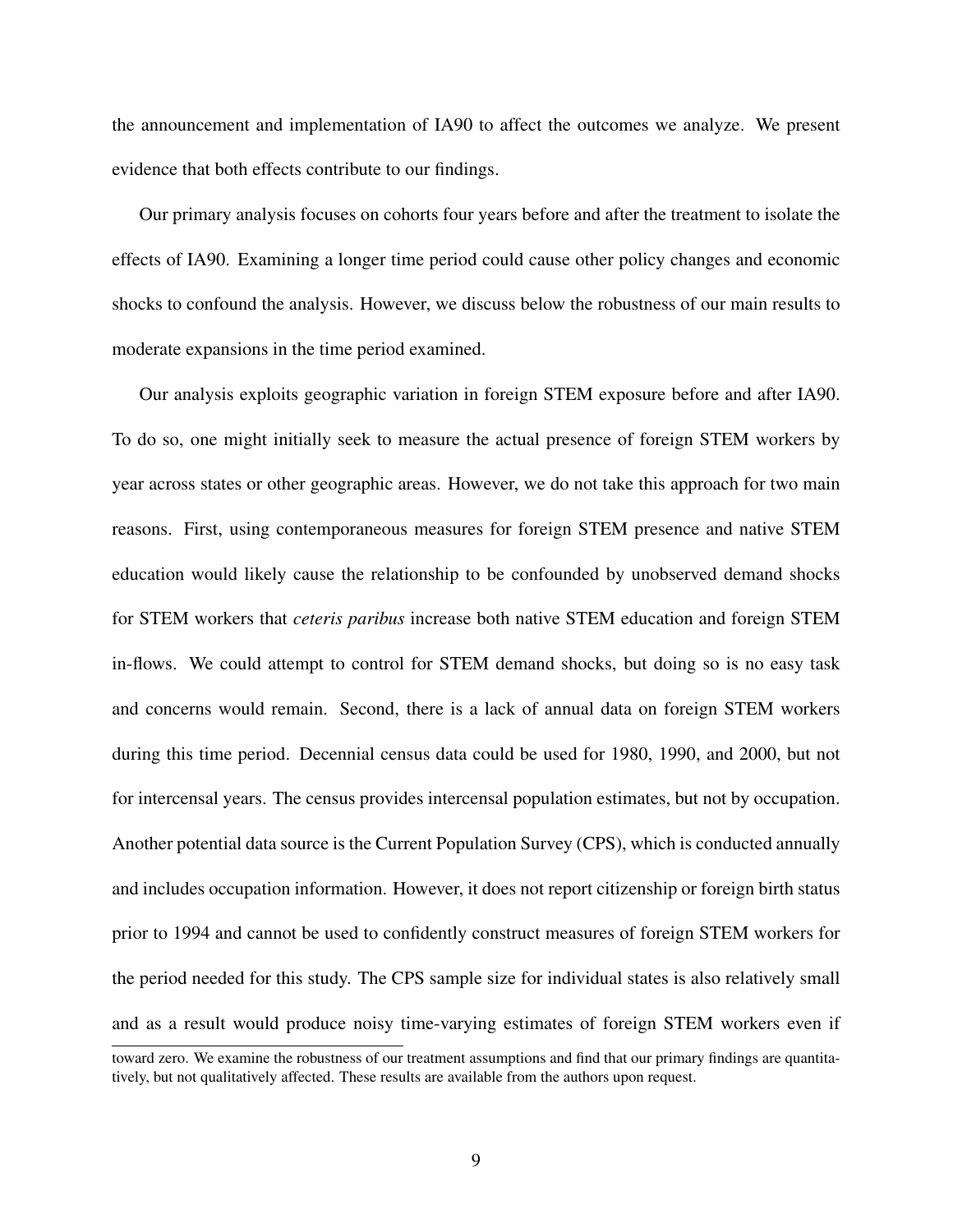foreign-born persons were identifiable.[4](#page-11-0)

Our empirical approach is to measure foreign STEM exposure using an interaction term between the year 1980 foreign STEM share in one's birth state and a dummy for cohorts reaching age 18 in 1991 and later. We measure the foreign STEM share as the share of college-educated STEM workers ages 25-59 who are foreign born in each state in 1980 using the 1980 census 5% microdata file from IPUMS [\(Ruggles et al.,](#page-36-6) [2015\)](#page-36-6). The foreign STEM share is measured for 1980 instead of 1990 so that it is determined before our 1986-1989 control group cohorts make initial education decisions at age 18, and so that it precedes the ICT revolution that increased demand for technical skills including those in STEM.

The motivation for using the 1980 foreign STEM share is that previous research inclines us to expect IA90 to increase the foreign STEM workforce the most in areas that already had large numbers of foreign STEM workers [\(Kerr and Lincoln,](#page-34-9) [2010;](#page-34-9) [Peri, Shih, and Sparber,](#page-35-9) [2015\)](#page-35-9). This relationship is illustrated in Figure [1.](#page-37-0) We compute the foreign STEM share by state in 1990 and 2000 using the decennial census 5% files and then compute 1990-2000 changes. Regressing the 1990-2000 change in the foreign STEM share on the 1980 foreign STEM share yields a positive

<span id="page-11-0"></span><sup>4</sup>Besides the ACS, two additional datasets record an individual's college major and place of birth: the Survey of Income and Program Participation (SIPP) and the National Survey of College Graduates (NSCG). The SIPP is a repeated panel survey spanning the years 1984-2013, with cross-sectional sample size and survey questions comparable to the CPS. The NSCG is a repeated cross-section survey of college graduates that collects detailed information on an individual's major, college characteristics, and occupation at the time of the survey. Survey years of the NSCG include 1993, 2003, 2010, and 2013. We do not use the SIPP for the same reason that we do not use the CPS — the sample size of college graduates within individual states is too small to produce meaningful estimates. The 1993 wave of the NSCG provides information on a respondent's state of birth, but later panels do not. We are unable to make use of the 1993 wave because there are no respondents in our treatment group (i.e. the most recent college graduates in the sample graduated in 1990). We cannot make use of later waves because birth state is unobserved. Finally, the Integrated Postsecondary Education Data System (IPEDS) collects information on annual degrees awarded for many institutions in the United States. However, IPEDS degree totals are based on the location of the institution and year conferred and not broken down by state of origin or year of matriculation or high school graduation. This makes identification of IA90 effects via timing and geography especially difficult because of measurement error and potential unobservable shocks, like the ICT boom, that might increase STEM student in-migration to areas with high foreign STEM exposure. Our analysis using ACS data overcomes these challenges by exploiting identifying variation based on year and state of birth.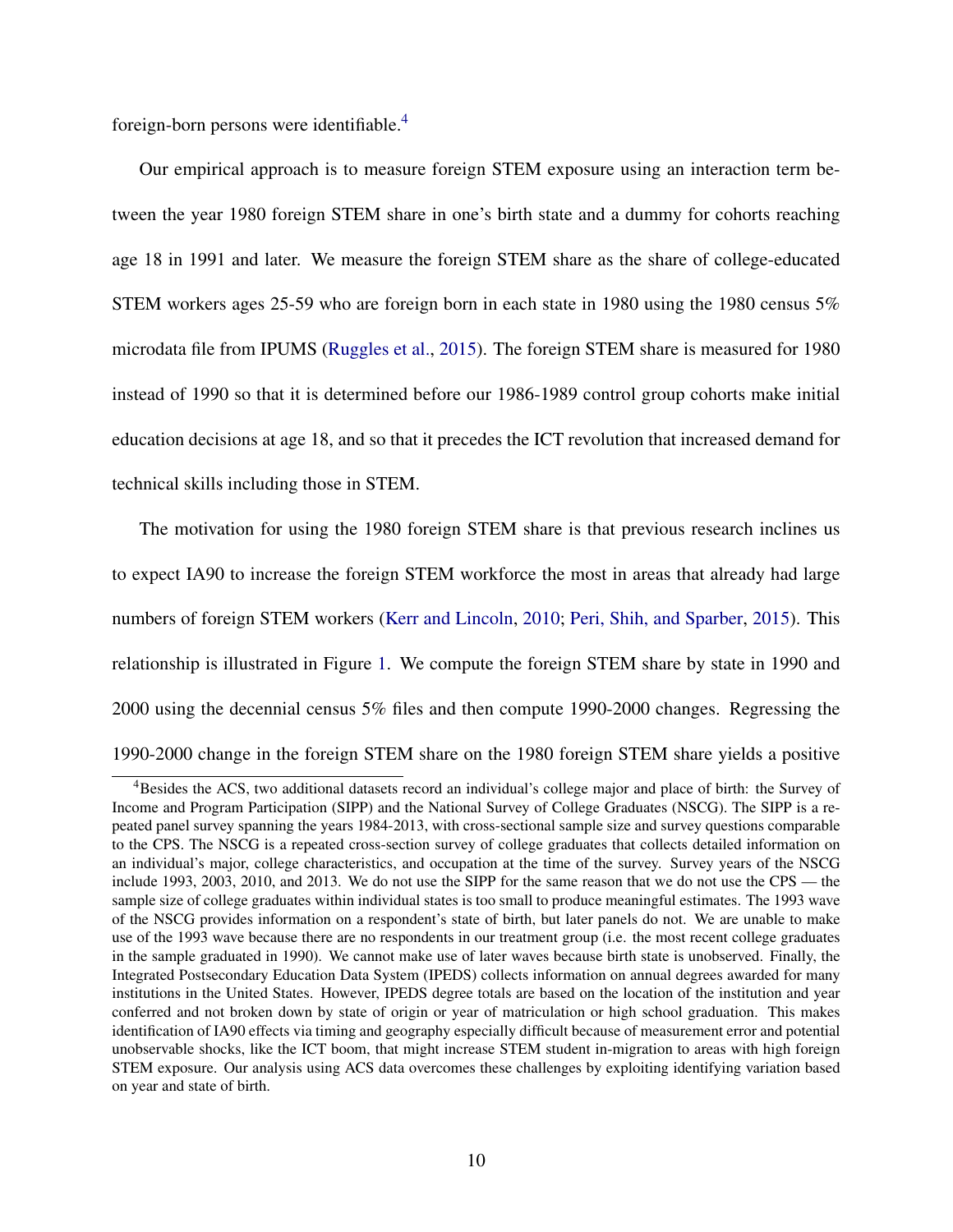coefficient of 0.467 that is statistically significant at greater than the  $1\%$  level with an  $R^2$  of 0.338. This indicates that areas with already high foreign STEM share in 1980 saw especially large increases in foreign STEM shares during the 1990s following IA90. As noted above, data limitations prevent us from constructing measures of annual growth in the foreign STEM share. However, it seems likely that the college major decisions of native-born Americans would be affected both by the actual increase in the foreign STEM workforce during their college years as well as their expectations about future increases.

We follow previous literature and utilize state of birth in examining effects of IA90 to exploit differential exposure to increased foreign STEM workers across states. The ACS does not report the location where someone attended high school or college, but the state of birth variable has been used as a proxy for these by previous researchers [\(Dynarski,](#page-34-10) [2008;](#page-34-10) [Malamud and Wozniak,](#page-35-14) [2012;](#page-35-14) [Orrenius and Zavodny,](#page-35-5) [2015;](#page-35-5) [Sjoquist and Winters,](#page-36-7) [2014,](#page-36-7) [2015\)](#page-36-8). [Sjoquist and Winters](#page-36-7) [\(2014\)](#page-36-7) report that in 1990, roughly three-fourths of persons ages 15-17 resided in their state of birth. Since some young people do move out of their birth-state before finishing high school and starting college, the birth-state exposure assumption will induce some degree of measurement error, which is likely to attenuate coefficient estimates toward zero.

One threat to our identification strategy is the presence of merit-based scholarship programs, which have been shown to impact students' college major decisions. For example, [Sjoquist and](#page-36-8) [Winters](#page-36-8) [\(2015\)](#page-36-8) find that state adoption of "strong" merit-based scholarship programs causes students to shift away from STEM majors. Georgia is the only state to adopt a strong merit aid program during the 1986-1994 time period, but Arkansas, Missouri and North Dakota also adopted weaker programs during this period. To avoid potential confounding effects from merit aid policies, our primary analysis excludes these four merit states. However, our results are highly robust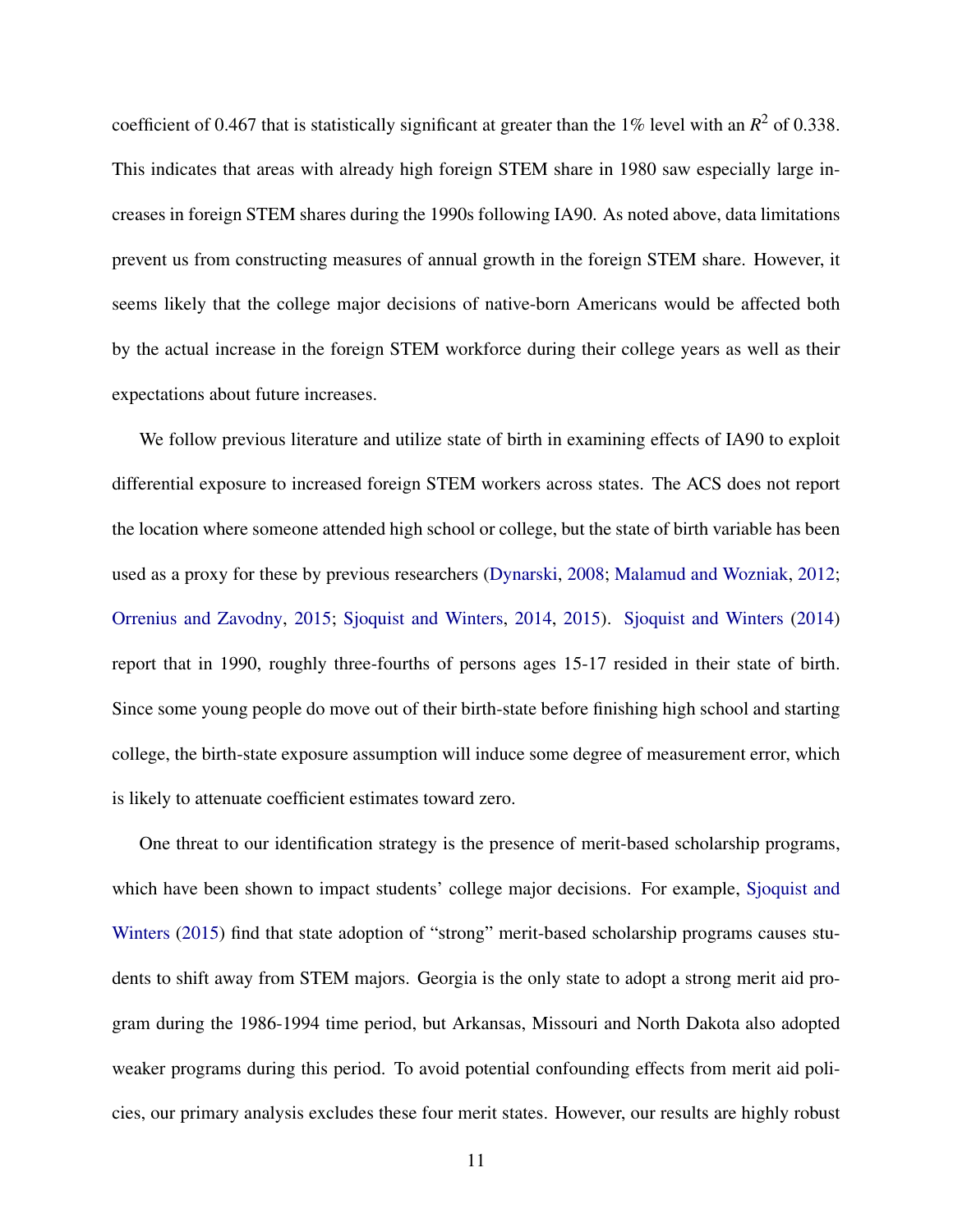to including these four states.

We examine the effects of foreign STEM exposure on native STEM degree rates by estimating variants of the following linear probability model  $(LPM)$ :<sup>[5](#page-13-0)</sup>

<span id="page-13-2"></span>
$$
Pr(Y_{iscta} = 1) = \theta For eigenSTEMexposure_{sc} + \Gamma_s + \Pi_c + \Psi_t + \Omega_a + \beta Z_{sc} + \delta_s T_{sc},
$$
 (1)

where *Yiscta* is a binary variable for individual *i*, from birth-state *s*, in year-age-18 cohort *c*, observed in the ACS during survey year *t* at age *a*. We primarily examine three separate outcomes in which *Yiscta* equals one for persons meeting the following conditions: (1) graduating with a four-year college degree in a STEM field; (2) working in a STEM occupation during the 2009-2014 ACS reference period; and (3) employed in any occupation during the 2009-2014 ACS reference period. As robustness checks, we also examine and discuss results corresponding to additional outcomes related to the three listed.

The primary explanatory variable of interest is ForeignSTEMexposure<sub>sc</sub>, which measures an individual's exposure to increased foreign STEM workers resulting from IA90. This variable is defined to be zero for 1986-1989 year-age-18 cohorts. For 1991-1994 year-age-18 cohorts, ForeignSTEMexposure<sub>sc</sub> is measured as the 1980 foreign STEM share in the individual's state of birth. Formally, it is defined as

<span id="page-13-1"></span>ForeignSTEMexposure<sub>sc</sub> = 1 [c > 1990] 
$$
\left( \frac{N_{1980,STEM,s,foreign}}{N_{1980,STEM,s}} \right)
$$
\n(2)

Where *N*1980,*ST EM*,*<sup>s</sup>* refers to the number of college-educated workers (age 25-59) in state *s* in 1980

<span id="page-13-0"></span><sup>5</sup>We estimate linear probability models instead of probit or logit models for simplicity and ease of interpretation. LPM is very common in the policy evaluation literature when models include a high dimension of fixed effects and facilitates easier interpretation of marginal effects.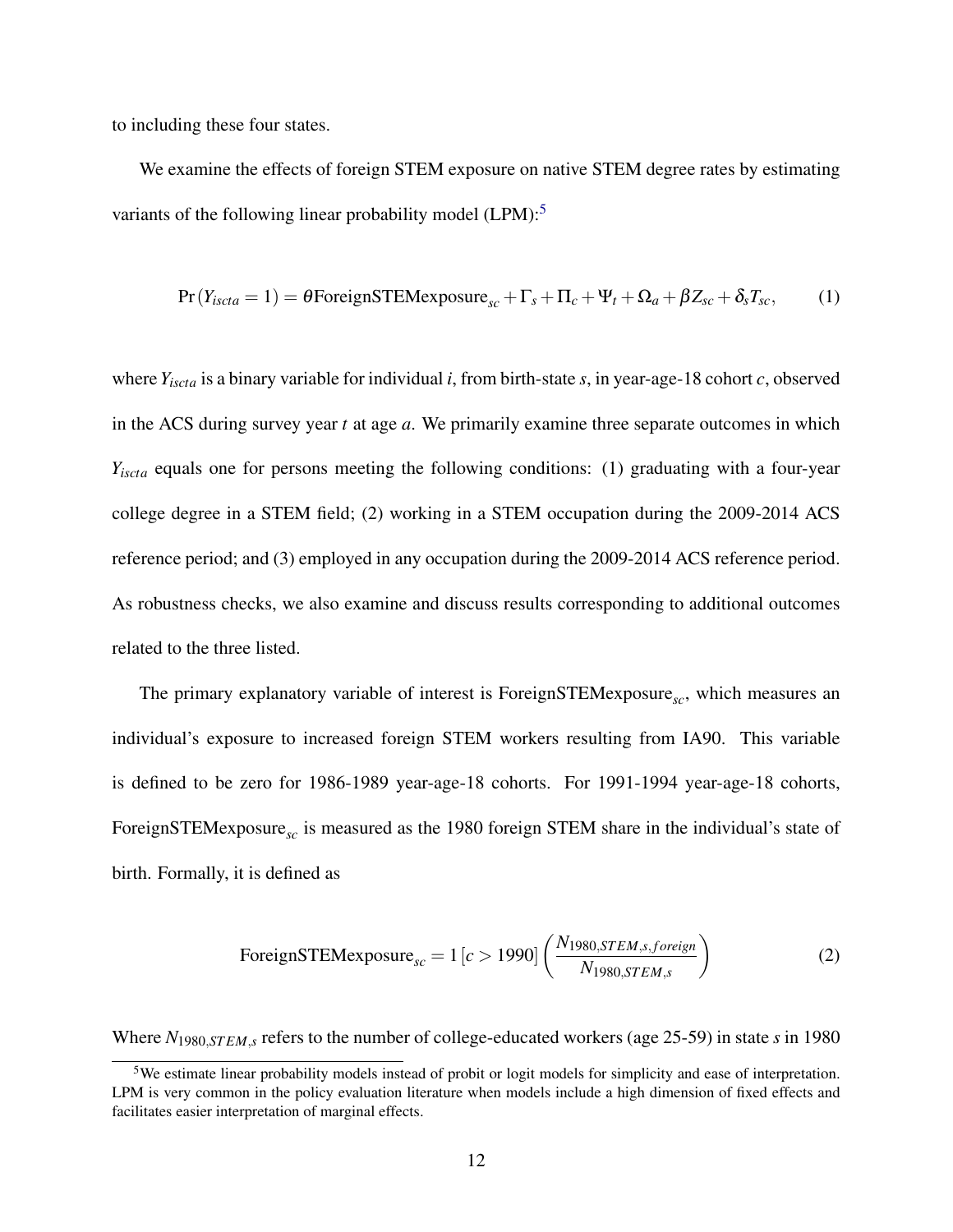who were working in a STEM occupation. Similarly,  $N_{1980,STEM,s, foreign}$  is the number of collegeeducated workers (age 25-59) in state *s* in 1980 who were working in a STEM occupation, and who were not born in the United States. Thus, ForeignSTEMexposure<sub>sc</sub> is equivalent to an interaction term between the 1980 foreign STEM share and a dummy for cohorts who were age 18 in 1991 or later. We estimate the model separately for native-born black and white males and females.<sup>[6](#page-14-0)</sup> All estimates use sample weights. Standard errors are clustered by birth state to account for possible serial correlation within states.

The model includes birth-state fixed effects (Γ*s*) and year-age-18 cohort effects (Π*c*), which respectively control for time-invariant differences across birth-states and aggregate time differences across cohorts. Thus, identifying variation comes from differences across cohorts within states. The setup is similar to a traditional difference-in-differences framework, with two exceptions: (1) the treatment is continuous instead of binary; and (2) all states receive varying levels of treatment after the policy change. Conceptually, we are comparing the pre- and post-IA90 withinstate change in native STEM outcomes across states with differing treatment intensities. If IA90 caused foreign STEM workers to crowd natives out of STEM majors, STEM occupations, or the labor force, we would expect this to be most pronounced in states receiving the largest dose of treatment. This would induce a negative coefficient for  $\theta$ .

The model also includes survey year effects ( $\Psi_t$ ) and age effects ( $\Omega_a$ ). Because we observe cohorts at ages 33-46 and also include year age 18 cohort dummies, these effects control for aggregate business cycle variation during the ACS survey years and variation in the time duration

<span id="page-14-0"></span><sup>6</sup>Throughout this study, we refer to white and black individuals as those who are not Hispanic. We do not include Hispanics nor Asians in our analysis because native Hispanics and Asians are very often the children or grandchildren of immigrants and parental birthplace is unobserved in our data, and because assimilation differences across cohorts and states are unobserved and likely affect our outcomes of interest. Other racial groups are also not examined because they yield small ACS samples that prevent reasonably precise inferences.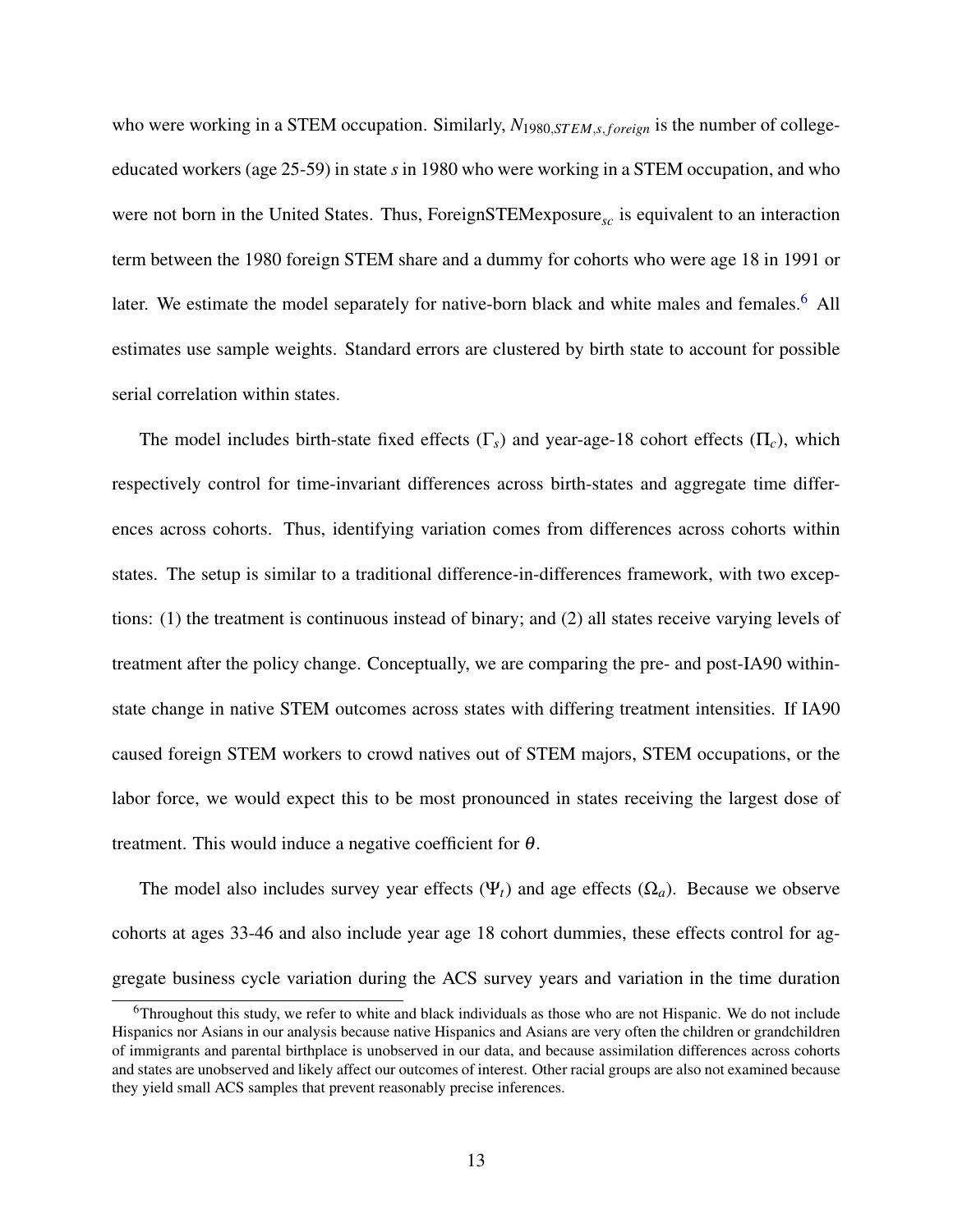between age 18 and the time of the survey.

Additionally, our models include time-varying state-level control variables (*Zsc*) measured for the year age 18 in one's birth state and birth-state by year-age-18 linear time trends  $(T_{sc})$ . The  $Z_{sc}$ variables include log cohort size at age 18 computed from U.S. Census Bureau intercensal population estimates, the state unemployment rate obtained from the U.S. Bureau of Labor Statistics, and the log of median household income computed from the Current Population Survey. Statespecific time trends account for other unobservable factors, e.g., increased relative demand for STEM skills.

Our identification strategy assumes that the within-state variation across cohorts in the foreign STEM exposure variable is conditionally correlated with the outcomes we consider only through the effects of IA90. For college major decisions, this assumes that there were no other major changes in policy or economic conditions systematically related to the 1980 foreign STEM share at the same time as young people were making college major decisions. We have extensively searched the literature and found no such policy changes that could significantly affect the results. However, we do have some concern that the ICT revolution could have increased demand for STEM skills the most in states with previously high shares of foreign STEM graduates. We discuss below robustness checks that attempt to address this concern.

For our more recent employment outcomes, we hypothesized at least two factors that could affect our estimates. First, the post-IA90 inflow of foreign-born STEM workers could affect the recent employment outcomes of pre-IA90 cohorts, meaning that the control group receives treatment also. Second, the post-IA90 inflow of foreign-born STEM workers could push native workers interested in STEM employment out of high ForeignSTEMexposure<sub>sc</sub> states and into low exposure ones, which would effectively increase exposure in low exposure states. In general, both of these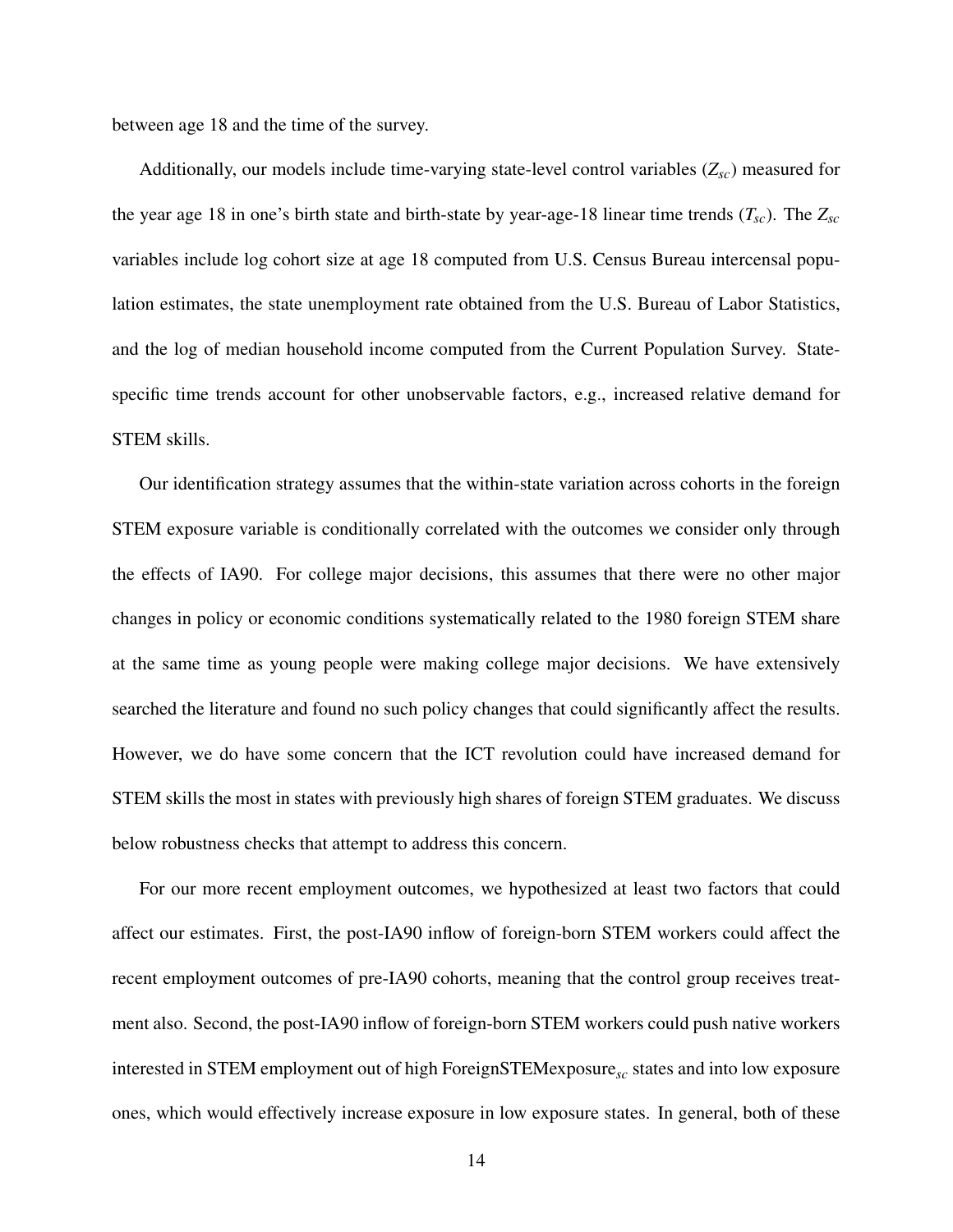concerns would likely attenuate estimates toward zero relative to the true effects. However, we do expect that our estimation strategy could detect at least some differences in recent employment outcomes.

Table [1](#page-38-0) panel A reports weighted summary statistics for the 1991-1994 cohorts for the foreign STEM exposure, separately by race-sex combination. By construction, the measure equals zero for the 1986-1989 cohorts. The 1980 foreign STEM share has weighted mean of 0.121 and 0.118 for blacks and whites, respectively, with no observable difference by sex. For all groups, the standard deviation is 0.057, the min is 0.018, and the max is 0.216. Table 1 panel B reports race-sex means for the main outcome variables we consider. More on the outcome measures is discussed below. The summary statistics in Table [1](#page-38-0) will be useful later for assessing the effect magnitudes of IA90.

### <span id="page-16-0"></span>4 Empirical Results

In this section, we detail the empirical results of our model. We focus on three separate effects of the Immigration Act of 1990: (1) college major choice of natives directly after the policy was enacted; (2) occupational choice of natives roughly 20 years after the policy; and (3) employment rate of natives roughly 20 years after the policy.

#### 4.1 College Major Choice

We first examine whether the Immigration Act of 1990 influenced the choice of college major for natives. To do so, we estimate equation (1) where the dependent variable is an indicator for if the individual graduated college with a major in a STEM field.

Table [2](#page-39-0) shows the effect of birth-state foreign STEM exposure on native STEM degree attain-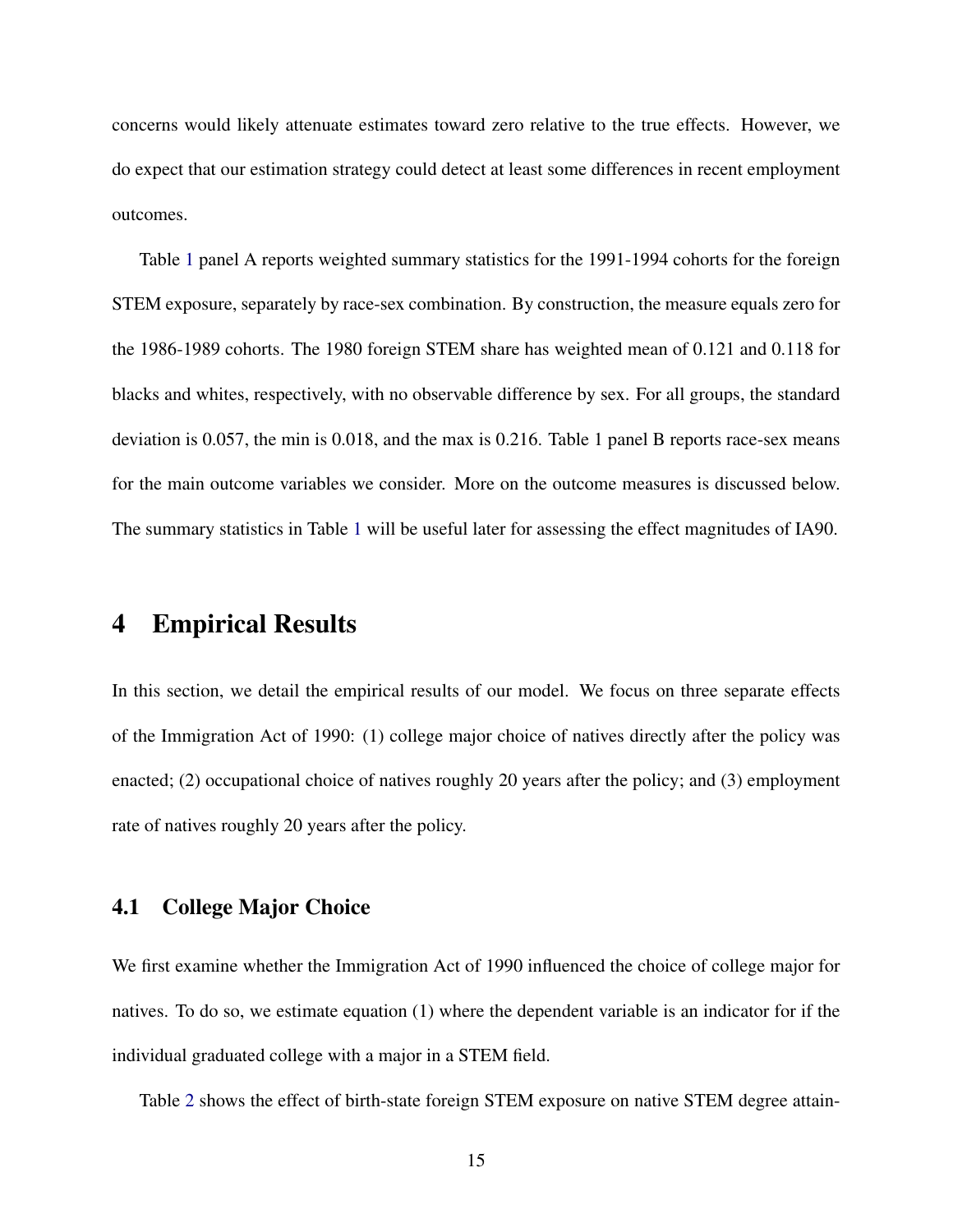ment, unconditional on education level. We find that, while females and white males are unaffected by the policy, black males are a notable exception and are much less likely to major in a STEM field as a result of the policy.<sup>[7](#page-17-0)</sup> Furthermore, the magnitude appears quite large. Combining the coefficient of -0.241 with the summary statistics in Table [1](#page-38-0) suggests that a two standard deviation difference in foreign STEM exposure reduces black STEM degree completion by 2.8 percentage points. This is roughly 70 percent of the pre-IA90 mean STEM degree rate for black males.

To assess whether the negative effect for black males in Table [2](#page-39-0) is driven by decreased bachelor's degree attainment or decreased STEM attainment conditional on bachelor's attainment, we present Tables [3](#page-39-1) and [4.](#page-40-0) These tables show that overall bachelor's degree attainment was unaffected by the policy, but that black males were much less likely to major in STEM conditional on graduating college. Scaling the Table [4](#page-40-0) black male coefficient of -1.377 by Table [1](#page-38-0) summary statistics suggests that a two-standard deviation difference in IA90 foreign STEM exposure reduced STEM degrees by 15.8 percentage points among black male college graduates, which corresponds to roughly 64 percent of the pre-IA90 mean for black males. The other demographic groups we examine are not meaningfully affected in either of the separate dimensions in Tables [3](#page-39-1) and [4.](#page-40-0)

The results lead one to wonder if black males disproportionately switched into certain non-STEM majors, or if they disproportionately switched out of certain STEM majors. To analyze this possibility, we report in Tables [5](#page-40-1) and [6](#page-41-0) estimates similar to those in Table [2,](#page-39-0) but where instead the dependent variable is graduation in a specific major. Table [5](#page-40-1) shows that the most popular destination majors for black males were business and liberal arts majors, although the specific effects

<span id="page-17-0"></span><sup>&</sup>lt;sup>7</sup>While not the focus of our study, the much smaller sample size for black males relative to black females is quite alarming. This is consistent with census population estimates and vital statistics showing disturbingly high mortality rates for black males. The ACS includes samples of the institutionalized population and they are included in our analysis. However, our results are not affected by controlling for the size of black male cohorts or non-institutionalized cohorts. Higher mortality and institutionalization are unlikely to affect marginal STEM graduates in ways correlated with our foreign STEM exposure measure.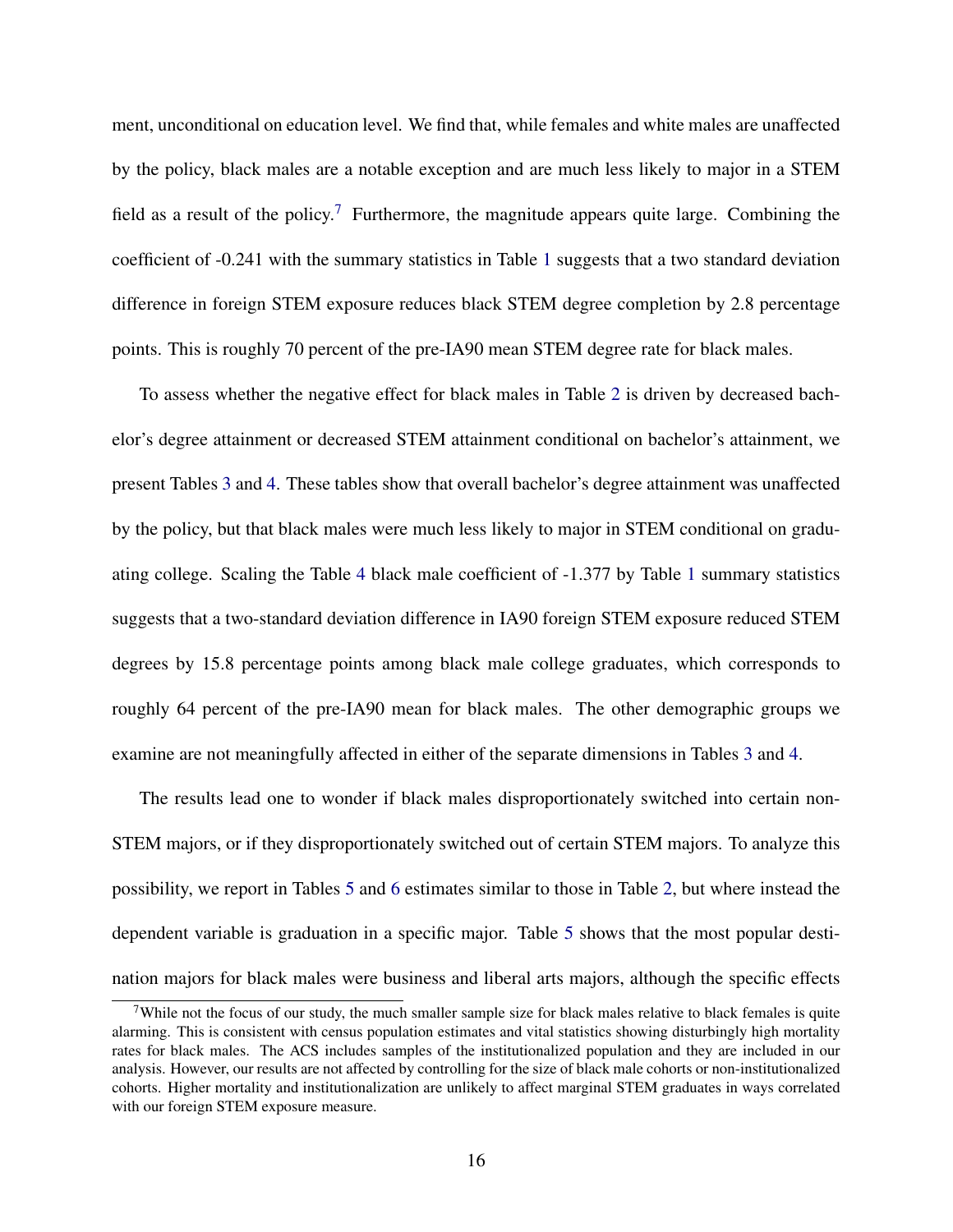are imprecisely estimated and we cannot reject uniformity in the distribution of destination field switches. Table [6](#page-41-0) shows a similar effect for STEM majors: biological sciences, computer science, and math were the majors that black males switched away from at the highest rates, although none of these effects is significantly different from any of the others.

Finally, we examine the temporal effects of the policy by breaking out Table [2](#page-39-0) by cohort year and excluding state-year trends. To do so, we estimate a variant of equation (1) where  $\theta$  is indexed by *c* (i.e. allowed to vary by year-age-18 cohort) and estimated for each year of the 1986-1994 period, with the 1990 year-age-18 cohort now included in the sample and defined as the omitted base category. We present the results of this equation in Table [7.](#page-42-0) Single-year estimates are imprecise as one would expect, but the strongest effects of the policy for black males were in years 1991 and 1993, followed by 1992. This underscores the likelihood that the policy had strong announcement effects as well as implementation effects on STEM degree completion of black males. Furthermore, we observe an apparent pre-1990 upward trend in the coefficients likely because of the growing demand for STEM skills in high foreign-STEM areas related to the ICT revolution. This reinforces the importance of controlling for state-specific time trends in our main analysis. We discuss implications of these results later.

#### 4.2 STEM Occupation Employment

We now examine the effect of IA90 on the probability of having a STEM occupation during the 2009-2014 ACS.<sup>[8](#page-18-0)</sup> Our main STEM occupation variable includes those currently employed in a

<span id="page-18-0"></span><sup>&</sup>lt;sup>8</sup>We emphasize that, although this period of time corresponds to the Great Recession and recovery, our identifying variation comes from within-state differences in outcomes, compared across birth cohorts and birth states. Furthermore, our inclusion of calendar-year fixed effects controls for differences in our outcomes at the national level. Finally, we repeat the analyses using only the years 2013 and 2014 (which correspond most closely to a "normal" economy) and find qualitatively similar results. These are available from the authors upon request.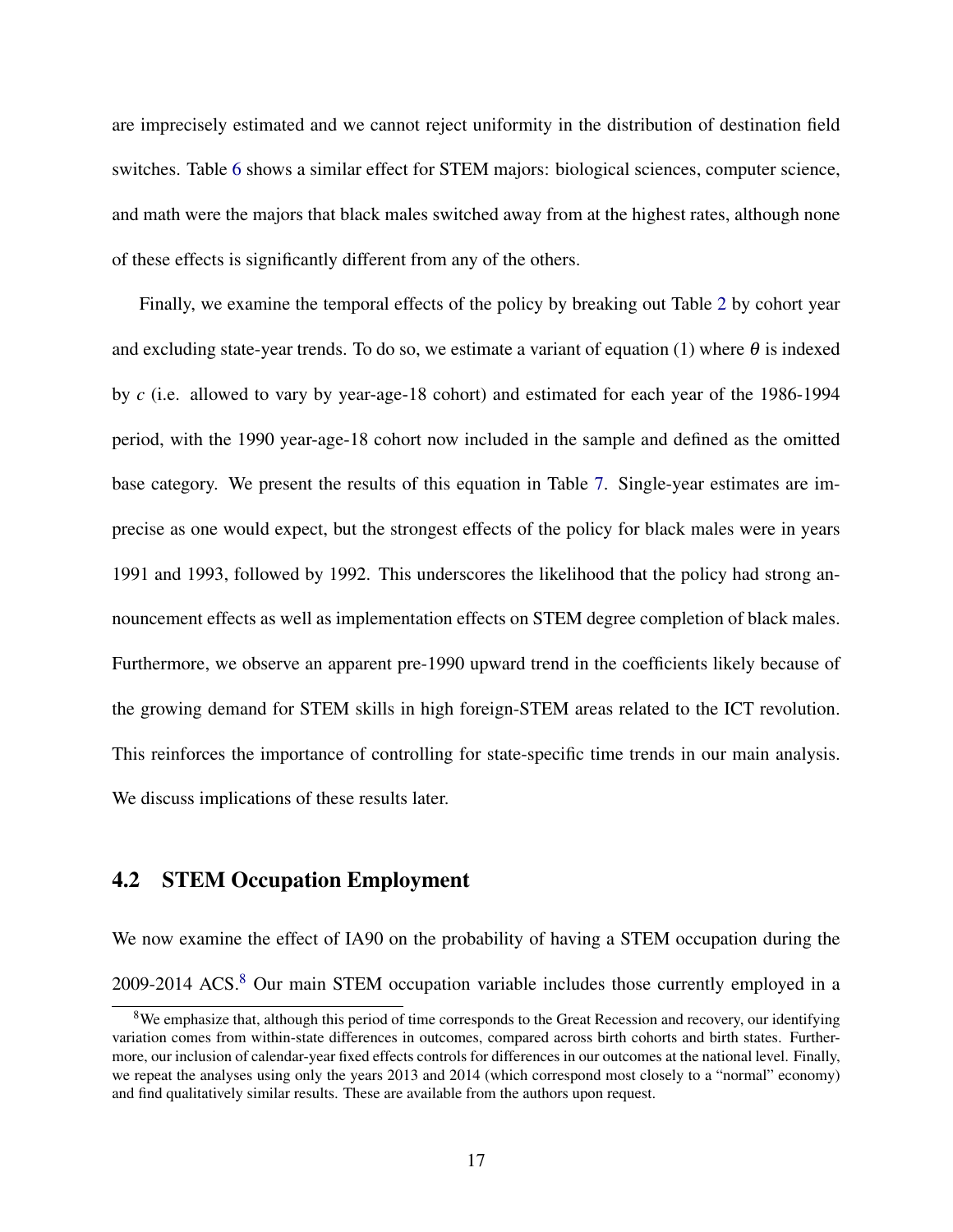STEM occupation and those not currently employed but whose most recent occupation and within the past five years was in a STEM field. We first analyze the impact of the policy on working in a STEM occupation, unconditional on education level. Panel A of Table [8](#page-43-0) reports that white males were negatively impacted by the policy, but that the other demographic groups were not at all affected.

Panels B and C of Table [8](#page-43-0) examine the effect of the policy on STEM occupation, conditional on bachelor's degree attainment, and conditional on STEM degree attainment.<sup>[9](#page-19-0)</sup> We find that white males are again the only significantly negatively impacted group in panel B, but white females are also negatively impacted when considering those with degrees in STEM fields.<sup>[10](#page-19-1)</sup> For completeness, panel D examines effects on STEM occupation for college graduates whose undergraduate major was in a non-STEM field; IA90 had no significant effect.

The results in Table [8](#page-43-0) include those who are currently unemployed but recently employed in a STEM occupation. In Table [9,](#page-44-0) we report the analog of Table [8](#page-43-0) for current employment in a STEM occupation, and find very similar effects.

The effect magnitudes for white males in Tables [8](#page-43-0) and [9](#page-44-0) are economically large. For example, the Table [8c](#page-43-0) coefficient of -0.681 implies that a two standard deviation increase in the foreign STEM exposure variable reduces the probability of working in a STEM occupation for white male STEM graduates by 7.7 percentage points, which corresponds to roughly 26 percent of the mean for pre-1990 cohorts.

<span id="page-19-0"></span><sup>9</sup>We encourage caution in interpreting results for black males that condition on being a STEM graduate since IA90 altered the conditioning variable. If the black males pushed out of STEM majors by IA90 systematically differ from those who remain in terms of ability or STEM workforce attachment, results conditioning on STEM major may suffer from selection bias.

<span id="page-19-1"></span> $10$ In results not shown, we also separated STEM occupations into 1) engineers, 2) computer scientists and software developers, and 3) mathematicians and natural scientists. The first two groups combine to account for 84 percent of STEM graduates in STEM occupations in our sample and account for a great majority of the negative effect of IA90 on STEM occupations in panel C of Table [8.](#page-43-0)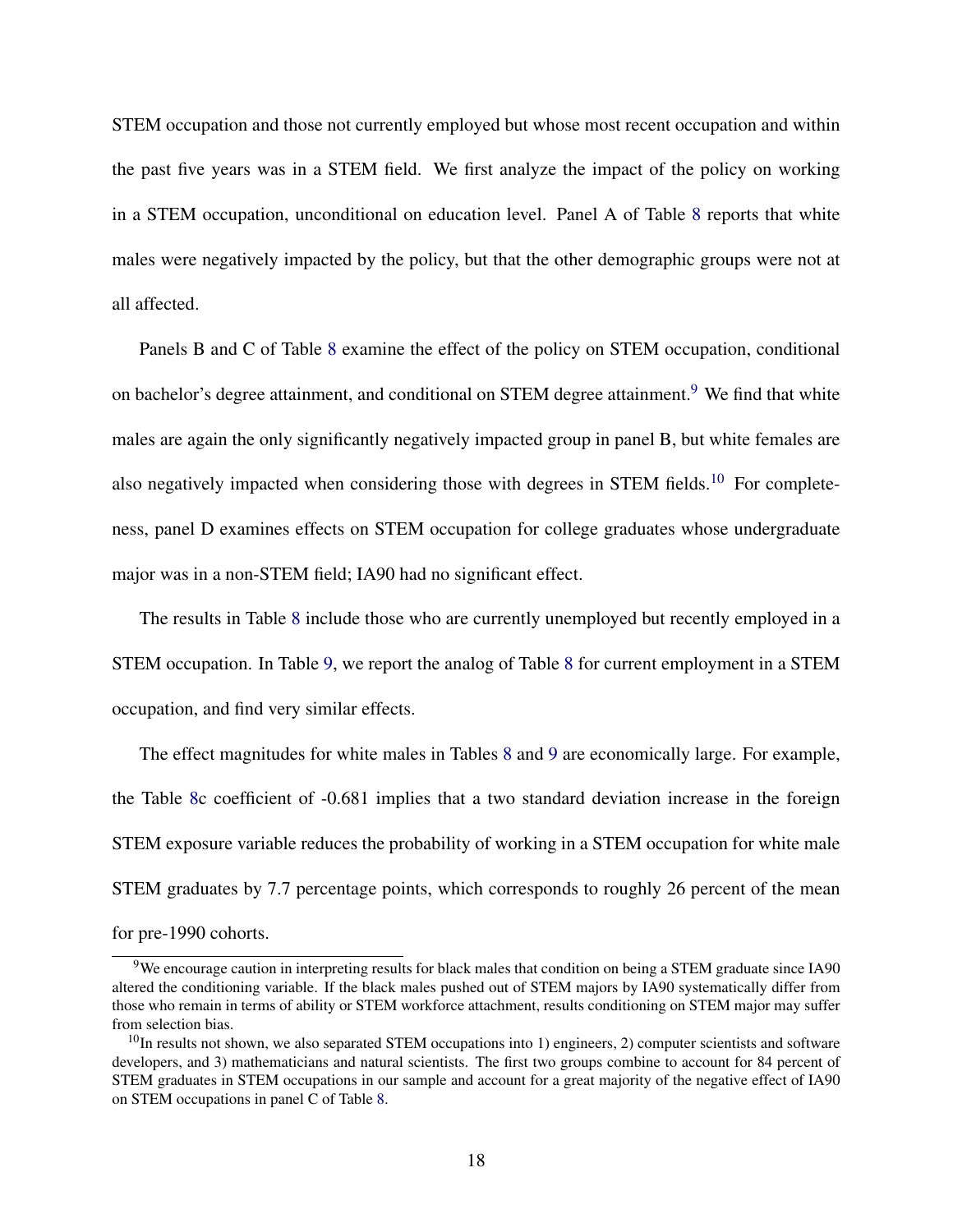#### 4.3 Employment Rate

Next, we examine the impact of IA90 on employment during the prior week in the 2009-2014 ACS. To do so, we estimate equation (1) where the dependent variable is an indicator for employment, unconditional on labor force participation. As such, the dependent variable is an individual-level analog to the employment-to-population ratio. $^{11}$  $^{11}$  $^{11}$ 

Table [10](#page-45-0) reports the effect of the policy on employment rates for each demographic group. We show in panel A that, unconditional on educational attainment, black males were more likely to be employed and black females less likely so. When restricting to the sample of college graduates in panel B, these results are not statistically significant. However, when restricting to the sample of college graduates in STEM fields in panel C, we find that white male and white female employment were adversely affected by the policy.<sup>[12](#page-20-1)</sup> Finally, we show in panel D that the policy had little effect on employment among college graduates outside of STEM fields.

The results of Table [10](#page-45-0) illustrate the complex response to the policy. While whites were adversely affected, Table [10c](#page-45-0) also yields a large negative but insignificant effect on employment for black women. Black males have a large positive (but insignificant) coefficient in Table [10c](#page-45-0). While black males shift away from STEM majors, those who stay in STEM majors have higher employment and STEM occupation rates, potentially consistent with changing quality and/or workforce attachment. But whites (and black females) don't change their major and those who major in STEM experience lower employment and STEM occupation rates due to IA90 (though not signif-

<span id="page-20-0"></span><sup>&</sup>lt;sup>11</sup>We abstract from labor force participation because it is likely dependent on labor demand and other employment conditions.

<span id="page-20-1"></span><sup>&</sup>lt;sup>12</sup>In results not shown, we did separate these negative effects into portions reported as unemployment and labor force non-participation. For white male STEM graduates, the effect is mostly due to reported unemployment. For white female STEM graduates, the effect is mostly due to reported non-participation. However, potential labor force withdrawal of discouraged workers dissuades us from offering strong conclusions on this.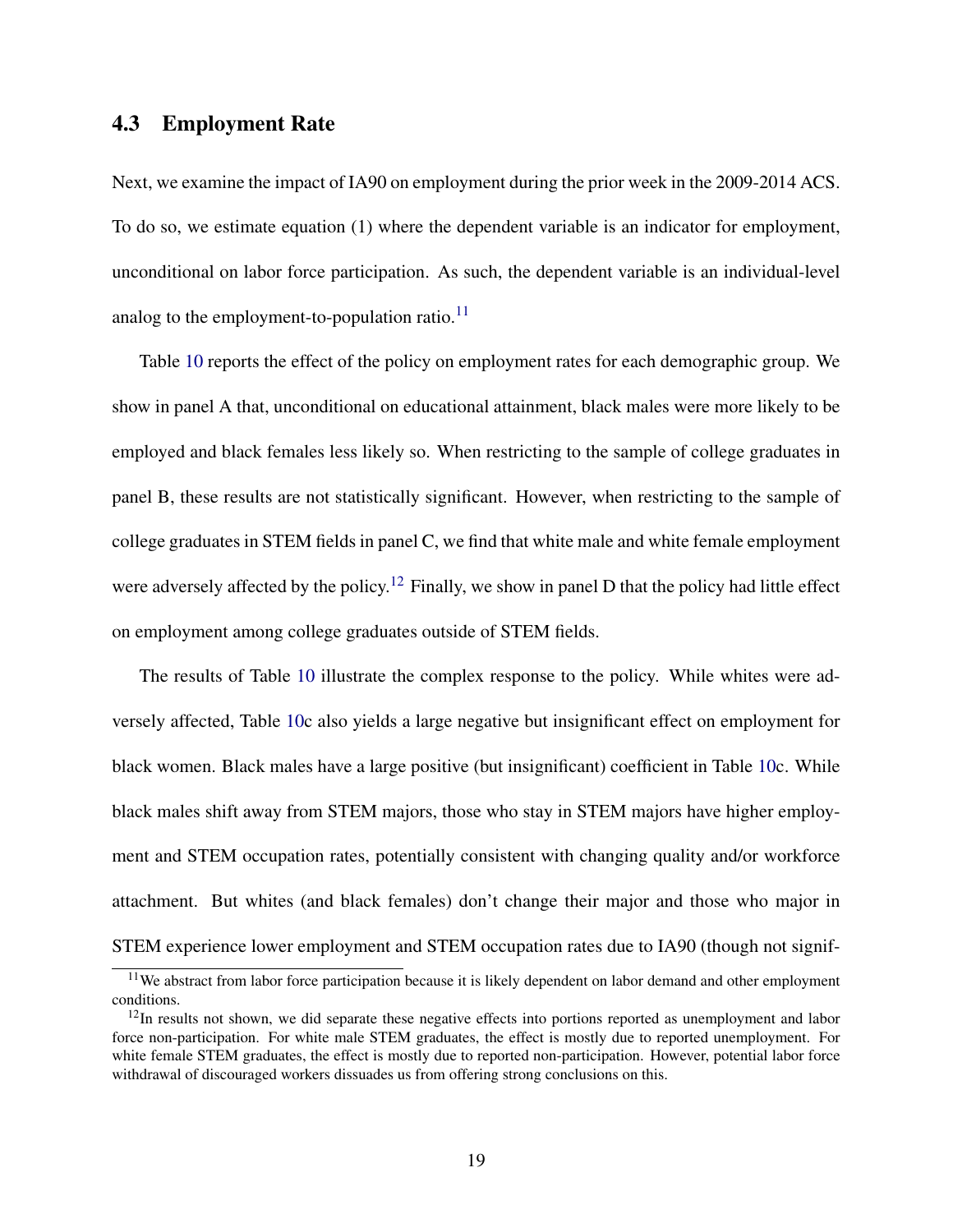icant for black females).

As a similar measure of employment, we consider the likelihood that an individual worked at all in the past year. We repeat the analysis in Table [10,](#page-45-0) and find slightly different but interesting results. For example, Table [11b](#page-46-0) shows significantly positive effects of IA90 on the likelihood of working in the last year for college educated black males and females. Once we condition on graduating with a STEM major, Table [11c](#page-46-0) shows a significant negative effect on white females and an insignificant but large negative effect on black women that is nearly equal to the white female effect. There is no effect on white males and a positive but insignificant coefficient for black males. In Table [11d](#page-46-0), we examine the response of non-STEM college graduates and find that black males and females and white males experience positive employment effects from the policy. These positive effects might be due to complementarities with foreign STEM workers, or the black male coefficient could also be due to changing unobservables induced by major switching.

The annual employment results in Table [11](#page-46-0) are somewhat consistent with current employment results in Table [10.](#page-45-0) The lack of a negative effect for white males in Table [11c](#page-46-0) appears to suggest that white males are quicker to accept a less desirable job (e.g. in a non-STEM job as shown in Table [9c](#page-44-0)) than females, who are more likely to remain non-employed (Table [10c](#page-45-0)). In results not shown, we also examined whether STEM graduates had worked in the past five years. IA90 also significantly reduced the probability of working in the past five years for white female STEM graduates with magnitude comparable to Tables Table [10c](#page-45-0) and Table [11c](#page-46-0).

In summary, we find that IA90 had three main effects that differ by race-sex group: (1) it pushed black males out of STEM majors; (2) it pushed white males out of STEM occupations; and (3) it pushed white females out of the workforce.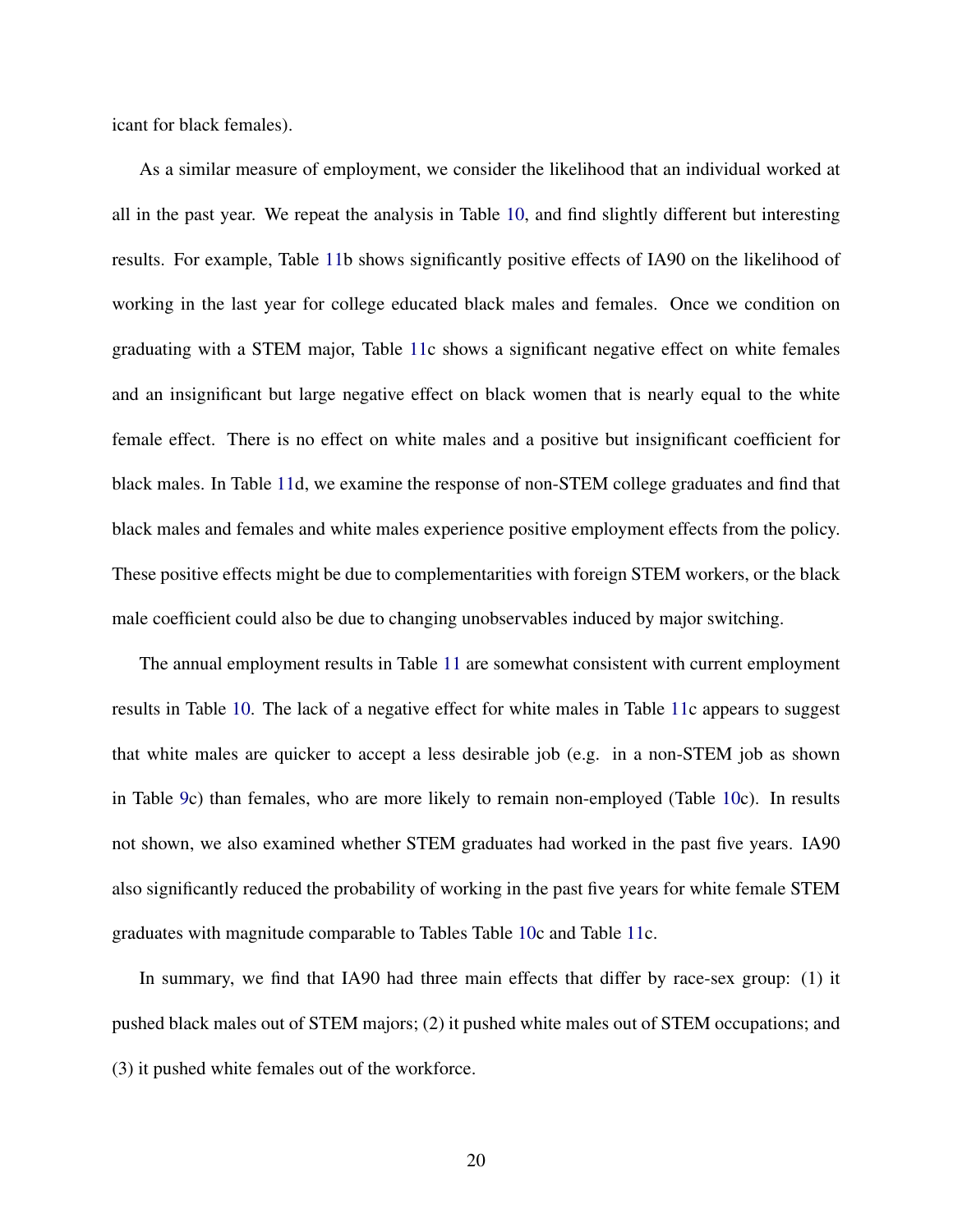#### 4.4 Log Earnings

We next consider log annual earnings as an outcome, which is reported in the ACS as the earned income during the 12 months prior to the survey. Non-workers have zero earnings and some self-employees have negative earnings, yielding undefined log earnings. For simplicity, our initial analysis drops individuals with zero or negative earnings, but we consider alternatives.

Table [12](#page-47-0) reports results for different education samples as in previous sections. Panel A reports results unconditional on education and shows negative but statistically insignificant coefficients for all four groups considered. Panel B restricts the sample to college graduates, where we now see a much larger negative coefficient for black males that is statistically significant at the ten percent level. Coefficients for the other groups are again statistically insignificant. Panel C restricts the sample to STEM graduates. The coefficients are again all negative but not statistically significant. The magnitudes, however, are quite large. For example, the coefficients for black males and females suggest that a two standard deviation increase in foreign STEM exposure reduces log earnings by roughly 0.17 implying a roughly 17 percent reduction in annual earnings.

A few points are worth noting about the earnings analysis. First, the results for black males by major are potentially affected by selection since IA90 reduced black male STEM degree completion. If lower quality students are the ones pushed out of STEM, the true effect might be even greater than that which is estimated. Second, it seems plausible that pre-IA90 cohorts could also be partially treated which would attenuate our estimates relative to the true effect. Third, pooling male and female STEM graduate samples by race in panel C increases precision and gives negative coefficients estimates for both races that are statistically significant at the ten percent level. Fourth, we estimated results not shown that compute mean earnings by age-year-race-sex cells for STEM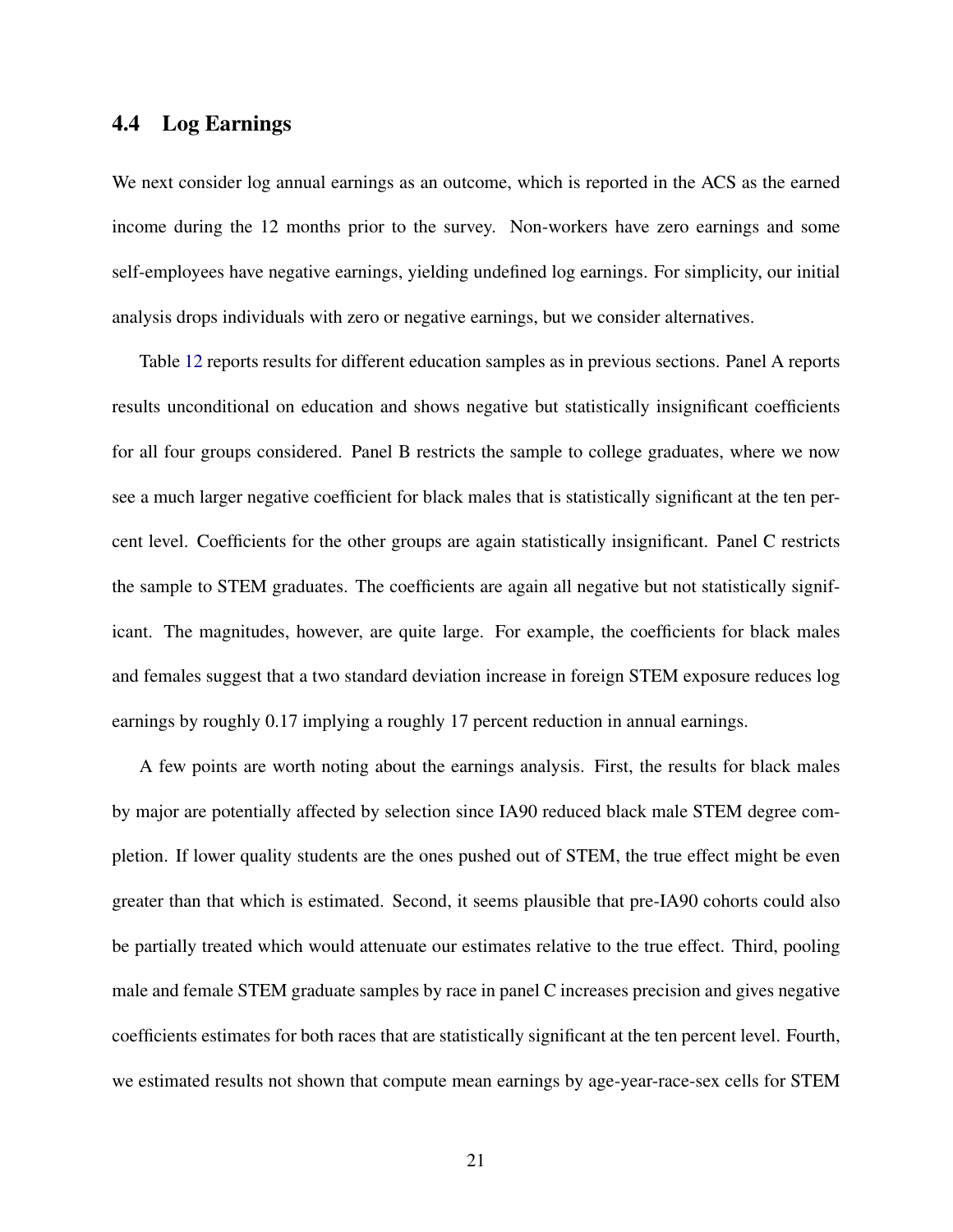majors that include zero and negative earners and examined log mean earnings as an outcome and obtained qualitatively similar results as in panel C, though the coefficients for black female and white female STEM graduates increase in magnitude and becoming significant at the ten percent level.

Unfortunately, these earnings results are not precisely estimated but they are suggestive of adverse effects of IA90 on natives. Native STEM graduates are likely negatively affected by increased exposure to foreign STEM. Furthermore, black males also suffer the burden of being pushed out of STEM majors, giving a large negative effect that is statistically significant among the sample of all college graduates.

#### 4.5 Sensitivity Analysis

In results not shown but available from the authors, we estimated the effects of IA90-induced foreign STEM exposure on our outcomes using several alternative specifications. Our main results are qualitatively robust to reasonable alternatives. Alternatives examined include:

- Expanding the pre- and post-IA90 year-age-18 sample window to five or six years on either side of the policy change.
- Excluding very high immigration states from the analysis such as California, Florida, Illinois, New York, Texas, and Washington.
- Using the expanded definition of STEM occupations in Table [A2](#page-49-0) to measure foreign STEM exposure and for the native STEM occupation outcome.
- Excluding state control variables.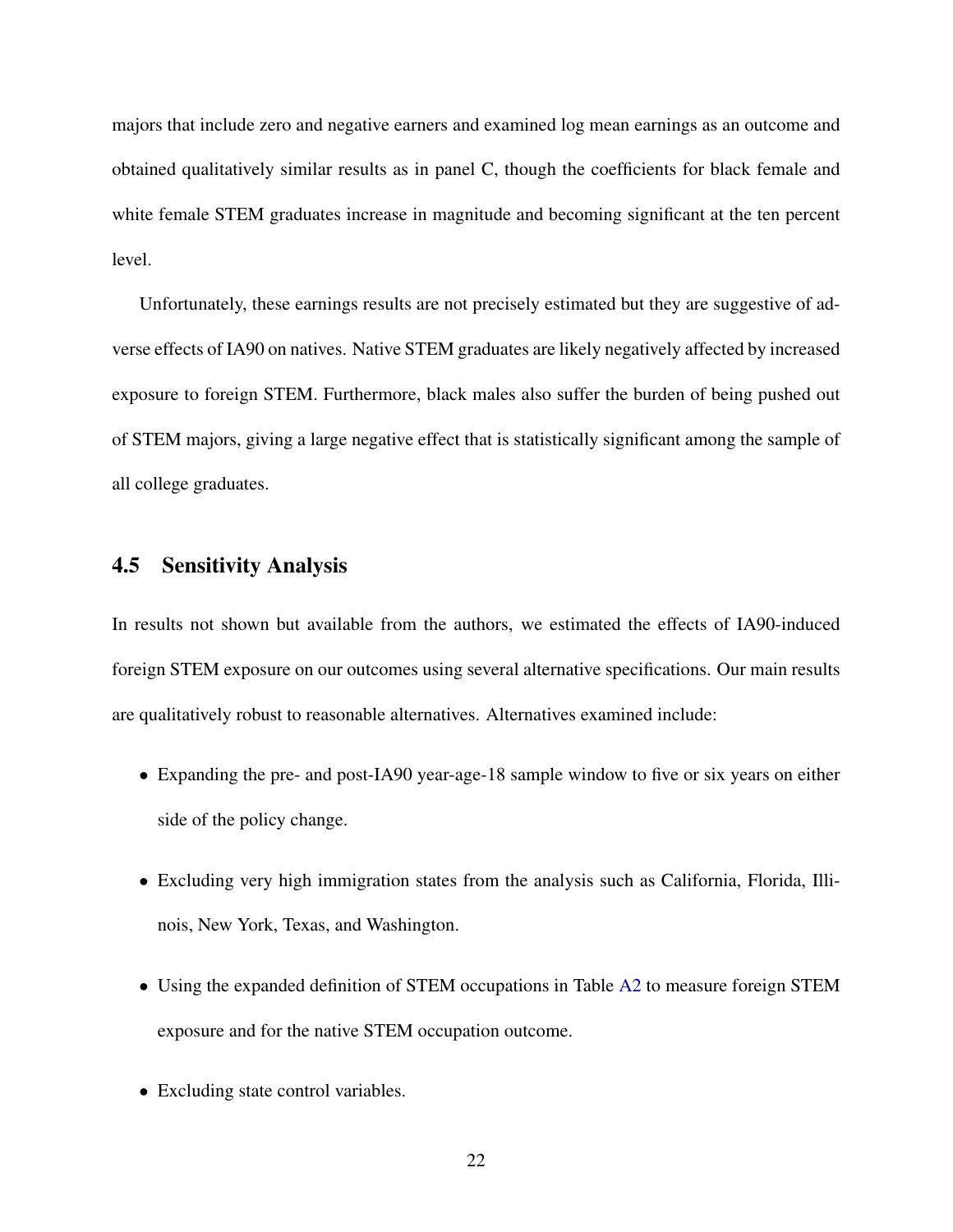- Adding a time-varying state control for the 1980 (or 1990) share of native college graduates in the state employed in STEM occupations interacted with the post-IA90 dummy to account for possible ICT effects related to past STEM employment.
- Including cohorts age 18 in 1990 in the control group.

### <span id="page-24-0"></span>5 Discussion

In this section, we discuss potential pathways through which each of our main findings may be operating. Specifically, we discuss possible explanations for why black males switch away from STEM majors, why white males are less likely to be employed in STEM occupations, and why white females are less likely to be employed, as well as the implications of our empirical results.

#### 5.1 Black males switching out of STEM majors

The most surprising result from our analysis is the shift of black males out of STEM degree fields in consequence of the increased inflow of foreign-born STEM workers. When considering potential reasons for why black males switched out of STEM majors, it is helpful to consider the prominent explanations for why STEM degree rates are so low among this population to begin with. We consider six explanations, and suggest that the primary explanation for black males switching away from STEM majors is that they had especially low expectations about their STEM employment prospects because of increased inflows of foreign-born STEM workers. The six reasons we discuss are: (1) worse pre-college academic resources and preparation that result in poor student-campus matches for STEM persistence; (2) lack of similar role models in STEM; (3) cultural norms that equate academic effort and achievement with "acting white"; (4) perceived low compatibilities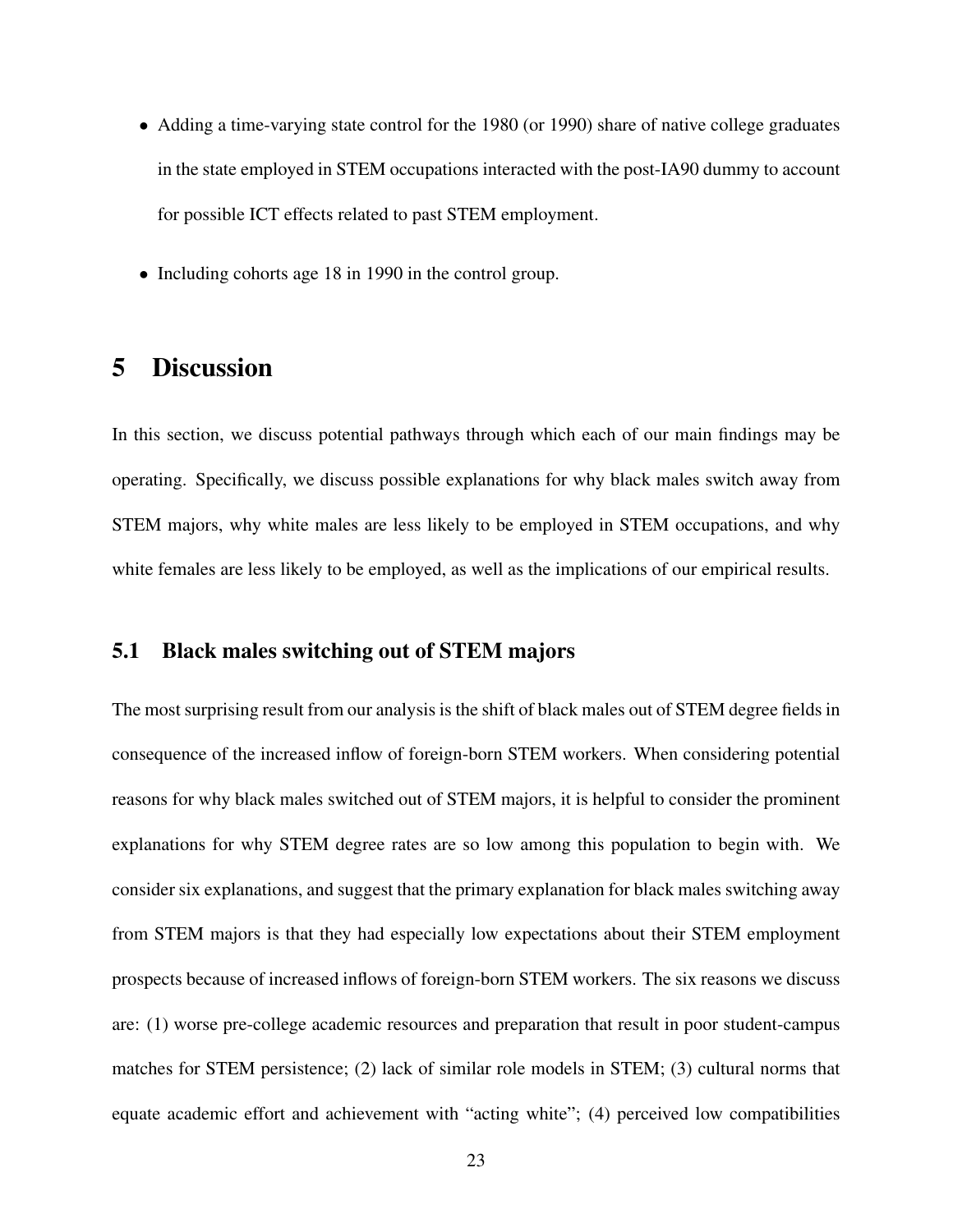between blacks and foreigners; (5) negative perceptions and low expectations for them by others (teachers, family, community members, etc.); and (6) low self-confidence in one's STEM abilities and chances for future STEM success.

First, the shift of black males out of STEM fields could be due to differing preparation levels of this group relative to the other groups we analyze. The literature on student preparation and major choice concludes that an important cause of minority STEM achievement is the student-campus match [\(Griffith,](#page-34-11) [2010;](#page-34-11) [Arcidiacono, Aucejo, and Spenner,](#page-33-9) [2012;](#page-33-9) [Arcidiacono, Aucejo, and Hotz,](#page-33-10) [2016\)](#page-33-10). However, it is unlikely that this effect explains the results we have found for IA90, because IA90 was a national policy that encompassed a variety of student-campus matches. Indeed, for this effect to operate, it would had to have been the case that states with high immigrant STEM stocks also happened to be states where black male students suddenly began attending worse-matched institutions beginning after  $1990.<sup>13</sup>$  $1990.<sup>13</sup>$  $1990.<sup>13</sup>$ 

Second, the response of black males could be due to a lack of role models in STEM. [Price](#page-36-9) [\(2010\)](#page-36-9) finds that black students are more likely to persist in a STEM major if they take a STEM course taught by a black instructor. Similarly, [Griffith](#page-34-12) [\(2014\)](#page-34-12) finds a role-model effect where students earn higher grades in courses taught by same-gender instructors in fields traditionally dominated by the opposite gender. However, for this effect to explain our findings, there would had to have been a sudden and sharp decline in black STEM professors and graduate students on campuses in states with high stocks of foreign-born STEM workers. While some of the foreignborn workers that came to the U.S. as a result of IA90 may have been STEM professors, it is unlikely that the number of such professors would have been large enough to generate the effects

<span id="page-25-0"></span><sup>&</sup>lt;sup>13</sup>In results not reported, we attempt to address this question by eliminating the Southern United States from our analysis, where black college students are most likely to be educated at historically black colleges and universities (HBCUs). Our results are actually stronger when excluding these states.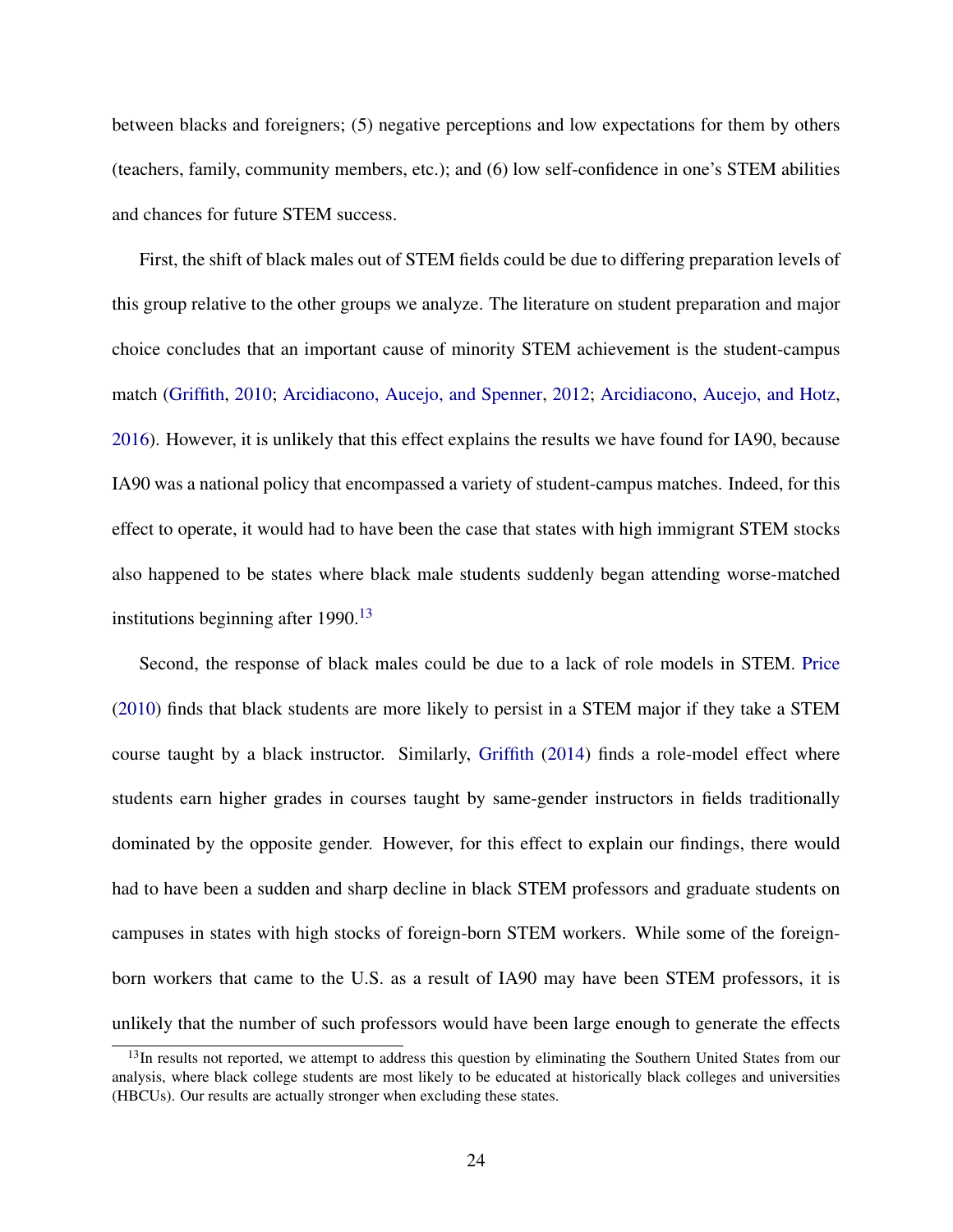that we measure.

A third potential explanation is the notion that earning a STEM degree may be perceived by peers as "acting white" [\(Austen-Smith and Fryer,](#page-33-11) [2005;](#page-33-11) [Fryer and Torelli,](#page-34-13) [2010\)](#page-34-13). Black peers may actively discourage such behaviors attributed to non-peer groups, and those defying peer group norms may face peer ridicule and social isolation. However, this effect is unlikely to have operated differently before and after the announcement and implementation of the Immigration Act of 1990 and between high foreign STEM states and low foreign STEM states.

A fourth possibility related to the third is that black males may have responded to perceived labor market and cultural conflicts between blacks and foreigners. A sizable literature in the social sciences discusses displacement of black workers by foreigners in a variety of occupations and local labor markets [\(Beck,](#page-33-12) [1996;](#page-33-12) [Waldinger,](#page-36-10) [1997;](#page-36-10) [Borjas, Grogger, and Hanson,](#page-33-7) [2010\)](#page-33-7). There is also evidence that some immigrant small business owners have strongly discriminated against hiring black workers [\(Kaufman,](#page-34-14) [1995\)](#page-34-14). There is also a widely held perception of cultural conflict between immigrant business owners in predominantly black neighborhoods and the black customers they serve [\(Chang,](#page-34-15) [1993\)](#page-34-15). While this mechanism could be contributing to our results, we argue that it is not the driving component of college major choice.

Fifth, it could be the case that teachers and family members of black males have especially low expectations for their performance in STEM fields. This may be an explanation for why black males switched out of STEM, but it is difficult to test. For example, it could be the case that, after hearing the announcement of the immigration policy, parents and teachers of high-school aged black males directly or indirectly encouraged them to choose non-STEM fields so as not to have to compete with incoming foreign-born workers. An important piece of empirical evidence that supports this explanation is [Card and Giuliano](#page-33-13) [\(2015\)](#page-33-13), who document that minority elementary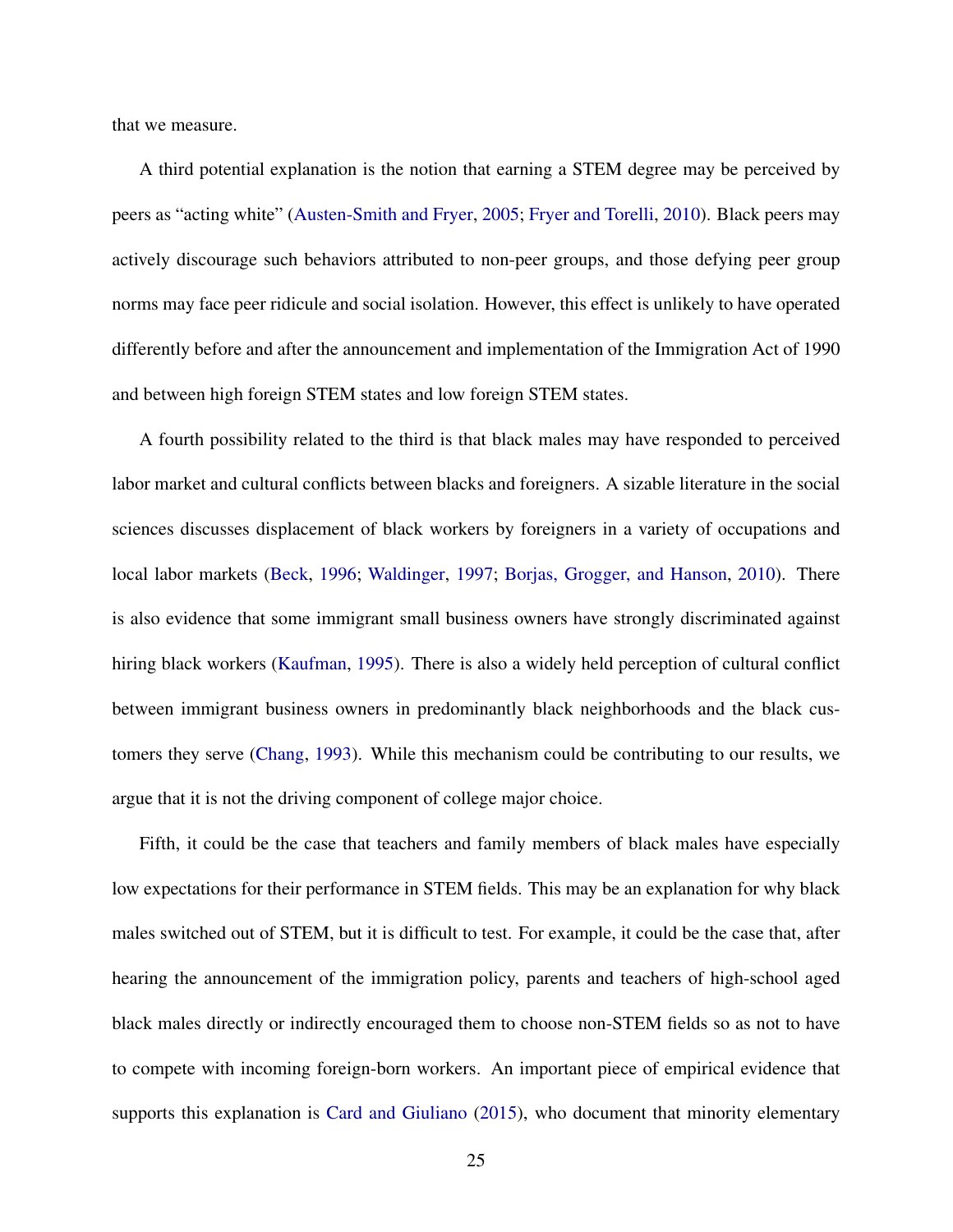school students in Florida are less likely to be recommended for gifted programs when the recommendation is done by parents and teachers. Recommendation rates for this group of students increase markedly when standardized test scores are used instead.

After reviewing the literature on why differences exist in STEM attainment by race and gender demographic groups and considering the empirical evidence, we argue that the most likely channel through which IA90 lowering black STEM degree completion operates is a sixth channel, negative student expectations about future success in STEM fields as a result of increased inflows of skilled foreign-born workers. The empirical evidence in Table [7](#page-42-0) shows strong announcement effects for the earliest treated cohorts, even before the foreign inflows were likely to have large impacts on STEM labor markets. This result is consistent with research studying how students form expectations about their majors [\(Zafar,](#page-36-4) [2011;](#page-36-4) [Wiswall and Zafar,](#page-36-5) [2015\)](#page-36-5). What is unclear, however, is which information the students would have used to modify their beliefs about future success. The information may have originated from family members, students' own media consumption, or high school and university guidance counselors, creating important links between the fifth and sixth mechanisms. Similarly, black males may have been especially pessimistic about their post-IA90 STEM prospects because of past cultural and labor market conflicts between blacks and immigrants, thus connecting the fourth and sixth mechanisms. Furthermore, limited resources, preparation, role models, and peer discouragement could have made some black males especially sensitive to STEM labor market shocks on their choice of college major.

Our results emphasize an important parallel between in-migration of foreign-born STEM workers and internal migration of native STEM workers. To the extent that state and local governments attempt to attract and retain highly skilled workers in STEM fields, it may be the case that black males are similarly dissuaded from choosing STEM majors when faced with an increased inflow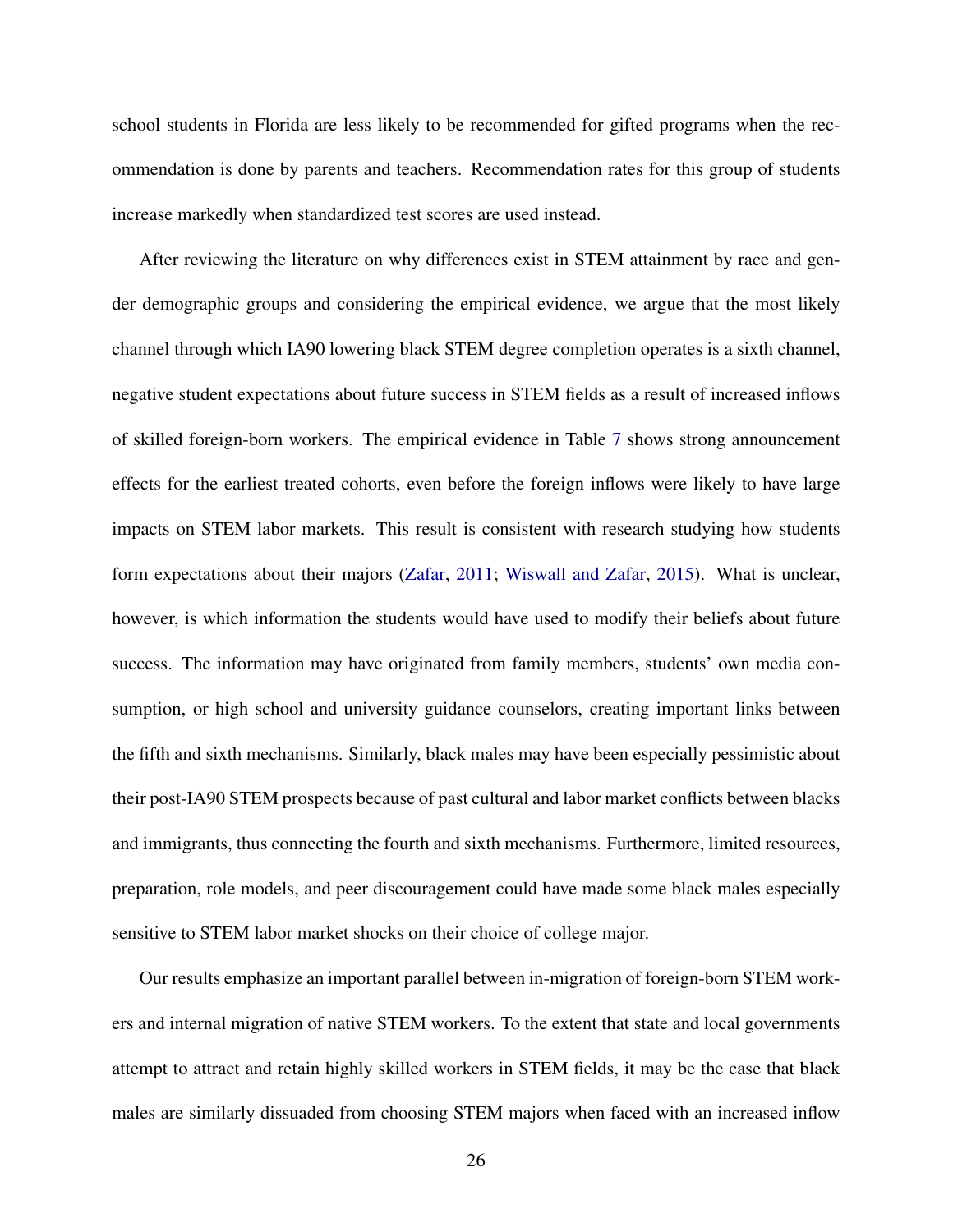of native STEM workers. However, if the cultural conflict mechanism is the strongest deterrent to black STEM achievement, then local governments' efforts to attract native STEM workers will not be as harmful to this group. However, if any large and sudden inflow of STEM workers (regardless of nationality) diminishes the labor market expectations of this group, then internal migration and foreign in-migration will have the same effect on STEM achievement. Unfortunately, we are unaware of a natural experiment that would allow us to test the possibility of internal migration as a crowd-out mechanism.

#### 5.2 White males less likely to work in STEM occupations

Our second principal empirical result concerns the impact of IA90 on the likelihood of STEM occupations. As discussed earlier, we find that white male college graduates are less likely to be employed in a STEM occupation during the ACS survey period. This result is amplified when restricting attention to STEM graduates, where both white males and white females are adversely affected.

Our finding of adverse occupation effects falls in line with other research in the literature that shows that immigration shifts natives to fields in which they have a comparative advantage [\(Peri](#page-35-10) [and Sparber,](#page-35-10) [2009,](#page-35-10) [2011\)](#page-35-11). Our finding of movement away from STEM occupations is consistent with this line of literature if white STEM graduates are less prepared to work in STEM jobs or more prepared to work in complementary fields (e.g. management and marketing) than their foreignborn counterparts. Furthermore, the timing of foreign inflows likely affects which natives are most affected. STEM graduates age 18 in the early 1990s faced much greater labor market exposure to foreign STEM workers than those age 18 in the late 1980s. We suggest that IA90 likely reduced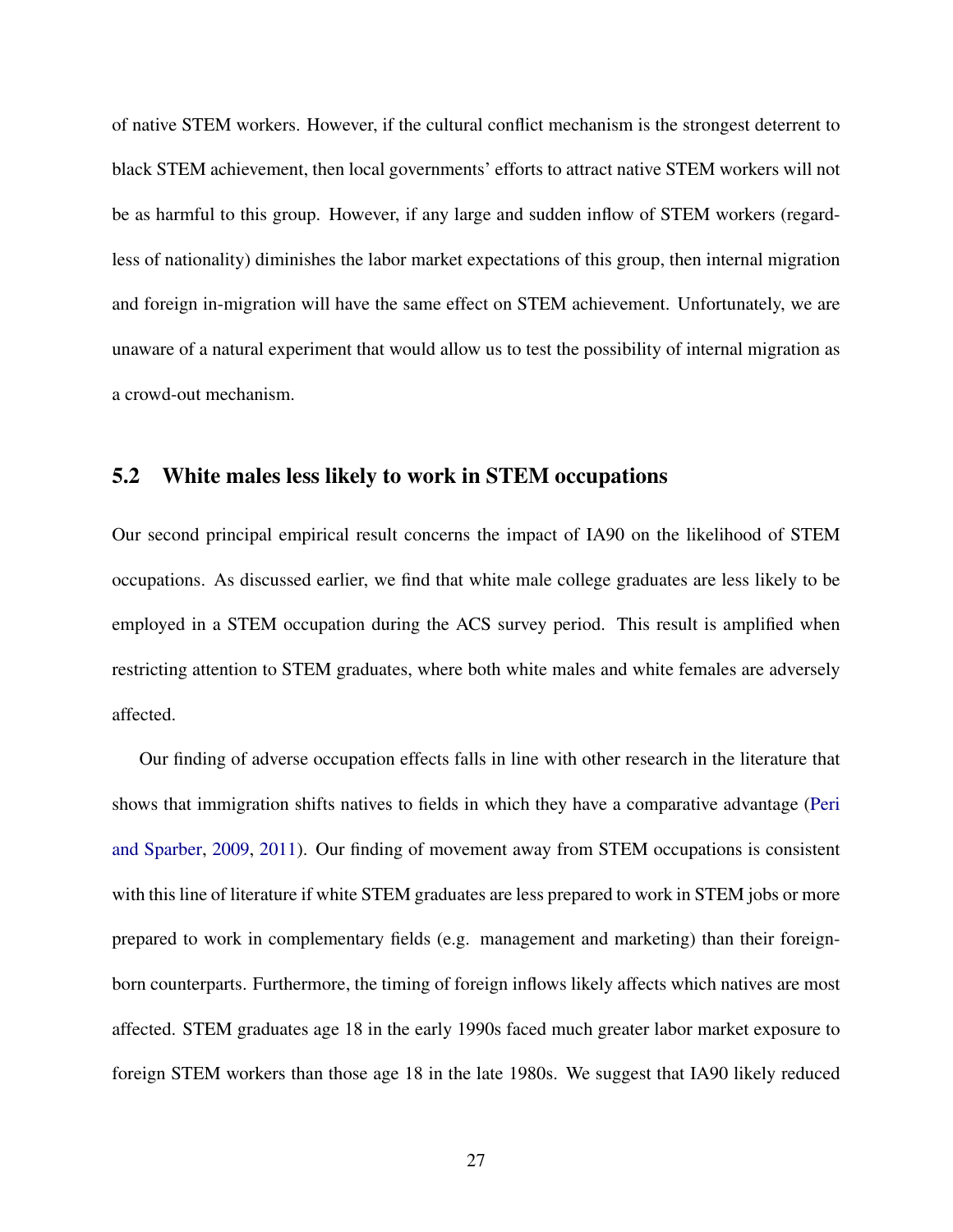initial STEM employment for highly exposed natives and that this had lasting effects observable roughly 20 years later, consistent with persistent effects of entry labor market conditions found in [Oreopoulos, von Wachter, and Heisz](#page-35-13) [\(2012\)](#page-35-13) and [Altonji, Kahn, and Speer](#page-33-8) [\(2016\)](#page-33-8).

[Kinsler and Pavan](#page-34-6) [\(2015\)](#page-34-6) examine the wage returns to working in a related occupation for STEM majors. They find that working in a related occupation causes STEM graduates to have 30% higher earnings than STEM graduates who are working in unrelated occupations. This result is in addition to the sizable wage returns to majoring in STEM that are well documented in the literature. When viewed through the lens of our results, the return to working in a related occupation implies that whites' decreased likelihood of working in STEM majors could have significant welfare impacts, even though our earnings estimates are noisily estimated.

Interestingly, while black males are less likely to major in STEM as a result of the policy, the black students who do graduate in STEM are no less likely to find STEM jobs after graduation. While this result may seem to indicate that avoiding STEM majors was helpful to black males, there are likely significant adverse welfare affects because of the substantial earnings differentials between STEM and non-STEM majors, regardless of occupation relatedness.

#### 5.3 White female STEM graduates less likely to be employed

Finally, we discuss potential reasons for why white female STEM graduates are less likely to be employed as a result of the policy. As discussed previously, we find evidence that white female STEM graduates were less likely to find employment in STEM occupations. We focus here on the additional finding that they were less likely to be employed in general. This effect is especially stark, because white female STEM graduates in our sample have a labor force participation rate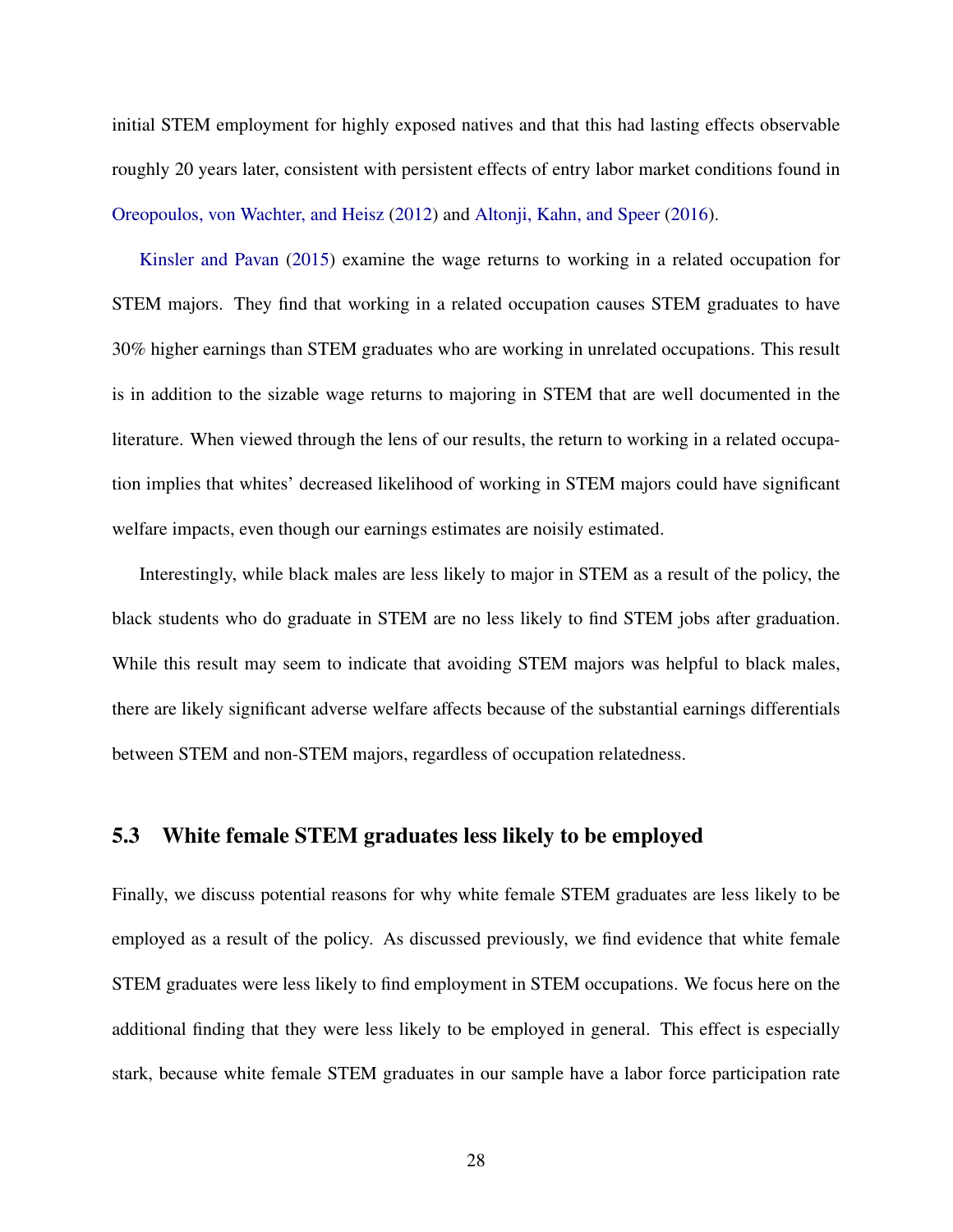that is 1.8 percentage points higher than non-STEM graduates, and employment rates that are 2.3 percentage points higher.

This career-oriented pathway could be influenced by increased competition among STEM occupations precipitated by the increased inflow of STEM-educated foreign-born workers. Entry labor market conditions of a graduating cohort can have lasting effects in terms of employment and occupational attachment [\(Kahn,](#page-34-7) [2010;](#page-34-7) [Oreopoulos, von Wachter, and Heisz,](#page-35-13) [2012;](#page-35-13) [Altonji,](#page-33-8) [Kahn, and Speer,](#page-33-8) [2016\)](#page-33-8). This mechanism seems to be operating on white female STEM graduates. The post-IA90 STEM graduates in states with high foreign STEM exposure likely experienced especially difficult early labor market outcomes, and this pushed some white female STEM graduates out of the labor force in the long run.

### <span id="page-30-0"></span>6 Conclusion

Increasing the STEM workforce is vital for national economic performance and individual wellbeing. Meeting the growing demand for STEM workers in the U.S. has been achieved in recent decades largely by increased inflows of foreign-born workers. Furthermore, many businesses, researchers, and policymakers have called for further increases in the foreign STEM workforce, e.g., by "stapling green cards to diplomas" for foreign-born STEM graduates educated in the U.S. [\(Viser,](#page-36-11) [2012;](#page-36-11) [Smith,](#page-36-12) [2015\)](#page-36-12). High-skilled foreigners provide considerable benefits to receiving countries, but may also create unintended consequences by altering the human capital investment and utilization of natives. In particular, growing the foreign STEM workforce may crowd natives out of STEM fields during college and STEM occupations later in their careers. These adverse effects may also be disproportionately felt by women and minorities.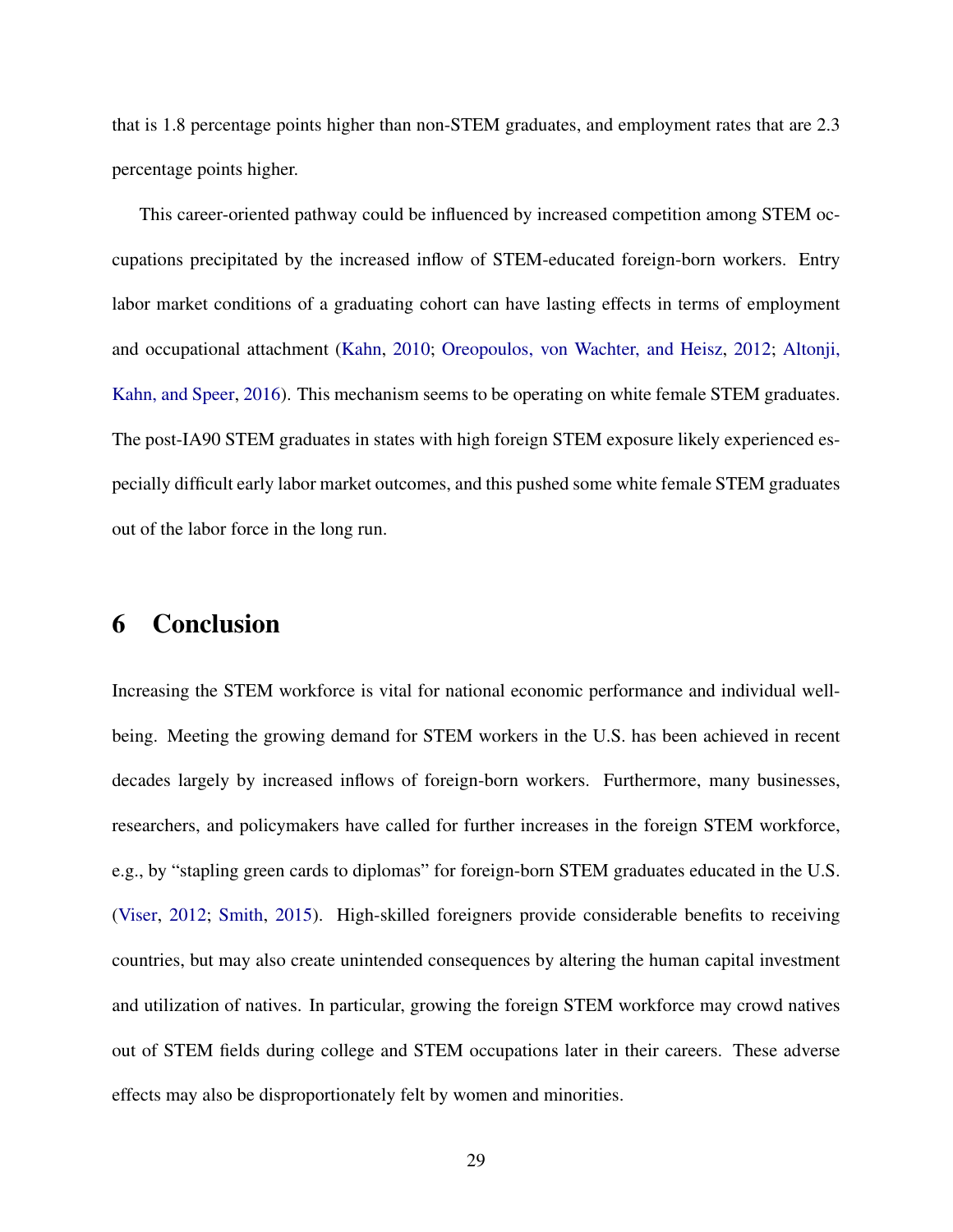We examine effects of foreign STEM workers on native STEM education by utilizing the Immigration Act of 1990 as a natural experiment and exploiting both spatial and temporal variation in foreign STEM exposure. We find that IA90 did not significantly reduce STEM education among most groups of natives examined, which is good news. The net effect of IA90 has been to substantially increase the STEM-educated workforce in the U.S., which has fueled innovation and economic growth [\(Kerr and Lincoln,](#page-34-9) [2010;](#page-34-9) [Winters,](#page-36-0) [2014a;](#page-36-0) [Peri, Shih, and Sparber,](#page-35-9) [2015\)](#page-35-9).

However, we do find that natives with high exposure to foreign STEM workers were on average adversely affected by the policy in three different ways: (1) black males were substantially pushed out of STEM degrees by IA90; (2) white male STEM graduates were less likely to be employed in STEM occupations later in their careers; and (3) white female STEM graduates were less likely to be employed.

Our results suggest that the cohort share of black males completing STEM degrees was substantially reduced by IA90. STEM majors are among the highest paying degree fields, so this displacement of black males is a troubling result. Thus, while increasing the foreign STEM workforce likely benefits the U.S. overall, it imposes substantial costs on black males, so that net gains/losses are not equally distributed. Black males, who are already disadvantaged in the labor market in many dimensions, bear a disproportionate burden.

Similarly, our results suggest welfare losses for white STEM graduates, primarily through the channel of lower earnings due to a reduced ability to find employment in an occupation related to their college major [\(Kinsler and Pavan,](#page-34-6) [2015\)](#page-34-6). White female STEM graduates may be especially burdened relative to white males and many respond by permanently exiting the labor force. Black female STEM graduates may also be adversely affected, but our results for them are not precisely estimated.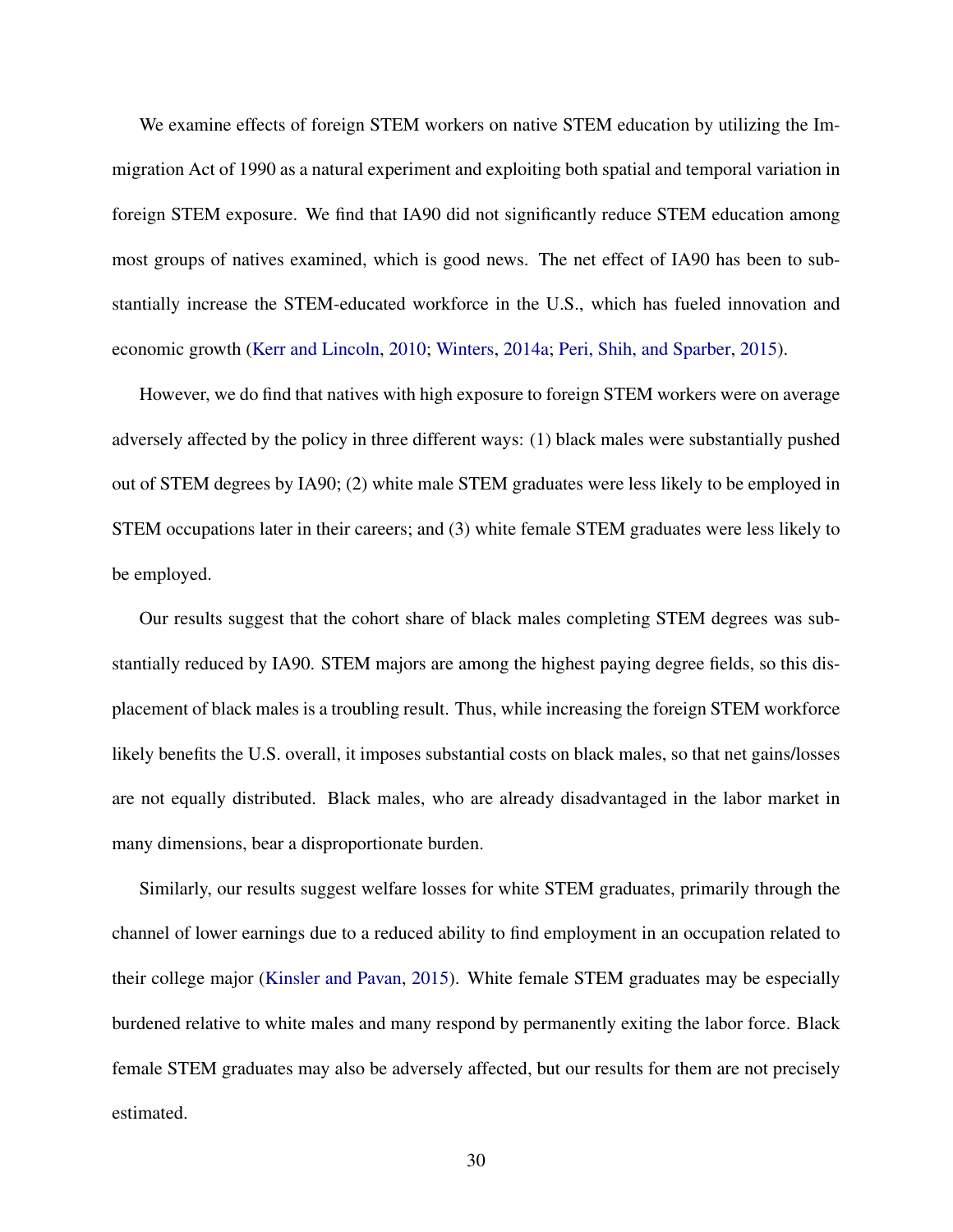We also explicitly examine effects of IA90 on native earnings. Results are imprecisely estimated but are suggestive of some adverse income effects, especially for black male college graduates and black and white female STEM graduates.

Our findings highlight important concerns and implications for policy proposals to further increase the foreign STEM workforce. While there may be broader national benefits of increased STEM inflows, there are important costs as well that are disproportionately borne by natives with high labor market exposure to foreign STEM graduates. Substantially increasing the stock of foreign STEM workers, e.g., by "stapling green cards to diplomas" would likely have unintended consequences that harm some natives. A more balanced approach to high skilled in-migration may be warranted. Furthermore, our results may justify additional policy efforts to shield women and underrepresented minorities from being disproportionately burdened.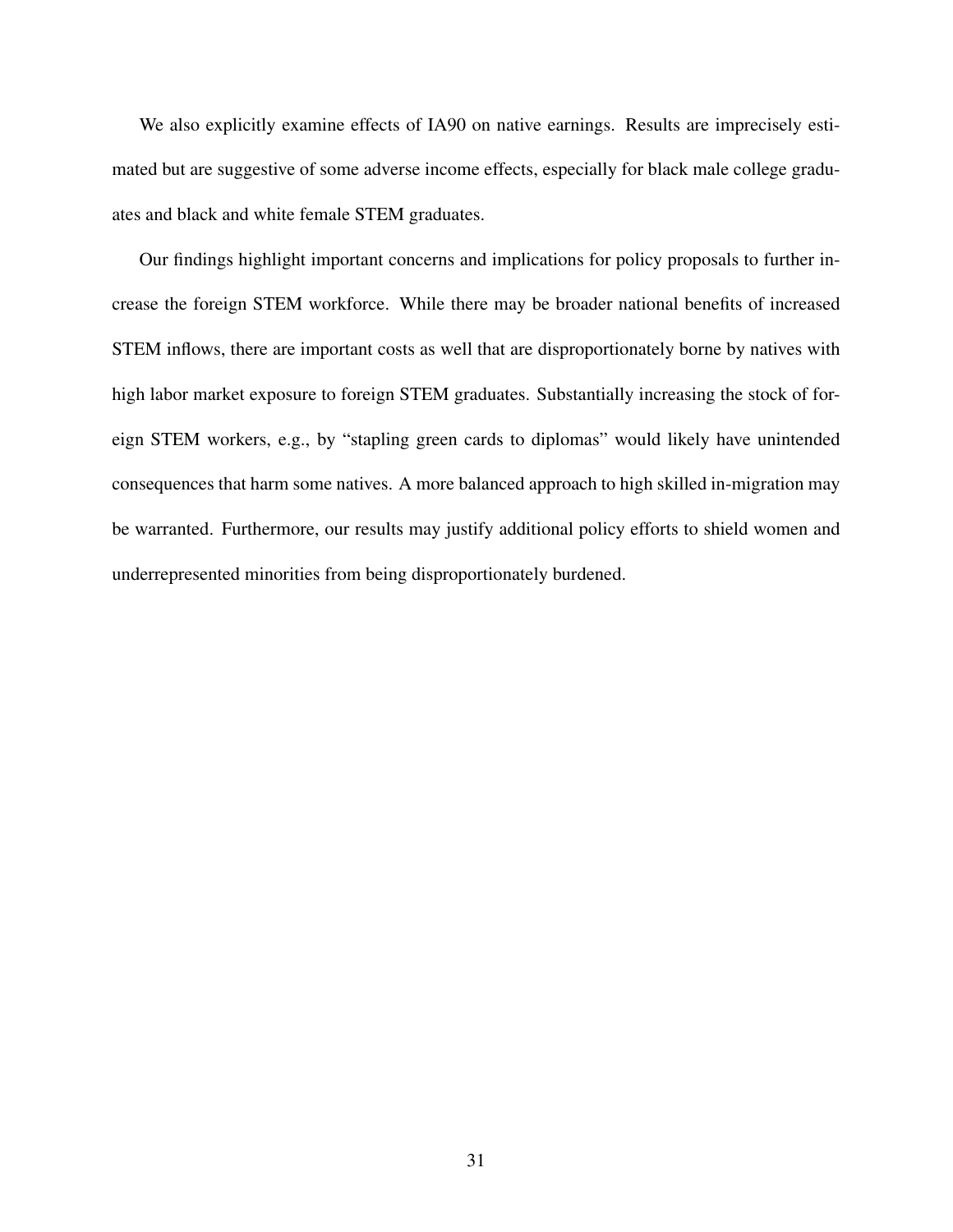# References

- <span id="page-33-8"></span>Altonji, Joseph G., Lisa B. Kahn, and Jamin D. Speer. 2016. "Cashier or Consultant? Entry Labor Market Conditions, Field of Study, and Career Success." *Journal of Labor Economics* 34 (S1):S361–S401.
- <span id="page-33-10"></span>Arcidiacono, Peter, Esteban M. Aucejo, and V. Joseph Hotz. 2016. "University Differences in the Graduation of Minorities in STEM Fields: Evidence from California." *American Economic Review* 106 (3):525–562.
- <span id="page-33-9"></span>Arcidiacono, Peter, Esteban M. Aucejo, and Ken Spenner. 2012. "What Happens after Enrollment? An Analysis of the Time Path of Racial Differences in GPA and Major Choice." *IZA Journal of Labor Economics* 1 (1):1–24.
- <span id="page-33-11"></span>Austen-Smith, David and Roland G. Fryer, Jr. 2005. "An Economic Analysis of 'Acting White'." *Quarterly Journal of Economics* 120 (2):551–583.
- <span id="page-33-12"></span>Beck, Roy. 1996. *The Case Against Immigration*. New York: WW Norton.
- <span id="page-33-0"></span>Bidwell, Allie. 2015. "STEM Workforce No More Diverse than 14 Years Ago." *US News & World Report* URL [http://www.usnews.com/news/stem-solutions/articles/2015/02/](http://www.usnews.com/news/stem-solutions/articles/2015/02/24/stem-workforce-no-more-diverse-than-14-years-ago) [24/stem-workforce-no-more-diverse-than-14-years-ago](http://www.usnews.com/news/stem-solutions/articles/2015/02/24/stem-workforce-no-more-diverse-than-14-years-ago). Accessed March 23, 2016.
- <span id="page-33-4"></span>Borjas, George J. 1999. *Heaven's Door: Immigration Policy and the American Economy*. Princeton, NJ: Princeton University Press.

<span id="page-33-5"></span>———. 2003. "The Labor Demand Curve is Downward Sloping: Reexamining the Impact of Immigration on the Labor Market." *Quarterly Journal of Economics* 118 (4):1335–1374.

- <span id="page-33-7"></span>Borjas, George J., Jeffrey Grogger, and Gordon H. Hanson. 2010. "Immigration and the Economic Status of African-American Men." *Economica* 77 (306):255–282.
- <span id="page-33-2"></span>Bound, John, Breno Braga, Joseph M. Golden, and Gaurav Khanna. 2015. "Recruitment of Foreigners in the Market for Computer Scientists in the United States." *Journal of Labor Economics* 33 (S1):S187–S223.
- <span id="page-33-1"></span>Bound, John, Breno Braga, Joseph M. Golden, and Sarah Turner. 2013. "Pathways to Adjustment: The Case of Information Technology Workers." *American Economic Review* 103 (3):203–207.
- <span id="page-33-3"></span>Bound, John and Sarah Turner. 2013. "U.S. High-Skill Immigration." In *U.S. 2010: America After the First Decade of the New Century*. New York: Russell Sage Foundation.
- <span id="page-33-6"></span>Card, David. 2001. "Immigrant Inflows, Native Outflows, and the Local Labor Market Impacts of Higher Immigration." *Journal of Labor Economics* 19 (1):22–64.
- <span id="page-33-13"></span>Card, David and Laura Giuliano. 2015. "Can Universal Screening Increase the Representation of Low Income and Minority Students in Gifted Education?" Working Paper 21519, National Bureau of Economic Research.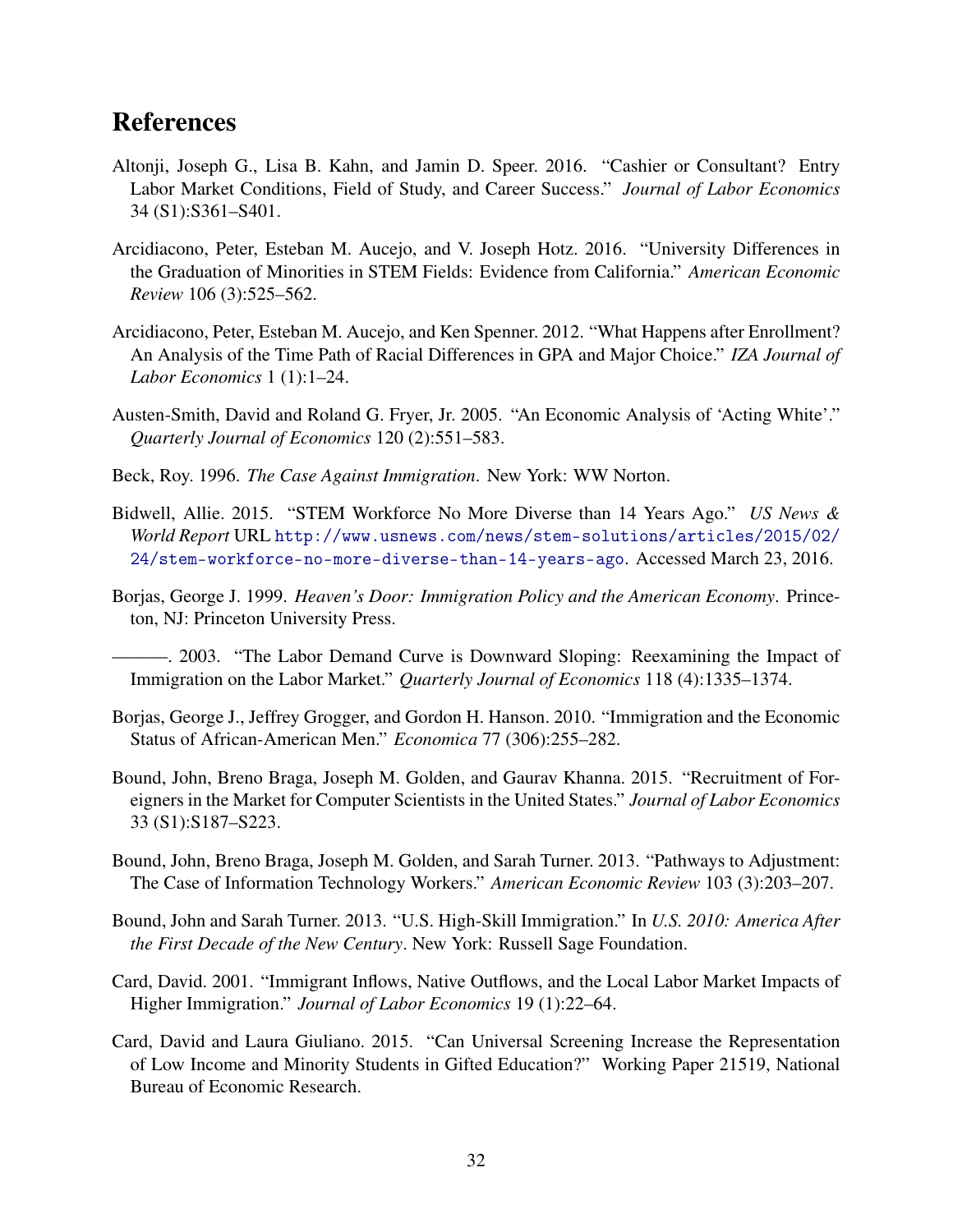- <span id="page-34-15"></span>Chang, Edward T. 1993. "Los Angeles Riots and Korean-African American Conflict." *Korean and Korean-American Studies Bulletin* 4 (3):10–11.
- <span id="page-34-5"></span>Clark, Brian. 2015. "Shocked Out of Your Major: Do Labor Market Shocks Prompt Major Switching?" Working paper, Duke University.
- <span id="page-34-2"></span>Couch, Kenneth A. and Robert Fairlie. 2010. "Last Hired, First Fired? Black-White Unemployment and the Business Cycle." *Demography* 47 (1):227–247.
- <span id="page-34-10"></span>Dynarski, Susan. 2008. "Building the Stock of College-Educated Labor." *Journal of Human Resources* 43 (3):576–610.
- <span id="page-34-13"></span>Fryer, Roland G. and Paul Torelli. 2010. "An Empirical Analysis of 'Acting White'." *Journal of Public Economics* 94 (5):380–396.
- <span id="page-34-1"></span>Greenwood, Michael J. and Fred A. Ziel. 1997. "The Impact of the Immigration Act of 1990 on US Immigration." In *U.S. Commission on Immigration Reform Research Papers*.
- <span id="page-34-11"></span>Griffith, Amanda L. 2010. "Persistence of Women and Minorities in STEM Field Majors: Is It the School that Matters?" *Economics of Education Review* 29 (6):911–922.
- <span id="page-34-12"></span>———. 2014. "Faculty Gender in the College Classroom: Does it Matter for Achievement and Major Choice?" *Southern Economic Journal* 81 (1):211–231.
- <span id="page-34-4"></span>Hirsch, Barry T. and John V. Winters. 2014. "An Anatomy of Racial and Ethnic Trends in Male Earnings." *Review of Income and Wealth* 60 (4):930–947.
- <span id="page-34-3"></span>Hoynes, Hilary, Douglas L. Miller, and Jessamyn Schaller. 2012. "Who Suffers During Recessions?" *Journal of Economic Perspectives* 26 (3):27–47.
- <span id="page-34-8"></span>Hunt, Jennifer and Marjolaine Gauthier-Loiselle. 2010. "How Much Does Immigration Boost Innovation?" *American Economic Journal: Macroeconomics* 2 (2):31–56.
- <span id="page-34-7"></span>Kahn, Lisa B. 2010. "The Long-Term Labor Market Consequences of Graduating from College in a Bad Economy." *Labour Economics* 17 (2):303–316.
- <span id="page-34-14"></span>Kaufman, Jonathan. 1995. "Help Unwanted: Immigrants' Businesses Often Refuse to Hire Blacks in Inner City." *Wall Street Journal* URL [http://www.usnews.com/news/stem-solutions/](http://www.usnews.com/news/stem-solutions/articles/2015/02/24/stem-workforce-no-more-diverse-than-14-years-ago) [articles/2015/02/24/stem-workforce-no-more-diverse-than-14-years-ago](http://www.usnews.com/news/stem-solutions/articles/2015/02/24/stem-workforce-no-more-diverse-than-14-years-ago).
- <span id="page-34-0"></span>Kerr, William R. 2013. "U.S. High-Skilled Immigration, Innovation, and Entrepreneurship: Empirical Approaches and Evidence." Working Paper 19377, NBER.
- <span id="page-34-9"></span>Kerr, William R. and William F. Lincoln. 2010. "The Supply Side of Innovation: H-1B Visa Reforms and U.S. Ethnic Invention." *Journal of Labor Economics* 28 (3):473–508.
- <span id="page-34-6"></span>Kinsler, Josh and Ronni Pavan. 2015. "The Specificity of General Human Capital: Evidence from College Major Choice." *Journal of Labor Economics* 33 (4):933–972.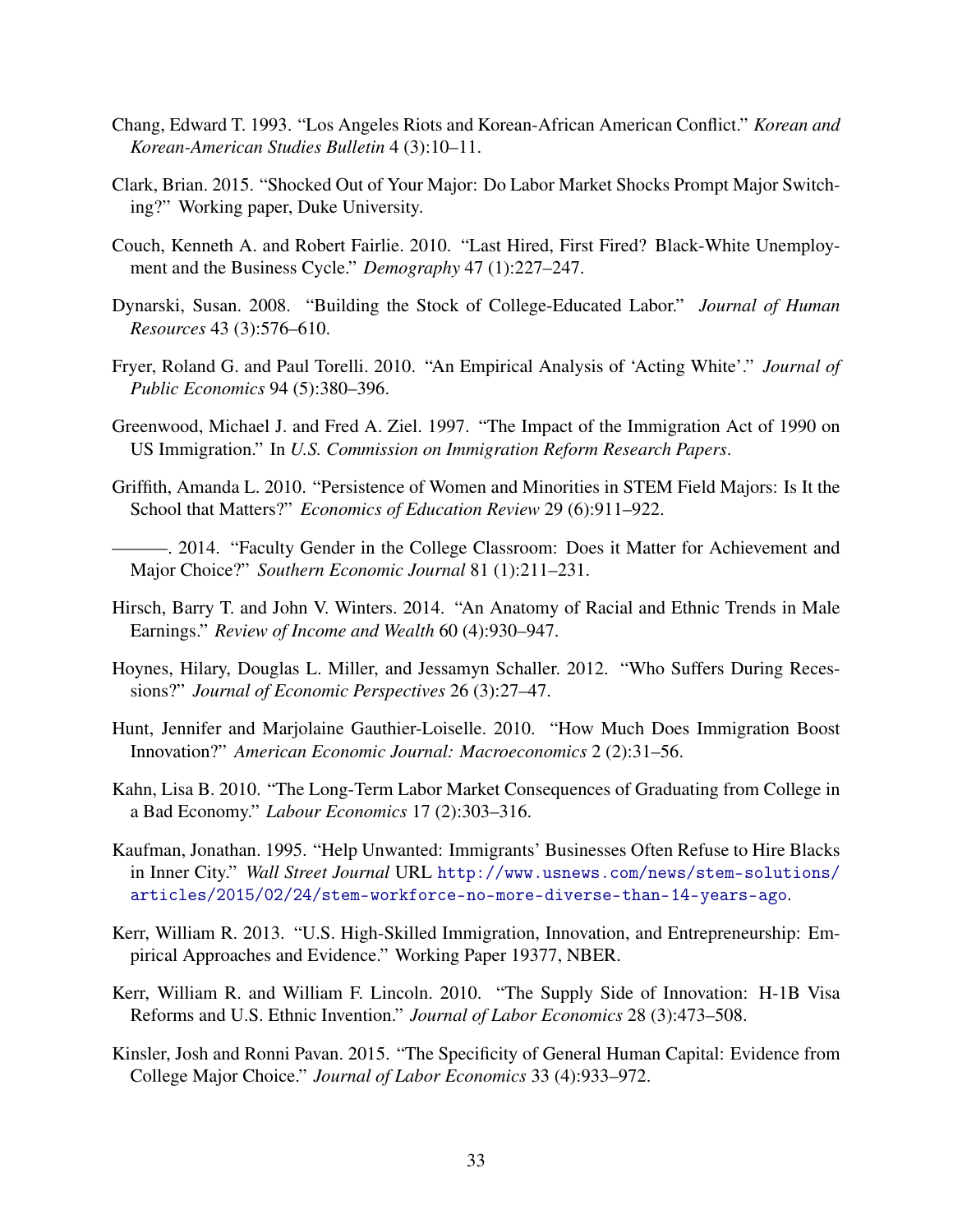- <span id="page-35-12"></span>Long, Mark C., Dan Goldhaber, and Nick Huntington-Klein. 2015. "Do Completed College Majors Respond to Changes in Wages?" *Economics of Education Review* 49 (1):1–14.
- <span id="page-35-4"></span>Lowe, Gregory, II. 2016. "It's Not Just the Oscars: #TechSoWhite, Too." *USA TODAY* URL [http://www.usatoday.com/story/tech/columnist/2016/03/09/](http://www.usatoday.com/story/tech/columnist/2016/03/09/gregory-lowe-ii-techsowhite-guest-column/81235276/) [gregory-lowe-ii-techsowhite-guest-column/81235276/](http://www.usatoday.com/story/tech/columnist/2016/03/09/gregory-lowe-ii-techsowhite-guest-column/81235276/). Accessed March 23, 2016.
- <span id="page-35-7"></span>Lowell, B. Lindsay. 2001. "Skilled Temporary and Permanent Immigration to the United States." *Population Research and Policy Review* 20 (1–2):33–58.
- <span id="page-35-8"></span>———. 2010. "A Long View of America's Immigration Policy and the Supply of Foreign-Born STEM Workers in the United States." *American Behavioral Scientist* 53 (7):1029–1044.
- <span id="page-35-14"></span>Malamud, Ofer and Abigail Wozniak. 2012. "The Impact of College on Migration: Evidence from the Vietnam Generation." *Journal of Human Resources* 47 (4):913–950.
- <span id="page-35-0"></span>National Academies (National Academy of Sciences, National Academy of Engineering, and Institute of Medicine). 2010. *Rising Above the Gathering Storm, Revisited: Rapidly Approaching Category 5*. Washington, DC: National Academies Press.
- <span id="page-35-2"></span>National Academy of Sciences. 2007. *Beyond Bias and Barriers: Fulfilling the Potential of Women in Academic Science and Engineering*. Washington, DC: National Academies Press.
- <span id="page-35-3"></span>Neate, Rupert. 2015. "Black Politicians to Push Silicon Valley Giants on 'Appalling' Lack of Diversity." *The Guardian* Accessed March 23, 2016.
- <span id="page-35-13"></span>Oreopoulos, Philip, Till von Wachter, and Andrew Heisz. 2012. "The Short- and Long-Term Career Effects of Graduating in a Recession." *American Economic Journal: Applied Economics* 4 (1):1–29.
- <span id="page-35-5"></span>Orrenius, Pia M. and Madeline Zavodny. 2015. "Does Immigration Affect Whether US Natives Major in Science and Engineering?" *Journal of Labor Economics* 33 (S1):S79–S108.
- <span id="page-35-9"></span>Peri, Giovanni, Kevin Shih, and Chad Sparber. 2015. "STEM Workers, H-1B Visas, and Productivity in US Cities." *Journal of Labor Economics* 33 (S1):S225–S255.
- <span id="page-35-10"></span>Peri, Giovanni and Chad Sparber. 2009. "Task Specialization, Immigration, and Wages." *American Economic Journal: Applied Economics* 1 (3):135–169.
- <span id="page-35-11"></span>———. 2011. "Highly Educated Immigrants and Native Occupational Choice." *Industrial Relations* 50 (3):385–411.
- <span id="page-35-6"></span>President Bush, George H.W. 1990. "Statement on Signing the Immigration Act of 1990." *The American Presidency Project* URL <http://www.presidency.ucsb.edu/ws/?pid=19117>. Accessed December 19, 2015.
- <span id="page-35-1"></span>President's Council of Advisors on Science and Technology (PCAST). 2012. *Engage to Excel: Producing One Million Additional College Graduates with Degrees in Science, Technology, Engineering, And Mathematics*. Washington, DC: Executive Office of the President.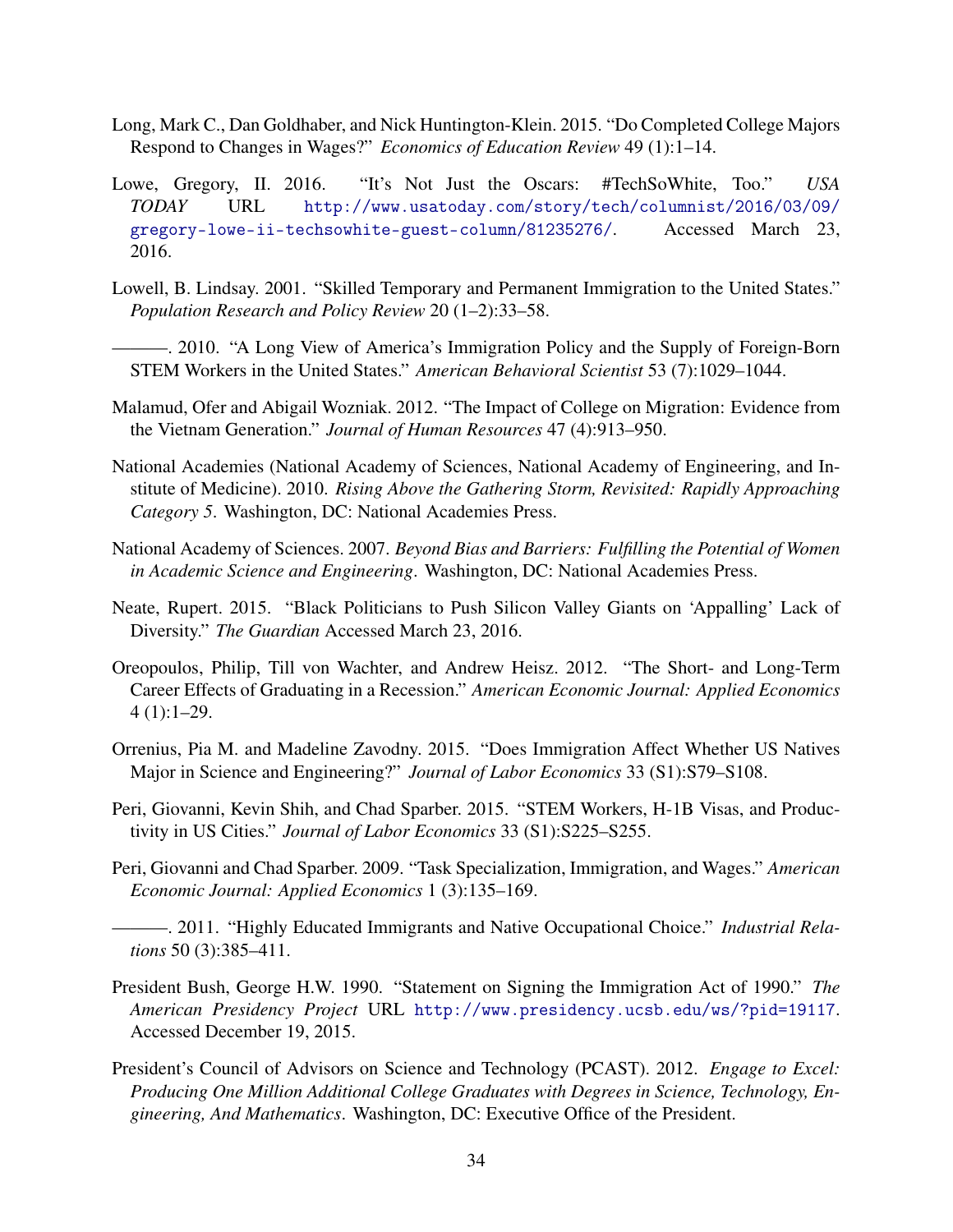- <span id="page-36-9"></span>Price, Joshua. 2010. "The Effect of Instructor Race and Gender on Student Persistence in STEM Fields." *Economics of Education Review* 29 (6):901–910.
- <span id="page-36-6"></span>Ruggles, Steven, Katie Genadek, Ronald Goeken, Josiah Grover, and Matthew Sobek. 2015. *Integrated Public Use Microdata Series: Version 6.0 [Machine-readable database]*. Minneapolis: University of Minnesota.
- <span id="page-36-7"></span>Sjoquist, David L. and John V. Winters. 2014. "Merit Aid and Post-College Retention in the State." *Journal of Urban Economics* 80 (1):39–50.
- <span id="page-36-8"></span>———. 2015. "State Merit Aid Programs and College Major: A Focus on STEM." *Journal of Labor Economics* 33 (4):973–1006.
- <span id="page-36-12"></span>Smith, Nancy Duvergne. 2015. "'Staple a Green Card to Every Diploma'." *Slice of MIT* URL <https://slice.mit.edu/2015/09/24/staple-a-green-card-to-every-diploma/>. Accessed March 23, 2016.
- <span id="page-36-3"></span>Vara, Vauhini. 2016. "Why Doesn't Silicon Valley Hire Black Coders?" *Bloomberg Businessweek* Accessed March 23, 2016.
- <span id="page-36-11"></span>Viser, Matt. 2012. "Mitt Romney Offers Immigration Proposals in Speech Before Latino Group." *Boston Globe* URL [http://archive.boston.com/politicalintelligence/2012/06/](http://archive.boston.com/politicalintelligence/2012/06/21/mitt-romney-offers-immigration-proposals-speech-before-latino-group/jXcGD8wXOI0vgDdophnFyL/story.html) [21/mitt-romney-offers-immigration-proposals-speech-before-latino-group/](http://archive.boston.com/politicalintelligence/2012/06/21/mitt-romney-offers-immigration-proposals-speech-before-latino-group/jXcGD8wXOI0vgDdophnFyL/story.html) [jXcGD8wXOI0vgDdophnFyL/story.html](http://archive.boston.com/politicalintelligence/2012/06/21/mitt-romney-offers-immigration-proposals-speech-before-latino-group/jXcGD8wXOI0vgDdophnFyL/story.html). Accessed March 23, 2016.
- <span id="page-36-10"></span>Waldinger, Roger. 1997. "Black/Immigrant Competition Re-assessed: New Evidence from Los Angeles." *Sociological Perspectives* 40 (3):365–386.
- <span id="page-36-2"></span>Weise, Elizabeth and Jessica Guynn. 2014. "Tech Jobs: Minorities Have Degrees, But Don't Get Hired." *USA TODAY* Accessed March 23, 2016.
- <span id="page-36-1"></span><span id="page-36-0"></span>Winters, John V. 2014a. "Foreign and Native-Born STEM Graduates and Innovation Intensity in the United States." Discussion Paper 8575, IZA.
	- ———. 2014b. "STEM Graduates, Human Capital Externalities, and Wages in the U.S." *Regional Science and Urban Economics* 48 (1):190–198.
- <span id="page-36-5"></span>Wiswall, Matthew and Basit Zafar. 2015. "Determinants of College Major Choice: Identification using an Information Experiment." *Review of Economic Studies* 82 (2):791–824.
- <span id="page-36-4"></span>Zafar, Basit. 2011. "How do College Students Form Expectations?" *Journal of Labor Economics* 29 (2):301–348.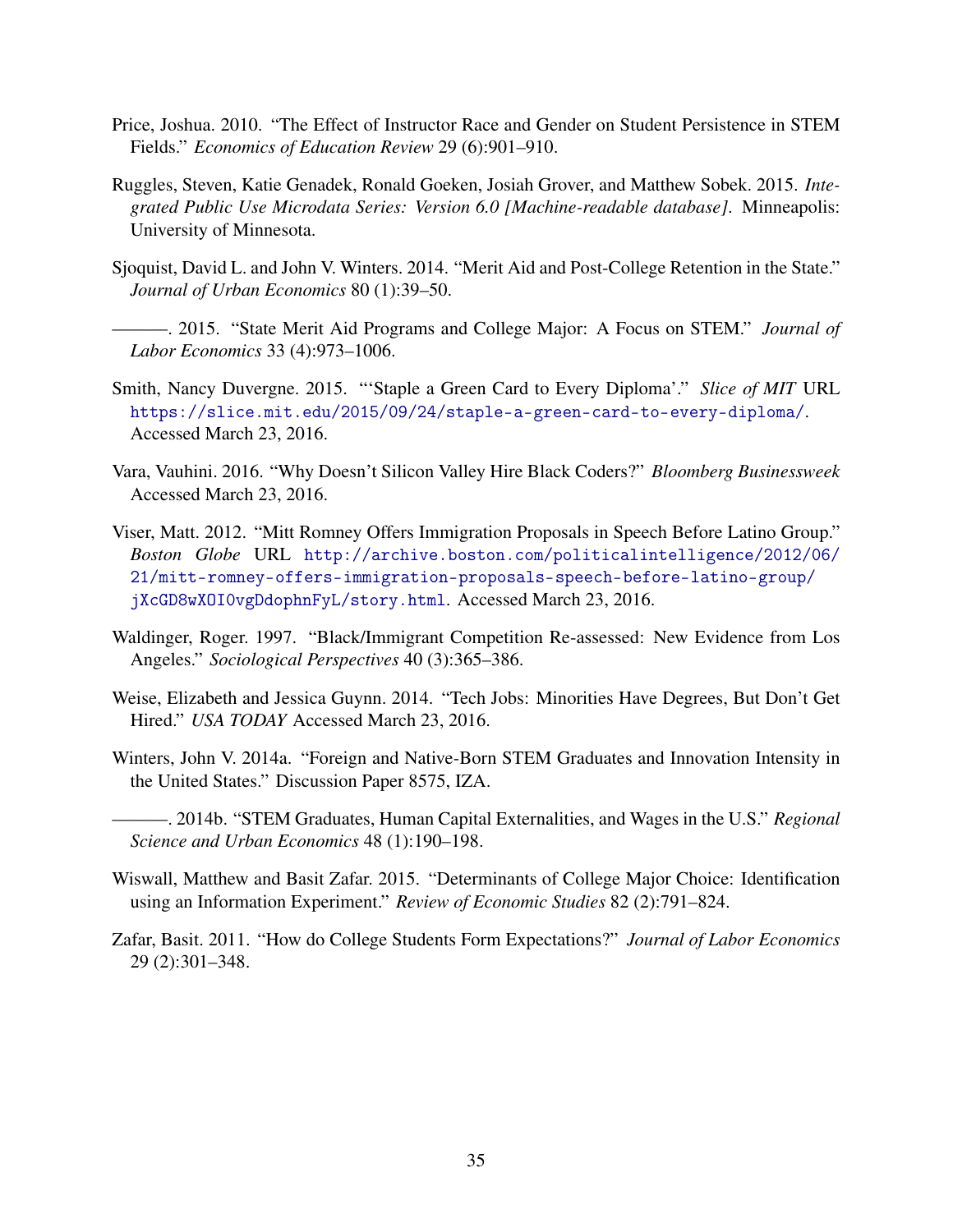# Figures and Tables

<span id="page-37-0"></span>

Figure 1: Relationship between Foreign Worker Inflows and 1980 Foreign Worker Shares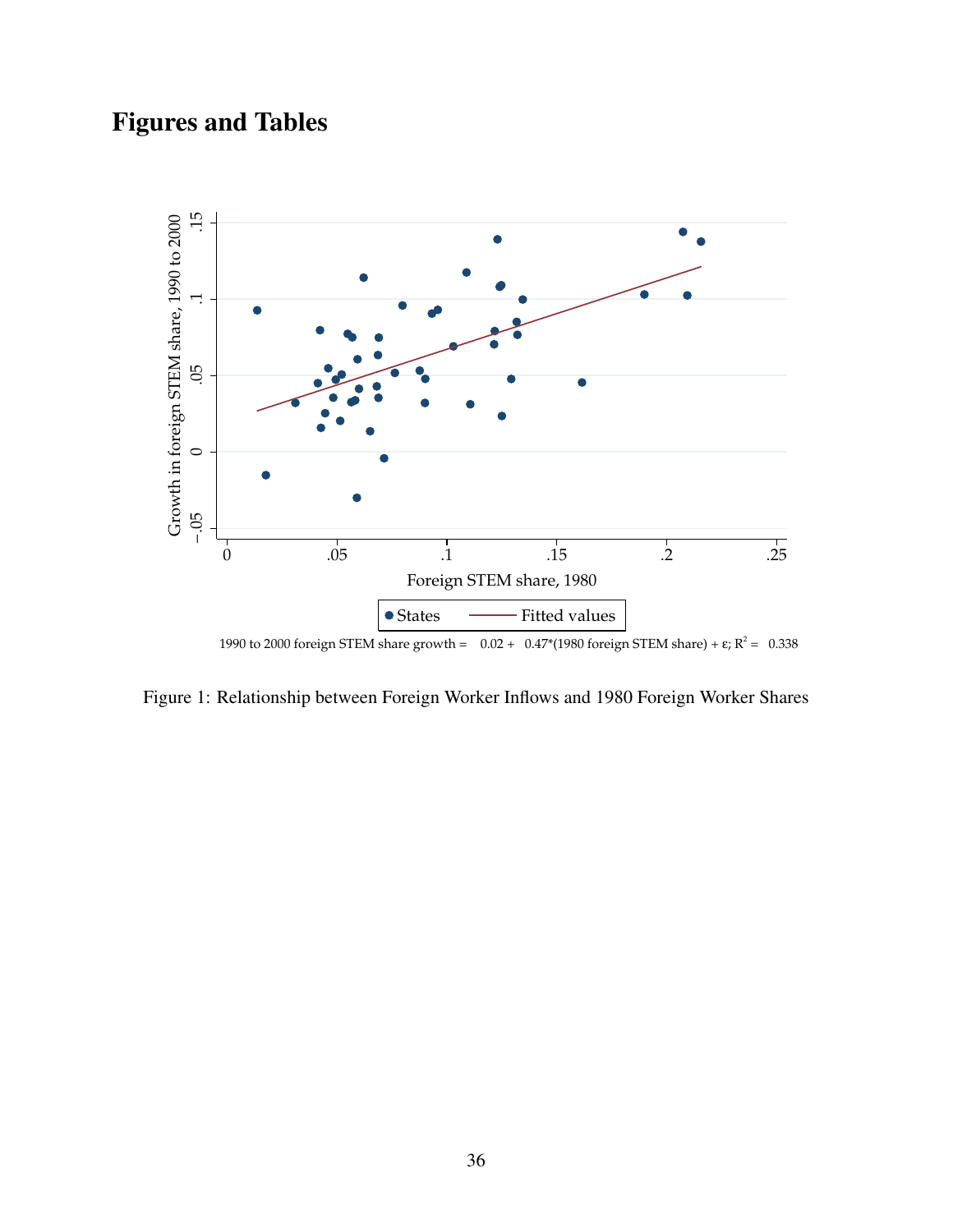<span id="page-38-0"></span>Table 1: Weighted Summary Statistics of Outcome and Explanatory Variables

*Panel A: Foreign STEM Exposure Summary Statistics for 1991-1994 Cohorts*

|                      |       | Mean Std. Dev. | Min   | Max   |
|----------------------|-------|----------------|-------|-------|
| <b>Black Males</b>   | 0.121 | 0.057          | 0.018 | 0.216 |
| <b>Black Females</b> | 0.121 | 0.057          | 0.018 | 0.216 |
| White Males          | 0.118 | 0.057          | 0.018 | 0.216 |
| White Females        | 0.118 | 0.057          | 0.018 | 0.216 |

*Panel B: Sample Means of Dependent Variables for 1986-1989 Cohorts*

|                                                  | <b>Black</b> | <b>Black</b> | White | White  |
|--------------------------------------------------|--------------|--------------|-------|--------|
|                                                  | Male         | Female       | Male  | Female |
| <b>Main Education Variables</b>                  |              |              |       |        |
| STEM Degree Unconditional on Education Level     | 0.040        | 0.028        | 0.100 | 0.044  |
| Bachelor's Degree Completion in Any Field        | 0.163        | 0.236        | 0.345 | 0.387  |
| STEM Degree Conditional on Bachelor's Completion | 0.246        | 0.119        | 0.291 | 0.115  |
|                                                  |              |              |       |        |
| <b>Recent STEM Occupation</b>                    |              |              |       |        |
| <b>Unconditional on Education Level</b>          | 0.027        | 0.014        | 0.063 | 0.018  |
| Conditional on Bachelor's Completion             | 0.096        | 0.038        | 0.123 | 0.032  |
| Conditional on Bachelor's in STEM Field          | 0.284        | 0.190        | 0.301 | 0.145  |
| Conditional on Bachelor's in Non-STEM Field      | 0.035        | 0.018        | 0.050 | 0.018  |
|                                                  |              |              |       |        |
| <b>Current STEM Employment</b>                   |              |              |       |        |
| Unconditional on Education Level                 | 0.025        | 0.013        | 0.060 | 0.016  |
| Conditional on Bachelor's Completion             | 0.090        | 0.035        | 0.119 | 0.029  |
| Conditional on Bachelor's in STEM Field          | 0.268        | 0.169        | 0.292 | 0.132  |
| Conditional on Bachelor's in Non-STEM Field      | 0.031        | 0.017        | 0.048 | 0.016  |
|                                                  |              |              |       |        |
| Any Current Employment                           |              |              |       |        |
| <b>Unconditional on Education Level</b>          | 0.656        | 0.713        | 0.842 | 0.734  |
| Conditional on Bachelor's Completion             | 0.892        | 0.874        | 0.937 | 0.801  |
| Conditional on Bachelor's in STEM Field          | 0.886        | 0.878        | 0.946 | 0.817  |
| Conditional on Bachelor's in Non-STEM Field      | 0.894        | 0.873        | 0.934 | 0.799  |
|                                                  |              |              |       |        |
| Prior Year Employment                            |              |              |       |        |
| Unconditional on Education Level                 | 0.741        | 0.774        | 0.896 | 0.790  |
| Conditional on Bachelor's Completion             | 0.929        | 0.916        | 0.965 | 0.849  |
| Conditional on Bachelor's in STEM Field          | 0.920        | 0.927        | 0.968 | 0.858  |
| Conditional on Bachelor's in Non-STEM Field      | 0.932        | 0.914        | 0.964 | 0.848  |
|                                                  |              |              |       |        |
| Prior Year Log Earnings                          |              |              |       |        |
| Unconditional on Education Level                 | 10.26        | 10.14        | 10.75 | 10.22  |
| Conditional on Bachelor's Completion             | 10.91        | 10.65        | 11.24 | 10.58  |
| Conditional on Bachelor's in STEM Field          | 11.11        | 10.85        | 11.38 | 10.83  |
| Conditional on Bachelor's in Non-STEM Field      | 10.85        | 10.63        | 11.19 | 10.55  |

Note: By definition, the measures of foreign STEM exposure in panel A all equal zero for the 1986-1989 cohorts. The reported means in panel B are used to quantify the magnitudes of the effects that we examine.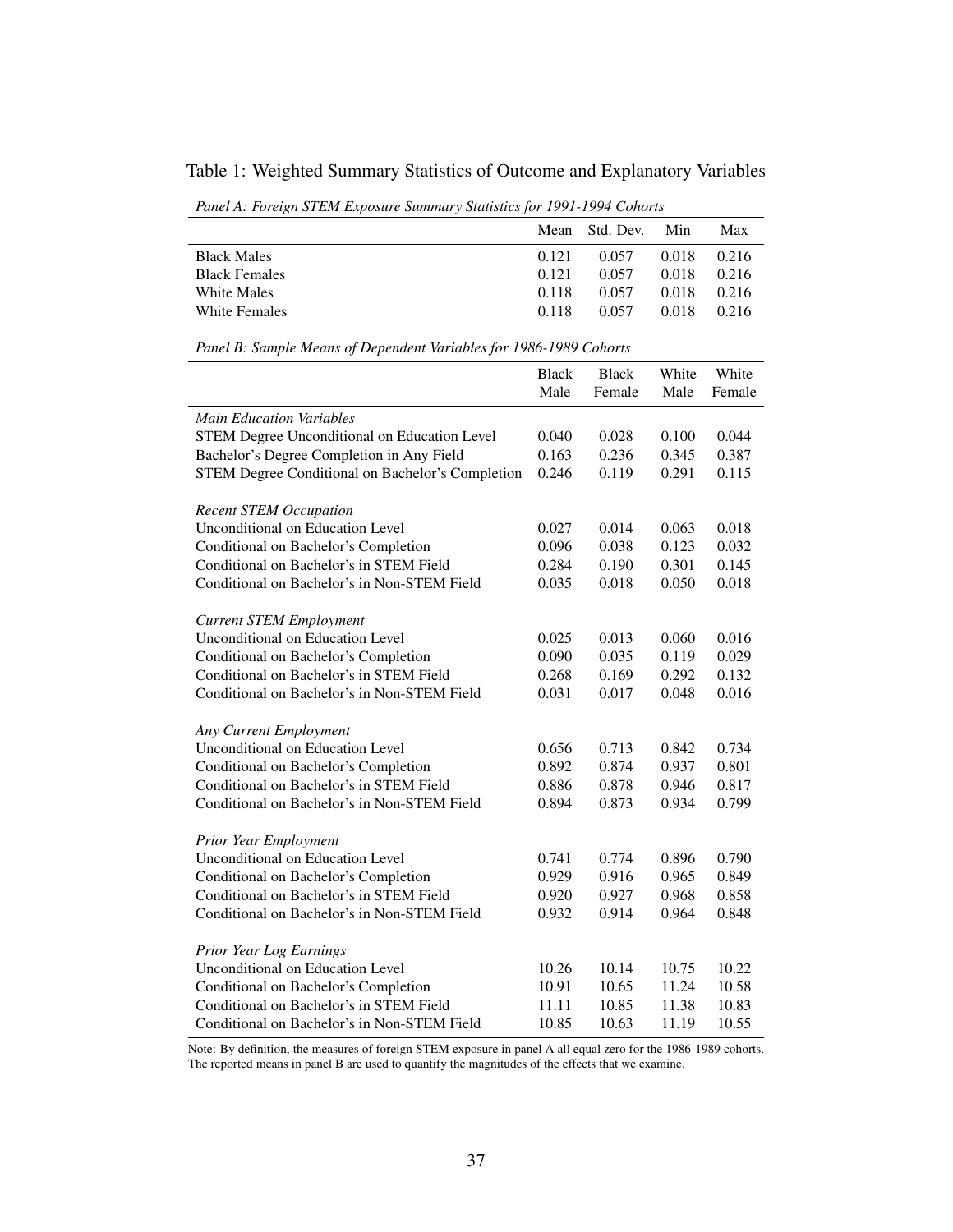|                             | <b>Black</b><br>Male | <b>Black</b><br>Female | White<br>Male | White<br>Female |
|-----------------------------|----------------------|------------------------|---------------|-----------------|
| Foreign STEM Exposure       | $-0.241***$          | $-0.013$               | $-0.015$      | 0.032           |
|                             | (0.074)              | (0.048)                | (0.047)       | (0.026)         |
| Demographic characteristics |                      |                        |               |                 |
| State characteristics       |                      |                        |               |                 |
| State trends                |                      |                        |               |                 |
| N                           | 70,671               | 77.524                 | 512,625       | 515,610         |

<span id="page-39-0"></span>Table 2: Effects of Birth-State Foreign STEM Exposure on STEM Degree Completion

Notes: Dependent variable is an indicator for graduating in a STEM field, unconditional on education level. Each coefficient is estimated from a different linear probability model. Foreign STEM Exposure is measured at the birth state level as an interaction term between the year 1980 share of STEM workers who are foreign born in one's birth state and a dummy for cohorts reaching age 18 in 1991 and later, as defined in Equation [\(2\)](#page-13-1). The regression sample comes from the 2009-2014 American Community Survey and includes persons who were age 18 in 1986-1994, excluding 1990. Demographic characteristics include dummy variable controls for birth state, year age 18, age, and survey year. Timevarying state controls include log cohort size, the state unemployment rate, and log median household income measured for an individual's birth state in the year they were age 18. State trends include birth-state-specific linear trends for year age 18. Standard errors in parentheses are clustered by birth state. \*\*\*Significantly different from zero at the 1% level.

<span id="page-39-1"></span>Table 3: Effects of Foreign STEM Exposure on Overall Bachelor's Degree Attainment

|                             | <b>Black</b> | <b>Black</b> | White   | White    |
|-----------------------------|--------------|--------------|---------|----------|
|                             | Male         | Female       | Male    | Female   |
| Foreign STEM Exposure       | 0.013        | $-0.027$     | 0.051   | $-0.083$ |
|                             | (0.130)      | (0.156)      | (0.063) | (0.067)  |
| Demographic characteristics |              |              |         |          |
| State characteristics       |              |              |         |          |
| State trends                |              |              |         |          |
|                             |              | 77,524       | 512,625 | 515,610  |

Notes: Dependent variable is an indicator for graduating college, unconditional on education level. Each coefficient is estimated from a different linear probability model. Foreign STEM Exposure is measured at the birth state level as an interaction term between the year 1980 share of STEM workers who are foreign born in one's birth state and a dummy for cohorts reaching age 18 in 1991 and later, as defined in Equation [\(2\)](#page-13-1). The regression sample comes from the 2009-2014 American Community Survey and includes persons who were age 18 in 1986-1994, excluding 1990. Demographic characteristics include dummy variable controls for birth state, year age 18, age, and survey year. Time-varying state controls include log cohort size, the state unemployment rate, and log median household income measured for an individual's birth state in the year they were age 18. State trends include birth-state-specific linear trends for year age 18. Standard errors in parentheses are clustered by birth state.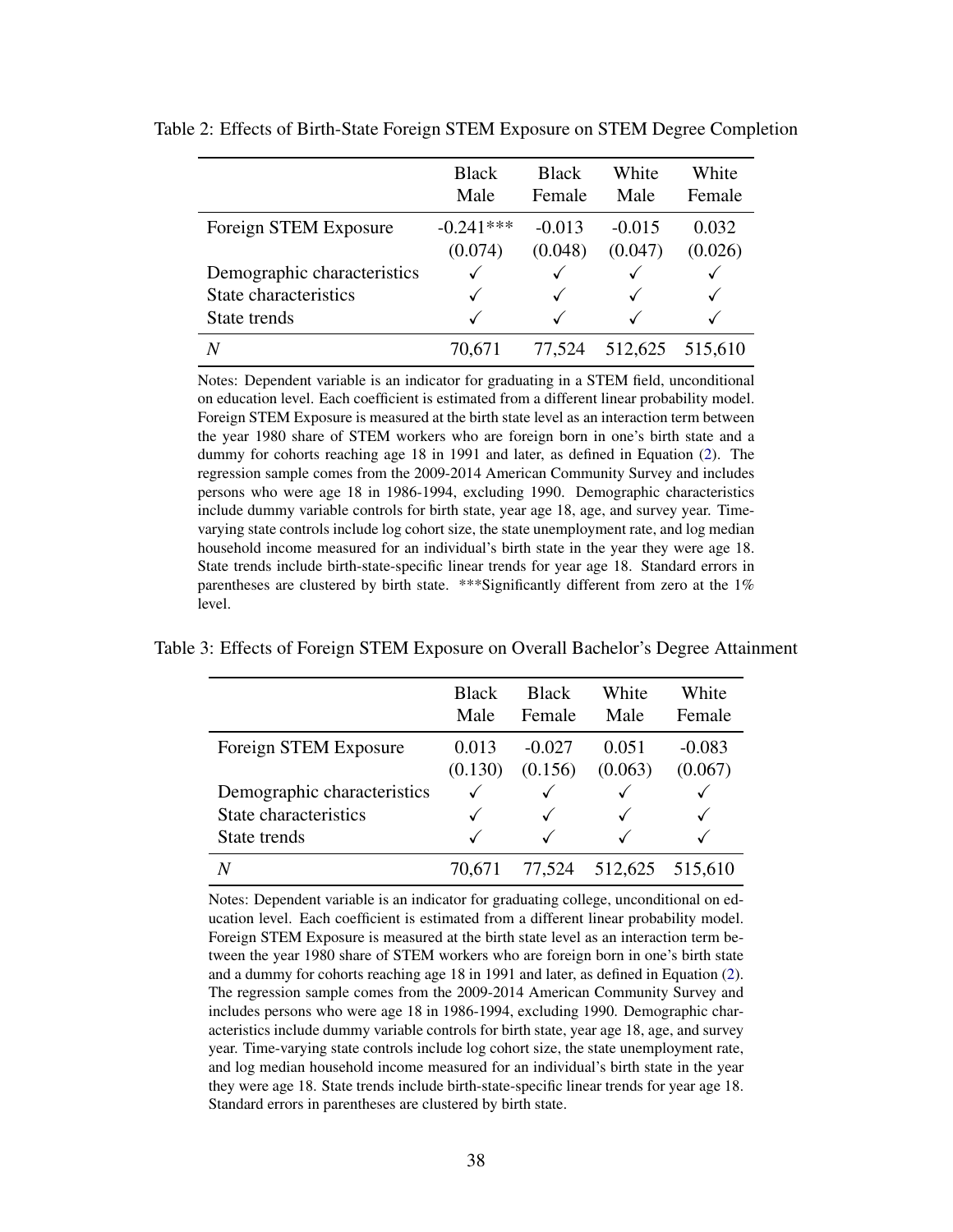|                             | <b>Black</b><br>Male | <b>Black</b><br>Female | White<br>Male | White<br>Female |
|-----------------------------|----------------------|------------------------|---------------|-----------------|
| Foreign STEM Exposure       | $-1.377***$          | $-0.041$               | $-0.114$      | 0.073           |
|                             | (0.324)              | (0.231)                | (0.130)       | (0.062)         |
| Demographic characteristics | ✓                    |                        |               |                 |
| State characteristics       | √                    |                        |               |                 |
| State trends                | √                    |                        |               |                 |
| Ν                           | 10,650               | 19,413                 | 179,134       | 210,459         |

<span id="page-40-0"></span>Table 4: Effects of Foreign STEM Exposure on STEM Degree Conditional on Bachelor's Completion

> Notes: Dependent variable is an indicator for graduating with a STEM major, conditional on college graduation. Each coefficient is estimated from a different linear probability model. Foreign STEM Exposure is measured at the birth state level as an interaction term between the year 1980 share of STEM workers who are foreign born in one's birth state and a dummy for cohorts reaching age 18 in 1991 and later, as defined in Equation [\(2\)](#page-13-1). The regression sample comes from the 2009-2014 American Community Survey and includes persons who were age 18 in 1986-1994, excluding 1990. Demographic characteristics include dummy variable controls for birth state, year age 18, age, and survey year. Timevarying state controls include log cohort size, the state unemployment rate, and log median household income measured for an individual's birth state in the year they were age 18. State trends include birth-state-specific linear trends for year age 18. Standard errors in parentheses are clustered by birth state. \*\*\* Significantly different from zero at the 1% level.

<span id="page-40-1"></span>

|  | Table 5: Effects of Foreign STEM Exposure on Non-STEM Degree Completion for Black Males |  |  |  |
|--|-----------------------------------------------------------------------------------------|--|--|--|
|  |                                                                                         |  |  |  |

|                             | <b>Business</b> | Education | Health  | Liberal<br>Arts | Social<br>Sciences | Other<br>Majors |
|-----------------------------|-----------------|-----------|---------|-----------------|--------------------|-----------------|
| Foreign STEM Exposure       | 0.078           | 0.016     | 0.031   | 0.062           | 0.041              | 0.027           |
|                             | (0.073)         | (0.047)   | (0.028) | (0.066)         | (0.077)            | (0.026)         |
| Demographic characteristics |                 | √         |         | V               | √                  |                 |
| State characteristics       |                 | √         |         |                 |                    |                 |
| State trends                |                 |           |         |                 |                    |                 |
| $\overline{N}$              | 70,671          | 70,671    | 70,671  | 70,671          | 70,671             | 70,671          |

Notes: Dependent variable is an indicator for graduating with a given non-STEM major, unconditional on education level. Each coefficient is estimated from a different linear probability model. Foreign STEM Exposure is measured at the birth state level as an interaction term between the year 1980 share of STEM workers who are foreign born in one's birth state and a dummy for cohorts reaching age 18 in 1991 and later, as defined in Equation [\(2\)](#page-13-1). The regression sample comes from the 2009-2014 American Community Survey and includes persons who were age 18 in 1986-1994, excluding 1990. Demographic characteristics include dummy variable controls for birth state, year age 18, age, and survey year. Time-varying state controls include log cohort size, the state unemployment rate, and log median household income measured for an individual's birth state in the year they were age 18. State trends include birth-state-specific linear trends for year age 18. Standard errors in parentheses are clustered by birth state.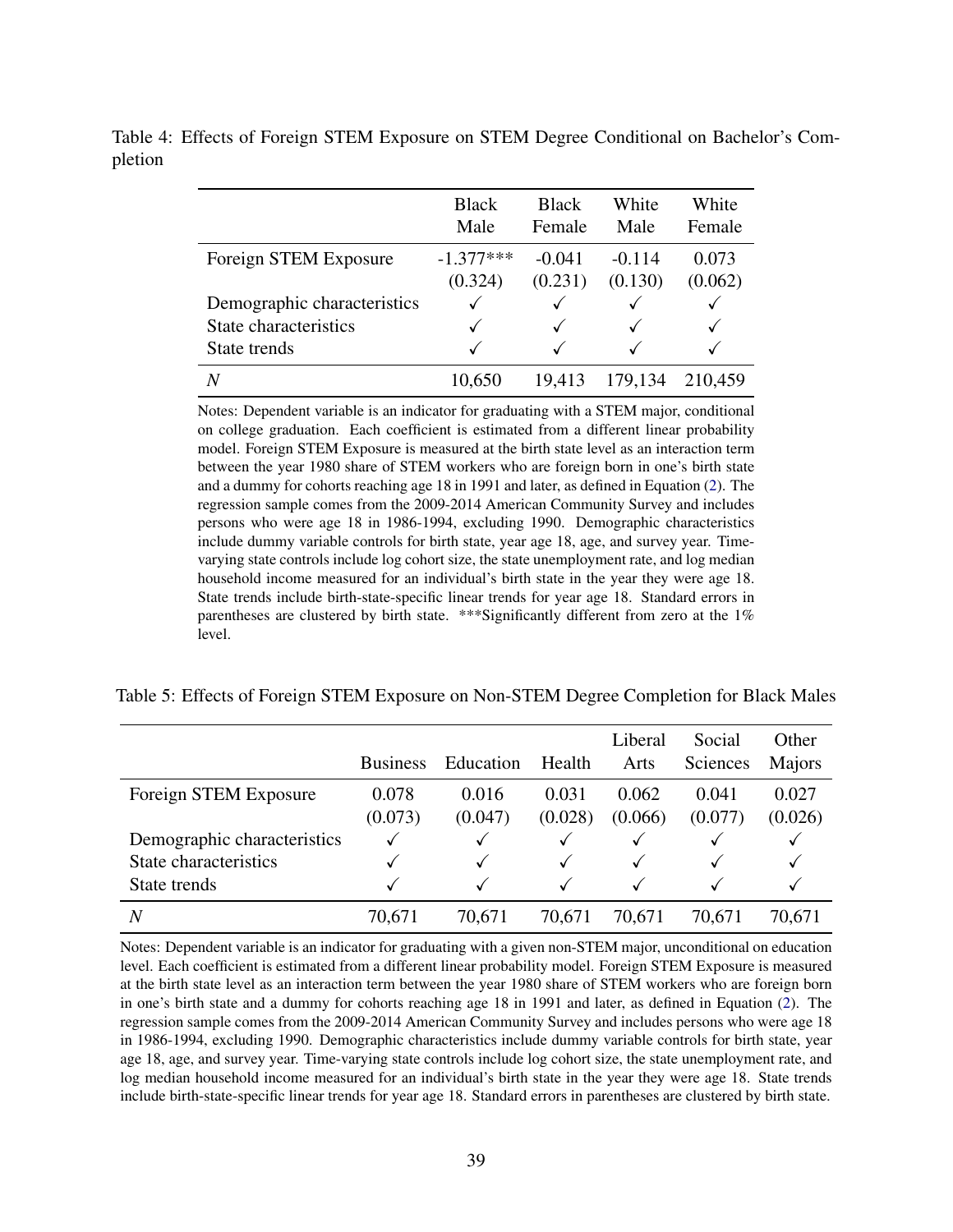|                                                                      | Computer<br>Science | Engineering         | Technology          | <b>Biological</b><br>Sciences | Physical<br>Sciences | <b>Mathematics</b>    | All Other<br><b>STEM</b> |
|----------------------------------------------------------------------|---------------------|---------------------|---------------------|-------------------------------|----------------------|-----------------------|--------------------------|
| Foreign STEM Exposure                                                | $-0.039$<br>(0.029) | $-0.024$<br>(0.036) | $-0.014$<br>(0.016) | $-0.063$<br>(0.041)           | $-0.030$<br>(0.024)  | $-0.039**$<br>(0.016) | $-0.033$<br>(0.032)      |
| Demographic characteristics<br>State characteristics<br>State trends | v                   |                     |                     |                               |                      |                       |                          |
| $\overline{N}$                                                       | 70,671              | 70,671              | 70,671              | 70,671                        | 70,671               | 70,671                | 70,671                   |

Table 6: Effects of Foreign STEM Exposure on STEM Degree Sub-fields for Black Males

<span id="page-41-0"></span>Notes: Dependent variable is an indicator for graduating with <sup>a</sup> given STEM major, unconditional on education level. Each coefficient is estimated from <sup>a</sup> different linear probability model. Foreign STEM Exposure is measured at the birth state level as an interaction term between the year 1980 share of STEM workers who are foreign born in one's birth state and <sup>a</sup> dummy for cohorts reaching age 18 in 1991 and later, as defined in Equation [\(2\)](#page-13-2). The regression sample comes from the 2009-2014 American Community Survey and includes persons who were age 18 in 1986-1994, excluding 1990. Demographic characteristics include dummy variable controls for birth state, year age 18, age, and survey year. Time-varying state controls include log cohort size, the state unemployment rate, and log median household income measured for an individual's birth state in the year they were age 18. State trends include birth-state-specific linear trends for year age 18. Standard errors in parentheses are clustered by birth state. \*\*Significantlydifferent from zero at the 5% level.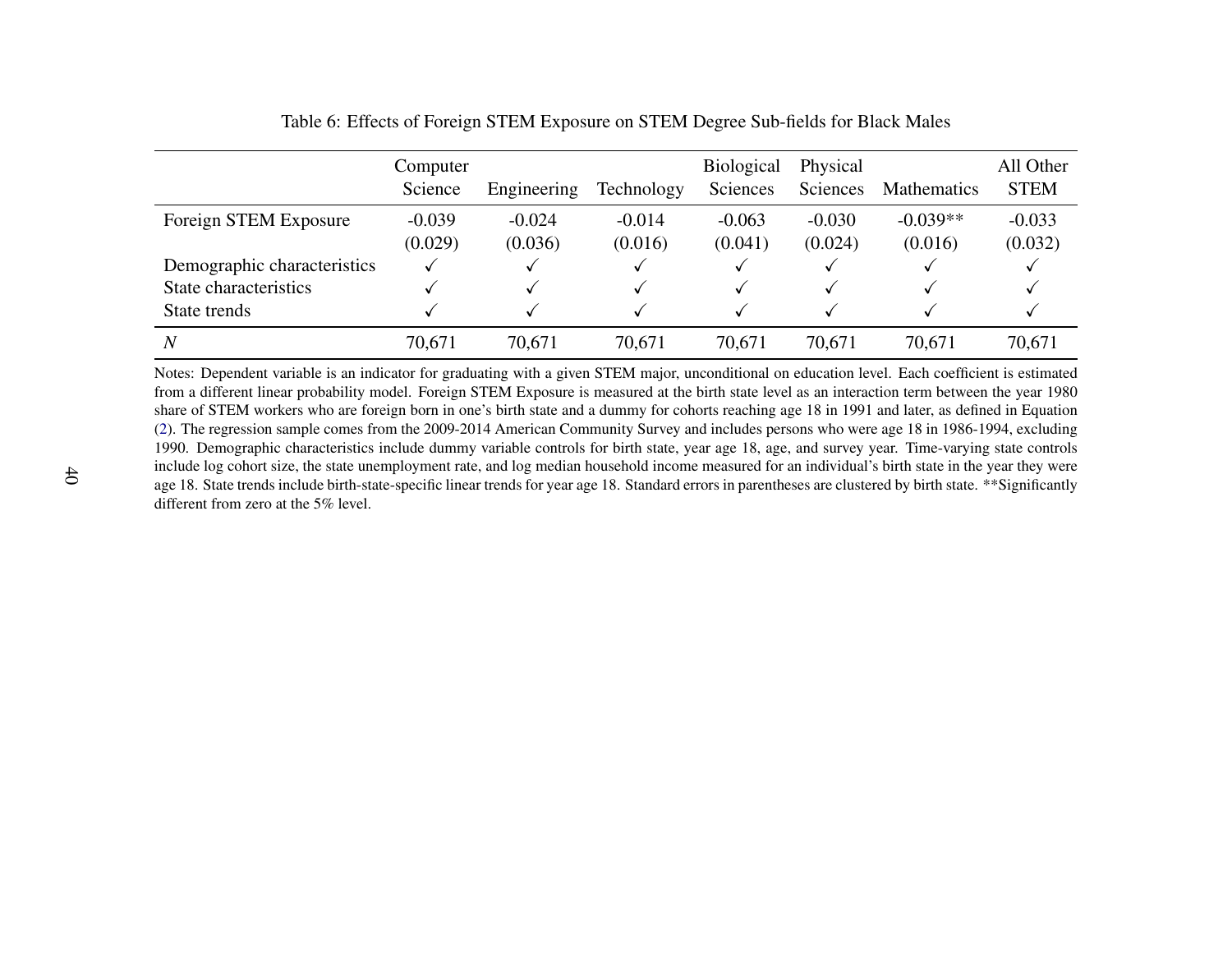| Cohort                                                |              |              |           |           |
|-------------------------------------------------------|--------------|--------------|-----------|-----------|
|                                                       | <b>Black</b> | <b>Black</b> | White     | White     |
|                                                       | Male         | Female       | Male      | Female    |
| Foreign STEM Exposure $\times$ 1 [year age 18 = 1986] | $-0.075$     | 0.034        | $-0.051*$ | $-0.023$  |
|                                                       | (0.076)      | (0.059)      | (0.028)   | (0.017)   |
| Foreign STEM Exposure $\times$ 1 [year age 18 = 1987] | $-0.021$     | $-0.026$     | $-0.005$  | $-0.035*$ |
|                                                       | (0.087)      | (0.068)      | (0.028)   | (0.018)   |

<span id="page-42-0"></span>Table 7: Effects of Birth-State Foreign STEM Exposure on STEM Degree Completion by Birth

| Foreign STEM Exposure $\times$ 1 [year age 18 = 1986] | $-0.075$      | 0.034         | $-0.051*$     | $-0.023$      |
|-------------------------------------------------------|---------------|---------------|---------------|---------------|
|                                                       | (0.076)       | (0.059)       | (0.028)       | (0.017)       |
| Foreign STEM Exposure $\times$ 1 [year age 18 = 1987] | $-0.021$      | $-0.026$      | $-0.005$      | $-0.035*$     |
|                                                       | (0.087)       | (0.068)       | (0.028)       | (0.018)       |
| Foreign STEM Exposure $\times$ 1 [year age 18 = 1988] | 0.025         | 0.013         | $-0.010$      | 0.001         |
|                                                       | (0.050)       | (0.058)       | (0.024)       | (0.026)       |
| Foreign STEM Exposure $\times$ 1 [year age 18 = 1989] | $-0.006$      | 0.035         | $-0.028$      | $-0.052**$    |
|                                                       | (0.083)       | (0.081)       | (0.033)       | (0.020)       |
| Foreign STEM Exposure $\times$ 1 [year age 18 = 1990] | omitted       | omitted       | omitted       | omitted       |
|                                                       | (base cohort) | (base cohort) | (base cohort) | (base cohort) |
| Foreign STEM Exposure $\times$ 1 [year age 18 = 1991] | $-0.162*$     | 0.002         | $-0.036$      | $-0.006$      |
|                                                       | (0.083)       | (0.060)       | (0.030)       | (0.020)       |
| Foreign STEM Exposure $\times$ 1 [year age 18 = 1992] | $-0.120$      | 0.050         | 0.031         | $-0.013$      |
|                                                       | (0.106)       | (0.064)       | (0.040)       | (0.024)       |
| Foreign STEM Exposure $\times$ 1 [year age 18 = 1993] | $-0.144$      | 0.006         | $-0.023$      | 0.002         |
|                                                       | (0.095)       | (0.073)       | (0.035)       | (0.024)       |
| Foreign STEM Exposure $\times$ 1 [year age 18 = 1994] | $-0.095$      | 0.033         | 0.022         | $-0.009$      |
|                                                       | (0.064)       | (0.077)       | (0.022)       | (0.035)       |
| Demographic characteristics                           |               | ✓             | $\checkmark$  | ✓             |
| Time-varying State controls                           |               |               |               | ✓             |
| State-specific year age 18 trends                     |               |               |               |               |
| $\overline{N}$                                        | 79,494        | 87,428        | 576,513       | 580,348       |

Notes: Dependent variable is an indicator for graduating in a STEM field, unconditional on education level. Each column is estimated from a different linear probability model. Foreign STEM Exposure is measured as defined in Equation [\(2\)](#page-13-1) and interacted with birth cohort dummies. The regression sample comes from the 2009-2014 American Community Survey and includes persons who were age 18 in 1986-1994, excluding 1990. Demographic characteristics include dummy variable controls for birth state, year age 18, age, and survey year. Time-varying state controls include log cohort size, the state unemployment rate, and log median household income measured for an individual's birth state in the year they were age 18. State trends are excluded. Standard errors in parentheses are clustered by birth state. \*Significantly different from zero at the 10% level; \*\*Significant at 5% level.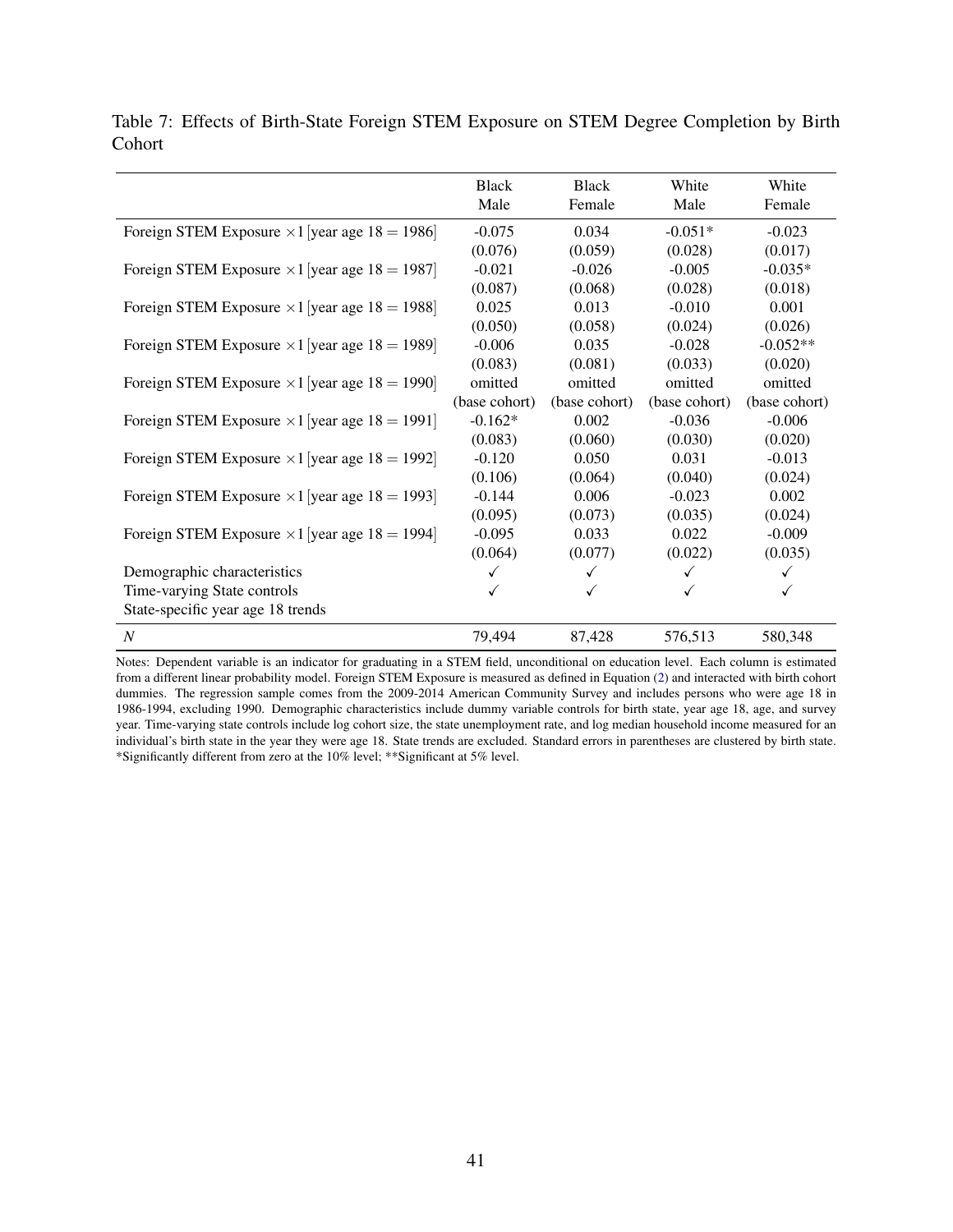|                                                                | <b>Black</b> | <b>Black</b> | White               | White      |
|----------------------------------------------------------------|--------------|--------------|---------------------|------------|
|                                                                | Male         | Female       | Male                | Female     |
|                                                                |              |              |                     |            |
| Panel A: Unconditional on education level                      |              |              |                     |            |
| Foreign STEM Exposure                                          | $-0.002$     | 0.013        | $-0.075***$         | $-0.004$   |
|                                                                | (0.063)      | (0.056)      | (0.024)             | (0.017)    |
| $\overline{N}$                                                 | 70,671       | 77,524       | 512,625             | 515,610    |
|                                                                |              |              |                     |            |
| Panel B: Conditional on college graduation in any field        |              |              |                     |            |
| Foreign STEM Exposure                                          | $-0.079$     | 0.106        | $-0.255***$         | $-0.007$   |
|                                                                | (0.300)      | (0.192)      | (0.067)             | (0.032)    |
| $\boldsymbol{N}$                                               | 10,650       | 19,413       | 179,134             | 210,459    |
| Panel C: Conditional on college graduation in a STEM field     |              |              |                     |            |
| Foreign STEM Exposure                                          | 0.367        | $-0.292$     | $-0.681***$         | $-0.374**$ |
|                                                                | (0.825)      |              | $(0.963)$ $(0.158)$ | (0.186)    |
| $\boldsymbol{N}$                                               | 2,720        | 2,593        | 53,848              | 27,040     |
|                                                                |              |              |                     |            |
| Panel D: Conditional on college graduation in a non-STEM field |              |              |                     |            |
| Foreign STEM Exposure                                          | 0.138        | 0.137        | $-0.062$            | 0.033      |
|                                                                | (0.198)      | (0.086)      | (0.049)             | (0.022)    |
| $\boldsymbol{N}$                                               | 7,930        | 16,820       | 125,286             | 183,419    |

<span id="page-43-0"></span>Table 8: Effects of Birth-State Foreign STEM Exposure on Recently Holding a STEM Occupation

Notes: Dependent variable is an indicator for most recent occupation being in a STEM field. Each coefficient is estimated from a different linear probability model. Foreign STEM Exposure is measured at the birth state level as an interaction term between the year 1980 share of STEM workers who are foreign born in one's birth state and a dummy for cohorts reaching age 18 in 1991 and later, as defined in Equation [\(2\)](#page-13-1). The regression sample comes from the 2009-2014 American Community Survey and includes persons who were age 18 in 1986-1994, excluding 1990. Demographic characteristics include dummy variable controls for birth state, year age 18, age, and survey year. Time-varying state controls include log cohort size, the state unemployment rate, and log median household income measured for an individual's birth state in the year they were age 18. State trends include birth-state-specific linear trends for year age 18. Standard errors in parentheses are clustered by birth state. \*\*Significantly different from zero at the 5% level; \*\*\*Significant at 1% level.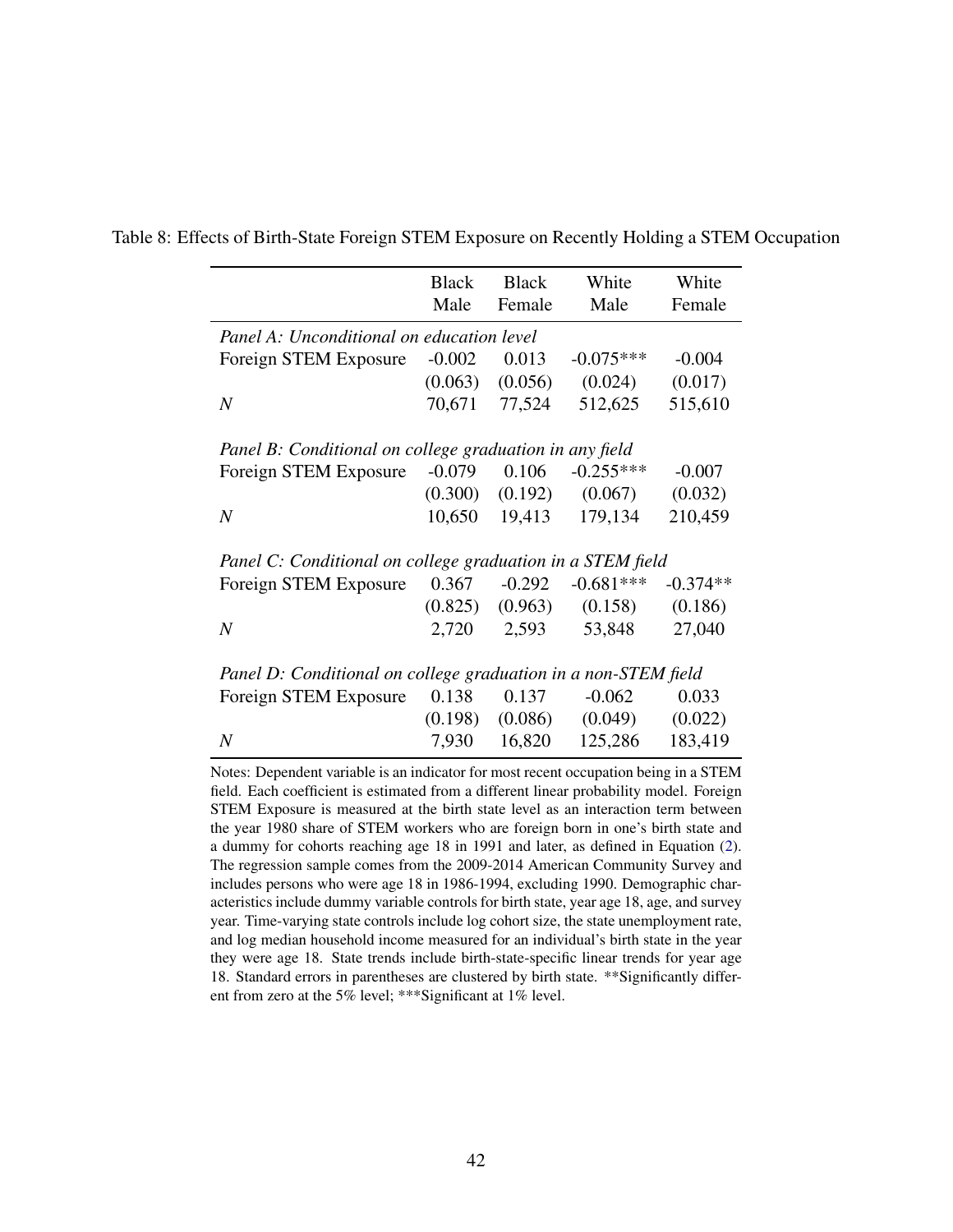|                                                                | <b>Black</b><br>Male | <b>Black</b><br>Female | White<br>Male | White<br>Female |
|----------------------------------------------------------------|----------------------|------------------------|---------------|-----------------|
| Panel A: Unconditional on education level                      |                      |                        |               |                 |
| Foreign STEM Exposure                                          | 0.009                | 0.016                  | $-0.075***$   | $-0.010$        |
|                                                                | (0.064)              | (0.055)                | (0.024)       | (0.017)         |
| $\boldsymbol{N}$                                               | 70,671               | 77,524                 | 512,625       | 515,610         |
|                                                                |                      |                        |               |                 |
| Panel B: Conditional on college graduation in any field        |                      |                        |               |                 |
| Foreign STEM Exposure                                          | $-0.005$             | 0.106                  | $-0.244***$   | $-0.001$        |
|                                                                | (0.298)              | (0.175)                | (0.065)       | (0.032)         |
| $\boldsymbol{N}$                                               | 10,650               | 19,413                 | 179,134       | 210,459         |
| Panel C: Conditional on college graduation in a STEM field     |                      |                        |               |                 |
| Foreign STEM Exposure                                          | 0.687                | $-0.068$               | $-0.643***$   | $-0.370*$       |
|                                                                | (0.897)              | (0.973)                | (0.162)       | (0.186)         |
| $\boldsymbol{N}$                                               | 2,720                | 2,593                  | 53,848        | 27,040          |
|                                                                |                      |                        |               |                 |
| Panel D: Conditional on college graduation in a non-STEM field |                      |                        |               |                 |
| Foreign STEM Exposure                                          | 0.103                | 0.111                  | $-0.058$      | 0.043           |
|                                                                | (0.201)              | (0.077)                | (0.049)       | (0.025)         |
| $\boldsymbol{N}$                                               | 7,930                | 16,820                 | 125,286       | 183,419         |

<span id="page-44-0"></span>Table 9: Effects of Birth-State Foreign STEM Exposure on Current Employment in a STEM Occupation

> Notes: Dependent variable is an indicator for current occupation being in a STEM field. Each coefficient is estimated from a different linear probability model. Foreign STEM Exposure is measured at the birth state level as an interaction term between the year 1980 share of STEM workers who are foreign born in one's birth state and a dummy for cohorts reaching age 18 in 1991 and later, as defined in Equation [\(2\)](#page-13-1). The regression sample comes from the 2009-2014 American Community Survey and includes persons who were age 18 in 1986-1994, excluding 1990. Demographic characteristics include dummy variable controls for birth state, year age 18, age, and survey year. Time-varying state controls include log cohort size, the state unemployment rate, and log median household income measured for an individual's birth state in the year they were age 18. State trends include birth-state-specific linear trends for year age 18. Standard errors in parentheses are clustered by birth state. \*Significantly different from zero at the 10% level; \*\*\*Significant at 1% level.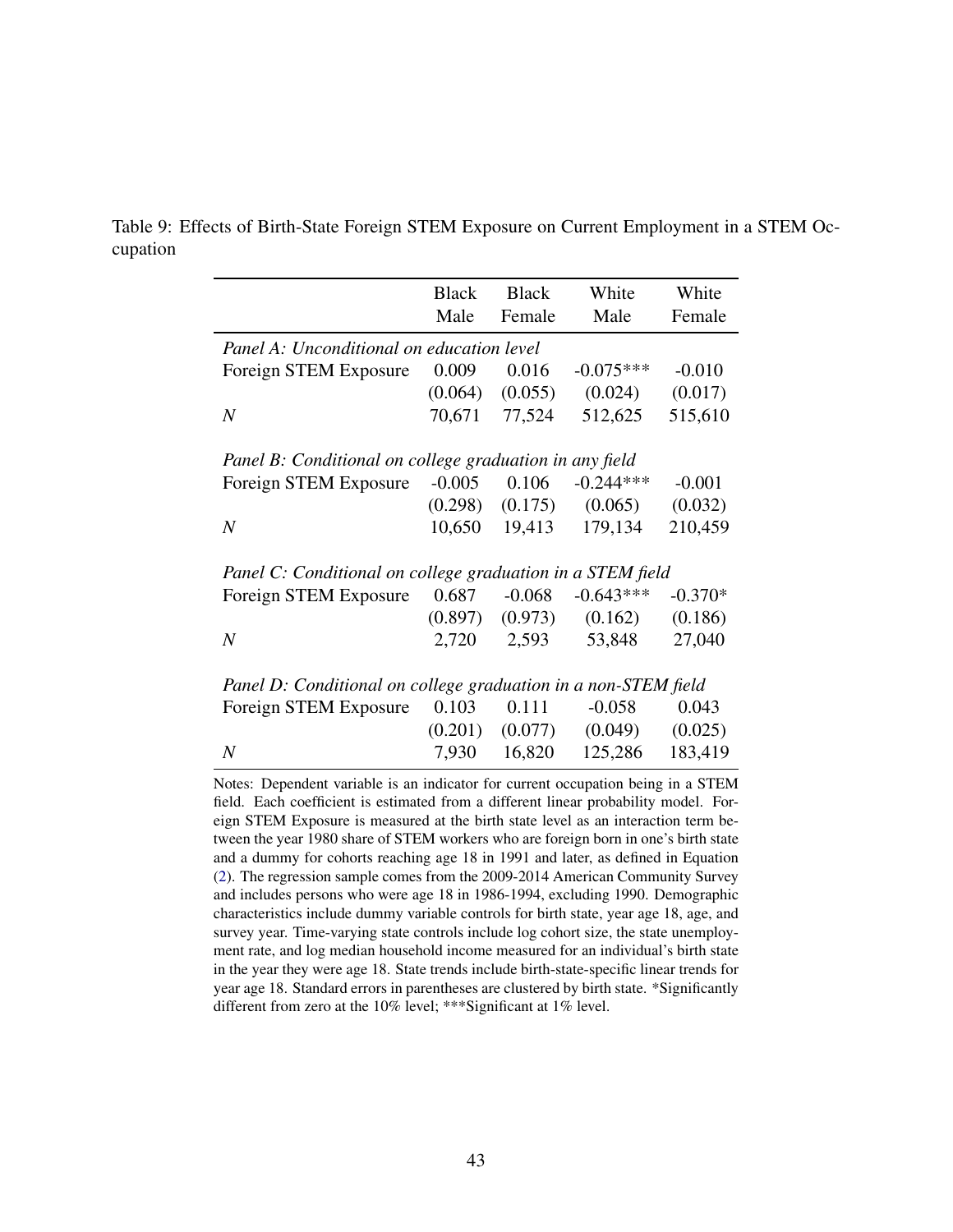|                                                                | <b>Black</b> | <b>Black</b> |           | White      |
|----------------------------------------------------------------|--------------|--------------|-----------|------------|
|                                                                | Male         | Female       | Male      | Female     |
| Panel A: Unconditional on education level                      |              |              |           |            |
| Foreign STEM Exposure                                          | $0.398*$     | $-0.377**$   | $-0.038$  | $-0.037$   |
|                                                                | (0.202)      | (0.174)      | (0.040)   | (0.071)    |
| $\overline{N}$                                                 | 70,671       | 77,524       | 512,625   | 515,610    |
|                                                                |              |              |           |            |
| Panel B: Conditional on college graduation in any field        |              |              |           |            |
| Foreign STEM Exposure                                          | 0.364        | 0.033        | $-0.012$  | $-0.107$   |
|                                                                | (0.287)      | (0.276)      | (0.038)   | (0.108)    |
| $\boldsymbol{N}$                                               | 10,650       | 19,413       | 179,134   | 210,459    |
| Panel C: Conditional on college graduation in a STEM field     |              |              |           |            |
| Foreign STEM Exposure                                          | 1.158        | $-0.912$     | $-0.174*$ | $-0.417**$ |
|                                                                | (0.814)      | (0.698)      | (0.103)   | (0.207)    |
| $\boldsymbol{N}$                                               | 2,720        | 2,593        | 53,848    | 27,040     |
|                                                                |              |              |           |            |
| Panel D: Conditional on college graduation in a non-STEM field |              |              |           |            |
| Foreign STEM Exposure                                          | 0.082        | 0.172        | 0.063     | $-0.062$   |
|                                                                | (0.263)      | (0.259)      | (0.059)   | (0.106)    |
| $\boldsymbol{N}$                                               | 7,930        | 16,820       | 125,286   | 183,419    |

<span id="page-45-0"></span>Table 10: Effects of Birth-State Foreign STEM Exposure on Employment Probability

Notes: Dependent variable is an indicator for being employed during the week prior to the survey. Each coefficient is estimated from a different linear probability model. Foreign STEM Exposure is measured at the birth state level as an interaction term between the year 1980 share of STEM workers who are foreign born in one's birth state and a dummy for cohorts reaching age 18 in 1991 and later, as defined in Equation [\(2\)](#page-13-1). The regression sample comes from the 2009-2014 American Community Survey and includes persons who were age 18 in 1986-1994, excluding 1990. Demographic characteristics include dummy variable controls for birth state, year age 18, age, and survey year. Time-varying state controls include log cohort size, the state unemployment rate, and log median household income measured for an individual's birth state in the year they were age 18. State trends include birth-state-specific linear trends for year age 18. Standard errors in parentheses are clustered by birth state. \*Significantly different from zero at the 10% level; \*\*Significant at 5% level.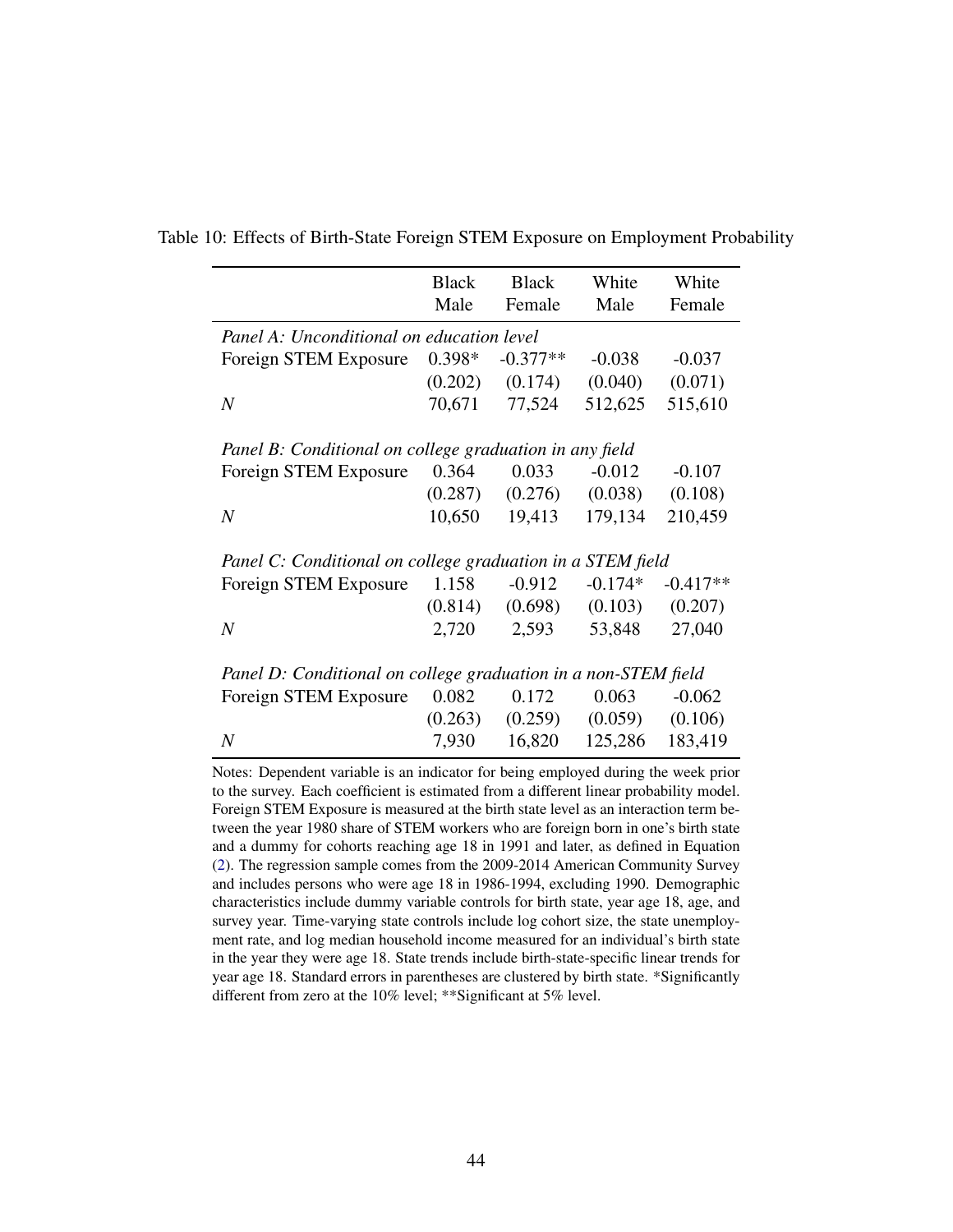|                                                                | <b>Black</b> | <b>Black</b> | White     | White      |
|----------------------------------------------------------------|--------------|--------------|-----------|------------|
|                                                                | Male         | Female       | Male      | Female     |
| Panel A: Unconditional on education level                      |              |              |           |            |
| Foreign STEM Exposure                                          | $0.258*$     | $-0.332*$    | 0.042     | 0.017      |
|                                                                | (0.142)      | (0.197)      | (0.038)   | (0.064)    |
| $\boldsymbol{N}$                                               | 70,671       | 77,524       | 512,625   | 515,610    |
|                                                                |              |              |           |            |
| Panel B: Conditional on college graduation in any field        |              |              |           |            |
| Foreign STEM Exposure                                          | $0.505*$     | $0.294**$    | 0.076     | $-0.069$   |
|                                                                | (0.251)      | (0.141)      | (0.046)   | (0.079)    |
| $\boldsymbol{N}$                                               | 10,650       | 19,413       | 179,134   | 210,459    |
|                                                                |              |              |           |            |
| Panel C: Conditional on college graduation in a STEM field     |              |              |           |            |
| Foreign STEM Exposure                                          | 0.708        | $-0.431$     | $-0.028$  | $-0.400**$ |
|                                                                | (0.764)      | (0.456)      | (0.065)   | (0.191)    |
| $\overline{N}$                                                 | 2,720        | 2,593        | 53,848    | 27,040     |
|                                                                |              |              |           |            |
| Panel D: Conditional on college graduation in a non-STEM field |              |              |           |            |
| Foreign STEM Exposure                                          | $0.438*$     | $0.398***$   | $0.126**$ | $-0.022$   |
|                                                                | (0.241)      | (0.136)      | (0.059)   | (0.081)    |
| $\overline{N}$                                                 | 7,930        | 16,820       | 125,286   | 183,419    |

<span id="page-46-0"></span>Table 11: Effects of Birth-State Foreign STEM Exposure on Prior Year Employment Probability

Notes: Dependent variable is an indicator for being employed at all during the year prior to the survey. Each coefficient is estimated from a different linear probability model. Foreign STEM Exposure is measured at the birth state level as an interaction term between the year 1980 share of STEM workers who are foreign born in one's birth state and a dummy for cohorts reaching age 18 in 1991 and later, as defined in Equation [\(2\)](#page-13-1). The regression sample comes from the 2009-2014 American Community Survey and includes persons who were age 18 in 1986-1994, excluding 1990. Demographic characteristics include dummy variable controls for birth state, year age 18, age, and survey year. Time-varying state controls include log cohort size, the state unemployment rate, and log median household income measured for an individual's birth state in the year they were age 18. State trends include birth-state-specific linear trends for year age 18. Standard errors in parentheses are clustered by birth state. \*Significantly different from zero at the 10% level; \*\*Significant at 5% level; \*\*\*Significant at 1% level.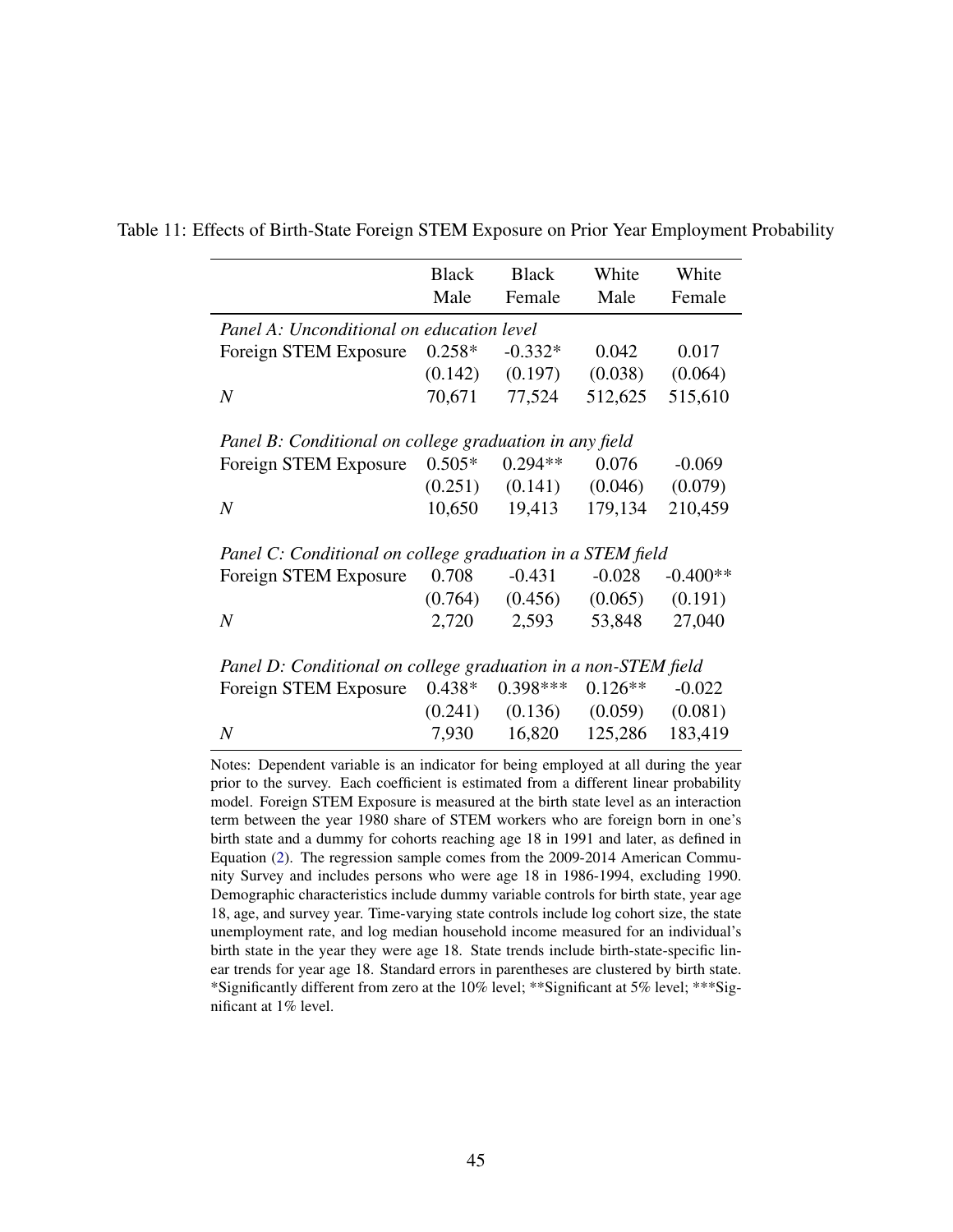|                                                                | <b>Black</b> | <b>Black</b> | White    | White    |
|----------------------------------------------------------------|--------------|--------------|----------|----------|
|                                                                | Male         | Female       | Male     | Female   |
| Panel A: Unconditional on education level                      |              |              |          |          |
| Foreign STEM Exposure                                          | $-0.518$     | $-0.122$     | $-0.128$ | $-0.228$ |
|                                                                | (0.439)      | (0.506)      | (0.156)  | (0.162)  |
| $\it N$                                                        | 48,582       | 59,877       | 460,537  | 407,457  |
|                                                                |              |              |          |          |
| Panel B: Conditional on college graduation in any field        |              |              |          |          |
| Foreign STEM Exposure                                          | $-1.543*$    | 0.097        | $-0.296$ | $-0.103$ |
|                                                                | (0.819)      | (0.837)      | (0.300)  | (0.222)  |
| $\boldsymbol{N}$                                               | 9,882        | 17,789       | 173,629  | 178,956  |
|                                                                |              |              |          |          |
| Panel C: Conditional on college graduation in a STEM field     |              |              |          |          |
| Foreign STEM Exposure                                          | $-1.544$     | $-1.503$     | $-0.376$ | $-1.058$ |
|                                                                | (1.048)      | (0.992)      | (0.354)  | (0.676)  |
| $\boldsymbol{N}$                                               | 2,519        | 2,378        | 52,450   | 23,422   |
|                                                                |              |              |          |          |
| Panel D: Conditional on college graduation in a non-STEM field |              |              |          |          |
| Foreign STEM Exposure                                          | $-1.096$     | 0.377        | $-0.202$ | 0.048    |
|                                                                | (1.051)      | (1.011)      | (0.322)  | (0.270)  |
| $\boldsymbol{N}$                                               | 7,363        | 15,411       | 121,179  | 155,534  |

<span id="page-47-0"></span>Table 12: Effects of Birth-State Foreign STEM Exposure on Log Earnings

Notes: Dependent variable is the log of total earned income from the year prior to the survey. Each coefficient is estimated from a different regression model. Foreign STEM Exposure is measured at the birth state level as an interaction term between the year 1980 share of STEM workers who are foreign born in one's birth state and a dummy for cohorts reaching age 18 in 1991 and later, as defined in Equation [\(2\)](#page-13-1). The regression sample comes from the 2009-2014 American Community Survey and includes persons who were age 18 in 1986-1994, excluding 1990. Demographic characteristics include dummy variable controls for birth state, year age 18, age, and survey year. Time-varying state controls include log cohort size, the state unemployment rate, and log median household income measured for an individual's birth state in the year they were age 18. State trends include birth-statespecific linear trends for year age 18. Standard errors in parentheses are clustered by birth state. \*Significantly different from zero at the 10% level.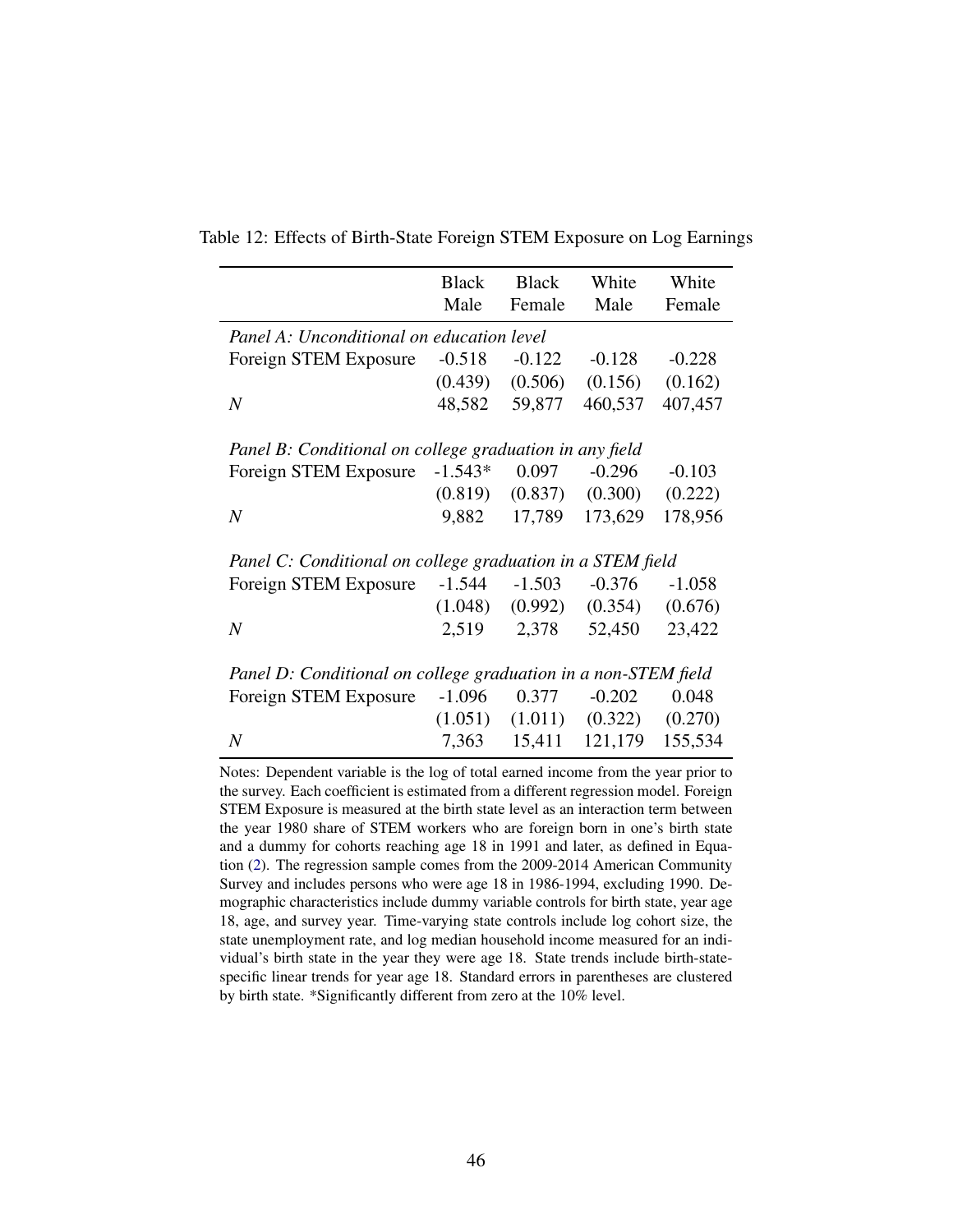<span id="page-48-0"></span>

| ACS code | Description                                 | ACS code | Description                                   |
|----------|---------------------------------------------|----------|-----------------------------------------------|
| 1103     | <b>Animal Sciences</b>                      | 2504     | Mechanical Engineering Related Technologies   |
| 1104     | Food Science                                | 2599     | Miscellaneous Engineering Technologies        |
| 1105     | Plant Science and Agronomy                  | 3600     | Biology                                       |
| 1106     | Soil Science                                | 3601     | <b>Biochemical Sciences</b>                   |
| 1301     | <b>Environmental Science</b>                | 3602     | <b>Botany</b>                                 |
| 1302     | Forestry                                    | 3603     | Molecular Biology                             |
| 2001     | <b>Communication Technologies</b>           | 3604     | Ecology                                       |
| 2100     | Computer and Information Systems            | 3605     | Genetics                                      |
| 2101     | Computer Programming and Data Processing    | 3606     | Microbiology                                  |
| 2102     | <b>Computer Science</b>                     | 3607     | Pharmacology                                  |
| 2105     | <b>Information Sciences</b>                 | 3608     | Physiology                                    |
| 2106     | Computer Information Management & Security  | 3609     | Zoology                                       |
| 2107     | Computer Networking and Telecommunications  | 3611     | Neuroscience                                  |
| 2400     | General Engineering                         | 3699     | Miscellaneous Biology                         |
| 2401     | Aerospace Engineering                       | 3700     | <b>Mathematics</b>                            |
| 2402     | <b>Biological Engineering</b>               | 3701     | <b>Applied Mathematics</b>                    |
| 2403     | Architectural Engineering                   | 3702     | <b>Statistics and Decision Science</b>        |
| 2404     | <b>Biomedical Engineering</b>               | 3801     | Military Technologies                         |
| 2405     | <b>Chemical Engineering</b>                 | 4002     | <b>Nutrition Sciences</b>                     |
| 2406     | Civil Engineering                           | 4003     | Neuroscience                                  |
| 2407     | <b>Computer Engineering</b>                 | 4005     | Mathematics and Computer Science              |
| 2408     | <b>Electrical Engineering</b>               | 4006     | Cognitive Science and Biopsychology           |
| 2409     | Engineering Mechanics, Physics, & Science   | 5000     | <b>Physical Sciences</b>                      |
| 2410     | <b>Environmental Engineering</b>            | 5001     | Astronomy and Astrophysics                    |
| 2411     | Geological and Geophysical Engineering      | 5002     | Atmospheric Sciences and Meteorology          |
| 2412     | Industrial and Manufacturing Engineering    | 5003     | Chemistry                                     |
| 2413     | Materials Engineering and Materials Science | 5004     | Geology and Earth Science                     |
| 2414     | Mechanical Engineering                      | 5005     | Geosciences                                   |
| 2415     | Metallurgical Engineering                   | 5006     | Oceanography                                  |
| 2416     | Mining and Mineral Engineering              | 5007     | Physics                                       |
| 2417     | Naval Architecture and Marine Engineering   | 5008     | <b>Materials Science</b>                      |
| 2418     | Nuclear Engineering                         | 5098     | Multi-disciplinary or General Science         |
| 2419     | Petroleum Engineering                       | 5102     | Nuclear, Industrial Radiology, & Biol. Tech.  |
| 2499     | Miscellaneous Engineering                   | 5901     | Transportation Sciences and Technologies      |
| 2500     | <b>Engineering Technologies</b>             | 6106     | Health and Medical Preparatory Programs       |
| 2501     | Engineering and Industrial Management       | 6108     | Pharmacy, Pharmaceutical Sciences, & Admin.   |
| 2502     | <b>Electrical Engineering Technology</b>    | 6202     | <b>Actuarial Science</b>                      |
| 2503     | <b>Industrial Production Technologies</b>   | 6212     | Management Information Systems and Statistics |

Table A1: List of STEM Majors and ACS codes